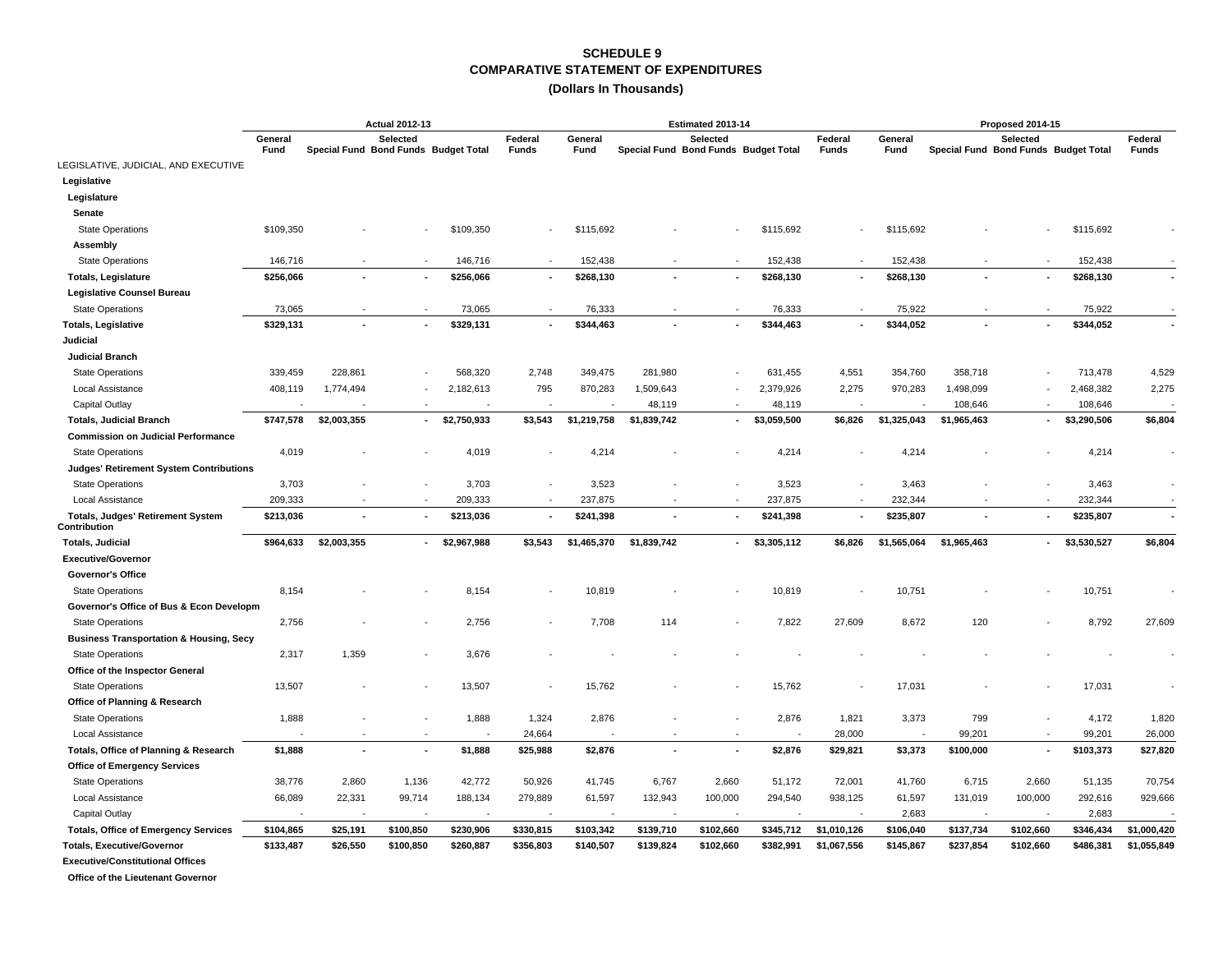#### **(Dollars In Thousands)**

|                                                                   | <b>Actual 2012-13</b>                                               |                          |                          |                 |          |                                                  |           | Estimated 2013-14 |                 |                          |                                                  |                          | Proposed 2014-15         |           |                          |
|-------------------------------------------------------------------|---------------------------------------------------------------------|--------------------------|--------------------------|-----------------|----------|--------------------------------------------------|-----------|-------------------|-----------------|--------------------------|--------------------------------------------------|--------------------------|--------------------------|-----------|--------------------------|
|                                                                   | Selected<br>General<br>Fund<br>Special Fund Bond Funds Budget Total |                          | Federal<br><b>Funds</b>  | General<br>Fund |          | Selected<br>Special Fund Bond Funds Budget Total |           | Federal<br>Funds  | General<br>Fund |                          | Selected<br>Special Fund Bond Funds Budget Total |                          | Federal<br><b>Funds</b>  |           |                          |
| <b>State Operations</b>                                           | 1,001                                                               |                          |                          | 1,001           |          | 1,032                                            |           |                   | 1,032           |                          | 1,033                                            |                          |                          | 1,033     |                          |
| <b>Department of Justice</b>                                      |                                                                     |                          |                          |                 |          |                                                  |           |                   |                 |                          |                                                  |                          |                          |           |                          |
| <b>State Operations</b>                                           | 153,518                                                             | 243,833                  |                          | 397,351         | 25,884   | 177,771                                          | 280,184   |                   | 457,955         | 35,197                   | 194,380                                          | 279,416                  |                          | 473,796   | 34,315                   |
| Local Assistance                                                  |                                                                     | 4,883                    | $\overline{\phantom{a}}$ | 4,883           |          |                                                  | 4,883     |                   | 4,883           |                          |                                                  | 4,883                    | ÷,                       | 4,883     |                          |
| <b>Totals, Department of Justice</b>                              | \$153,518                                                           | \$248,716                | $\blacksquare$           | \$402,234       | \$25,884 | \$177,771                                        | \$285,067 |                   | \$462,838       | \$35,197                 | \$194,380                                        | \$284,299                | ٠                        | \$478,679 | \$34,315                 |
| <b>State Controller</b>                                           |                                                                     |                          |                          |                 |          |                                                  |           |                   |                 |                          |                                                  |                          |                          |           |                          |
| <b>State Operations</b>                                           | 45,874                                                              | 19,709                   | 1,398                    | 66,981          | 936      | 54,949                                           | 8,288     | 1,698             | 64,935          | 1,142                    | 49,046                                           | 8,995                    | 1,700                    | 59,741    | 1,149                    |
| Local Assistance                                                  | $-180$                                                              | $\overline{\phantom{a}}$ | ÷,                       | $-180$          |          | $-135$                                           |           | ÷,                | $-135$          | ÷,                       | $-52$                                            | $\overline{\phantom{a}}$ | $\sim$                   | $-52$     |                          |
| <b>Totals, State Controller</b>                                   | \$45,694                                                            | \$19,709                 | \$1,398                  | \$66,801        | \$936    | \$54,814                                         | \$8,288   | \$1,698           | \$64,800        | \$1,142                  | \$48,994                                         | \$8,995                  | \$1,700                  | \$59,689  | \$1,149                  |
| Department of Insurance                                           |                                                                     |                          |                          |                 |          |                                                  |           |                   |                 |                          |                                                  |                          |                          |           |                          |
| <b>State Operations</b>                                           | ÷,                                                                  | 163,450                  |                          | 163,450         | 710      |                                                  | 176,514   |                   | 176,514         | 2,857                    |                                                  | 180,326                  | $\overline{\phantom{a}}$ | 180,326   | 3,103                    |
| <b>Local Assistance</b>                                           |                                                                     | 56,658                   |                          | 56,658          |          |                                                  | 64,223    |                   | 64,223          |                          |                                                  | 61,391                   |                          | 61,391    |                          |
| <b>Totals, Department of Insurance</b>                            | $\blacksquare$                                                      | \$220,108                | ٠                        | \$220,108       | \$710    | ٠                                                | \$240,737 | $\blacksquare$    | \$240,737       | \$2,857                  |                                                  | \$241,717                | ٠                        | \$241,717 | \$3,103                  |
| <b>Gambling Control Commission</b>                                |                                                                     |                          |                          |                 |          |                                                  |           |                   |                 |                          |                                                  |                          |                          |           |                          |
| <b>State Operations</b>                                           | $\overline{\phantom{a}}$                                            | 9,891                    | $\overline{\phantom{a}}$ | 9,891           |          |                                                  | 6,691     |                   | 6,691           |                          |                                                  | 6,299                    | $\blacksquare$           | 6,299     |                          |
| Local Assistance                                                  |                                                                     | 9,059                    |                          | 9,059           |          |                                                  | 9,100     |                   | 9,100           |                          |                                                  |                          |                          |           |                          |
| <b>Totals, Gambling Control Commission</b>                        | ä,                                                                  | \$18,950                 | $\blacksquare$           | \$18,950        |          |                                                  | \$15,791  | ä,                | \$15,791        |                          |                                                  | \$6,299                  | $\blacksquare$           | \$6,299   | $\overline{\phantom{a}}$ |
| <b>State Board of Equalization</b>                                |                                                                     |                          |                          |                 |          |                                                  |           |                   |                 |                          |                                                  |                          |                          |           |                          |
| <b>State Operations</b>                                           | 287,026                                                             | 68,005                   | $\blacksquare$           | 355,031         | 136      | 316,845                                          | 81,088    |                   | 397,933         | 440                      | 317,155                                          | 83,010                   |                          | 400,165   | 439                      |
| <b>Secretary of State</b>                                         |                                                                     |                          |                          |                 |          |                                                  |           |                   |                 |                          |                                                  |                          |                          |           |                          |
| <b>Secretary of State</b>                                         |                                                                     |                          |                          |                 |          |                                                  |           |                   |                 |                          |                                                  |                          |                          |           |                          |
| <b>State Operations</b>                                           | 197                                                                 | 34,744                   |                          | 34,941          | 4,769    | 27,571                                           | 43,228    |                   | 70,799          | 29,647                   | 28,750                                           | 55,221                   |                          | 83,971    | 17,178                   |
| Local Assistance                                                  |                                                                     |                          |                          |                 | 497      |                                                  |           |                   |                 | 1,307                    |                                                  |                          |                          |           | 2,734                    |
| <b>Totals, Secretary of State</b>                                 | \$197                                                               | \$34,744                 | $\blacksquare$           | \$34,941        | \$5,266  | \$27,571                                         | \$43,228  | $\blacksquare$    | \$70,799        | \$30,954                 | \$28,750                                         | \$55,221                 | $\blacksquare$           | \$83,971  | \$19,912                 |
| <b>Citizens Redistricting Initiative</b>                          |                                                                     |                          |                          |                 |          |                                                  |           |                   |                 |                          |                                                  |                          |                          |           |                          |
| <b>State Operations</b>                                           | 80                                                                  |                          |                          | 80              |          | 71                                               |           |                   | 71              |                          | 91                                               |                          |                          | 91        |                          |
| <b>State Treasurer</b>                                            |                                                                     |                          |                          |                 |          |                                                  |           |                   |                 |                          |                                                  |                          |                          |           |                          |
| <b>State Operations</b>                                           | 2,728                                                               |                          |                          | 2,728           |          | 4,806                                            |           |                   | 4,806           |                          | 4,666                                            |                          |                          | 4,666     |                          |
| Debt & Investment Advisory Commission                             |                                                                     |                          |                          |                 |          |                                                  |           |                   |                 |                          |                                                  |                          |                          |           |                          |
| <b>State Operations</b>                                           | $\overline{\phantom{a}}$                                            | 2,307                    | $\overline{\phantom{a}}$ | 2,307           |          |                                                  | 2,904     |                   | 2,904           |                          |                                                  | 2,863                    |                          | 2,863     |                          |
| <b>Debt Limit Allocation Committee</b>                            |                                                                     |                          |                          |                 |          |                                                  |           |                   |                 |                          |                                                  |                          |                          |           |                          |
| <b>State Operations</b>                                           |                                                                     | 1.228                    |                          | 1.228           |          |                                                  | 1,355     |                   | 1,355           |                          |                                                  | 1,410                    |                          | 1,410     |                          |
| <b>Industrial DvImt Financing Advisory Comm</b>                   |                                                                     |                          |                          |                 |          |                                                  |           |                   |                 |                          |                                                  |                          |                          |           |                          |
| <b>State Operations</b>                                           |                                                                     | 19                       |                          | 19              |          |                                                  | 40        |                   | 40              |                          |                                                  | 40                       |                          | 40        |                          |
| <b>Tax Credit Allocation Committee</b>                            |                                                                     |                          |                          |                 |          |                                                  |           |                   |                 |                          |                                                  |                          |                          |           |                          |
| <b>State Operations</b>                                           | $\overline{\phantom{a}}$                                            | 5,297                    | ÷,                       | 5,297           |          |                                                  | 6,110     |                   | 6,110           |                          |                                                  | 6,386                    |                          | 6,386     |                          |
| Local Assistance                                                  |                                                                     | 210                      | $\sim$                   | 210             |          |                                                  | 190       |                   | 190             |                          |                                                  | 190                      | $\sim$                   | 190       |                          |
| <b>Totals, Tax Credit Allocation</b><br>Committee                 | $\blacksquare$                                                      | \$5,507                  | ٠                        | \$5,507         |          | ٠                                                | \$6,300   | ä,                | \$6,300         | $\overline{\phantom{a}}$ |                                                  | \$6,576                  | $\blacksquare$           | \$6,576   | ٠                        |
| Alt Energy & Advanced Trans Fin Auth                              |                                                                     |                          |                          |                 |          |                                                  |           |                   |                 |                          |                                                  |                          |                          |           |                          |
| <b>State Operations</b>                                           | $\overline{\phantom{a}}$                                            | 183                      | $\blacksquare$           | 183             |          |                                                  | 912       |                   | 912             |                          |                                                  | 694                      | $\overline{a}$           | 694       |                          |
| Local Assistance                                                  | $\overline{a}$                                                      | 5,000                    | $\sim$                   | 5,000           |          |                                                  | 7,500     | ÷,                | 7,500           |                          |                                                  | 21,950                   | $\sim$                   | 21,950    |                          |
| <b>Totals, Alt Energy &amp; Advanced Trans</b><br><b>Fin Auth</b> | ×,                                                                  | \$5,183                  | $\overline{\phantom{a}}$ | \$5,183         |          |                                                  | \$8,412   | $\blacksquare$    | \$8,412         |                          |                                                  | \$22,644                 |                          | \$22,644  |                          |
| <b>Pollution Control Financing Authority</b>                      |                                                                     |                          |                          |                 |          |                                                  |           |                   |                 |                          |                                                  |                          |                          |           |                          |
| Local Assistance                                                  |                                                                     |                          |                          |                 |          |                                                  |           |                   |                 | 27,823                   |                                                  |                          |                          |           | 28,666                   |

 **Health Facilities Financing Authority**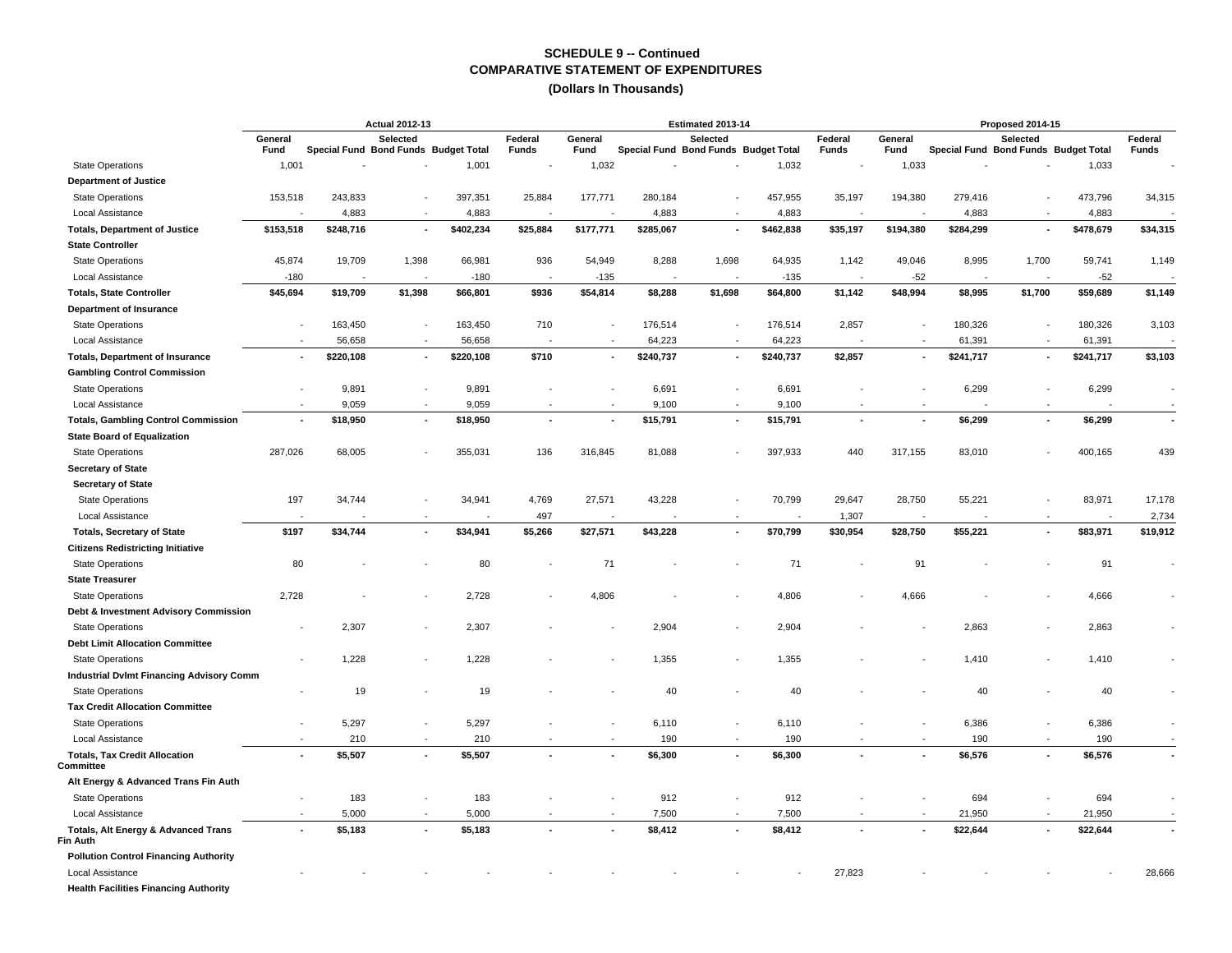|                                                                 |                          |                                      | <b>Actual 2012-13</b>    |             |                         |                 |                                      | Estimated 2013-14 |             |                         |                 |                          | Proposed 2014-15                                 |             |                         |
|-----------------------------------------------------------------|--------------------------|--------------------------------------|--------------------------|-------------|-------------------------|-----------------|--------------------------------------|-------------------|-------------|-------------------------|-----------------|--------------------------|--------------------------------------------------|-------------|-------------------------|
|                                                                 | General<br>Fund          | Special Fund Bond Funds Budget Total | Selected                 |             | Federal<br><b>Funds</b> | General<br>Fund | Special Fund Bond Funds Budget Total | Selected          |             | Federal<br><b>Funds</b> | General<br>Fund |                          | Selected<br>Special Fund Bond Funds Budget Total |             | Federal<br><b>Funds</b> |
| <b>State Operations</b>                                         |                          |                                      | 471                      | 471         |                         | 350             |                                      | 501               | 851         |                         | 150             |                          | 502                                              | 652         |                         |
| Local Assistance                                                |                          | $\blacksquare$                       | 305,358                  | 305,358     | $\overline{a}$          | 50,000          | 4,500                                | 93,000            | 147,500     |                         | 92,000          | 4,000                    | 120,000                                          | 216,000     |                         |
| <b>Totals, Health Facilities Financing</b><br>Authority         |                          |                                      | \$305,829                | \$305,829   | $\blacksquare$          | \$50,350        | \$4,500                              | \$93,501          | \$148,351   |                         | \$92,150        | \$4,000                  | \$120,502                                        | \$216,652   |                         |
| <b>School Finance Authority</b>                                 |                          |                                      |                          |             |                         |                 |                                      |                   |             |                         |                 |                          |                                                  |             |                         |
| <b>State Operations</b>                                         |                          |                                      | 567                      | 567         | 130                     | 281             |                                      | 1,052             | 1,333       | 140                     | 373             |                          | 1,053                                            | 1,426       | 148                     |
| Local Assistance                                                |                          | $\sim$                               | $\overline{\phantom{a}}$ |             | 17,345                  | 92,031          | $\overline{\phantom{a}}$             | $\sim$            | 92,031      | 20,000                  | 92,031          | $\sim$                   | $\overline{a}$                                   | 92,031      | 20,000                  |
| <b>Totals, School Finance Authority</b>                         | $\overline{\phantom{a}}$ | $\overline{\phantom{a}}$             | \$567                    | \$567       | \$17,475                | \$92,312        | $\overline{\phantom{a}}$             | \$1,052           | \$93,364    | \$20,140                | \$92,404        | $\overline{\phantom{a}}$ | \$1,053                                          | \$93,457    | \$20,148                |
| <b>Totals, Executive/Constitutional Offices</b>                 | \$490,244                | \$624,476                            | \$307,794                | \$1,422,514 | \$50,407                | \$725,572       | \$697,710                            | \$96,251          | \$1,519,533 | \$118,553               | \$779,623       | \$717,074                | \$123,255                                        | \$1,619,952 | \$107,732               |
| <b>Statewide Distributed Costs</b>                              |                          |                                      |                          |             |                         |                 |                                      |                   |             |                         |                 |                          |                                                  |             |                         |
| <b>General Obligation Bonds-LJE</b>                             |                          |                                      |                          |             |                         |                 |                                      |                   |             |                         |                 |                          |                                                  |             |                         |
| <b>State Operations</b>                                         | 12,957                   |                                      |                          | 12,957      |                         | 17,984          |                                      |                   | 17,984      |                         | 9,088           |                          |                                                  | 9,088       |                         |
| <b>Totals, Statewide Distributed Costs</b>                      | \$12,957                 |                                      | ٠                        | \$12,957    | $\ddot{\phantom{a}}$    | \$17,984        |                                      |                   | \$17,984    |                         | \$9,088         |                          |                                                  | \$9,088     |                         |
| TOTALS, LEGISLATIVE, JUDICIAL, AND<br><b>EXECUTIVE</b>          | \$1,930,452              | \$2,654,381                          | \$408,644                | \$4,993,477 | \$410,753               | \$2,693,896     | \$2,677,276                          | \$198,911         | \$5,570,083 | \$1,192,935             | \$2,843,694     | \$2,920,391              | \$225,915                                        | \$5,990,000 | \$1,170,385             |
| <b>State Operations</b>                                         | 1,247,091                | 781,746                              | 3,572                    | 2,032,409   | 87,563                  | 1,382,245       | 896,175                              | 5,911             | 2,284,331   | 175,405                 | 1,392,808       | 991,012                  | 5,915                                            | 2,389,735   | 161,044                 |
| Local Assistance                                                | 683,361                  | 1,872,635                            | 405,072                  | 2,961,068   | 323,190                 | 1,311,651       | 1,732,982                            | 193,000           | 3,237,633   | 1,017,530               | 1,448,203       | 1,820,733                | 220,000                                          | 3,488,936   | 1,009,341               |
| Capital Outlay                                                  |                          |                                      |                          |             |                         |                 | 48,119                               |                   | 48,119      |                         | 2,683           | 108,646                  |                                                  | 111,329     |                         |
| BUSINESS, CONSUMER SERVICES, & HOUSING                          |                          |                                      |                          |             |                         |                 |                                      |                   |             |                         |                 |                          |                                                  |             |                         |
| Business, Consumer Svcs, & Housing, Secy                        |                          |                                      |                          |             |                         |                 |                                      |                   |             |                         |                 |                          |                                                  |             |                         |
| <b>State Operations</b>                                         |                          |                                      |                          |             |                         | 107             | 596                                  |                   | 703         |                         | 104             | 715                      |                                                  | 819         |                         |
| Department of Consumer Affairs, Boards                          |                          |                                      |                          |             |                         |                 |                                      |                   |             |                         |                 |                          |                                                  |             |                         |
| <b>State Operations</b>                                         |                          | 242,975                              |                          | 242,975     |                         |                 | 289,100                              |                   | 289,100     |                         |                 | 305,925                  |                                                  | 305,925     |                         |
| Department of Consumer Affairs, Bureaus                         |                          |                                      |                          |             |                         |                 |                                      |                   |             |                         |                 |                          |                                                  |             |                         |
| <b>State Operations</b>                                         |                          | 188,280                              |                          | 188.280     |                         |                 | 289.344                              |                   | 289,344     |                         |                 | 287,309                  |                                                  | 287,309     |                         |
| Seismic Safety Commission, A. E. Alquist                        |                          |                                      |                          |             |                         |                 |                                      |                   |             |                         |                 |                          |                                                  |             |                         |
| <b>State Operations</b>                                         | 630                      | 283                                  |                          | 913         |                         |                 | 1,146                                |                   | 1,146       |                         |                 | 1,156                    |                                                  | 1,156       |                         |
| Department of Fair Employment & Housing                         |                          |                                      |                          |             |                         |                 |                                      |                   |             |                         |                 |                          |                                                  |             |                         |
| <b>State Operations</b>                                         | 10,457                   |                                      |                          | 10,457      | 4,740                   | 13,393          |                                      |                   | 13,393      | 5,534                   | 16,401          |                          |                                                  | 16,401      | 5,540                   |
| <b>Business Oversight</b>                                       |                          |                                      |                          |             |                         |                 |                                      |                   |             |                         |                 |                          |                                                  |             |                         |
| <b>State Operations</b>                                         |                          |                                      |                          |             |                         |                 | 79,264                               |                   | 79,264      |                         |                 | 82,696                   |                                                  | 82,696      |                         |
| Fair Employment & Housing Commission                            |                          |                                      |                          |             |                         |                 |                                      |                   |             |                         |                 |                          |                                                  |             |                         |
| <b>State Operations</b>                                         | 389                      |                                      |                          | 389         |                         |                 |                                      |                   |             |                         |                 |                          |                                                  |             |                         |
| <b>Horse Racing Board</b>                                       |                          |                                      |                          |             |                         |                 |                                      |                   |             |                         |                 |                          |                                                  |             |                         |
| <b>State Operations</b>                                         |                          | 11,488                               |                          | 11,488      |                         |                 | 11,735                               |                   | 11,735      |                         |                 | 12,355                   |                                                  | 12,355      |                         |
| <b>General Obligation Bonds-BCH</b>                             |                          |                                      |                          |             |                         |                 |                                      |                   |             |                         |                 |                          |                                                  |             |                         |
| <b>State Operations</b>                                         | 196,325                  |                                      |                          | 196,325     |                         | 625,699         |                                      |                   | 625,699     |                         | 720,259         |                          |                                                  | 720,259     |                         |
| Department of Alcoholic Beverage Control                        |                          |                                      |                          |             |                         |                 |                                      |                   |             |                         |                 |                          |                                                  |             |                         |
| <b>State Operations</b>                                         |                          | 50,152                               |                          | 50,152      | 181                     |                 | 53,653                               |                   | 53,653      |                         |                 | 53,895                   |                                                  | 53,895      |                         |
| Local Assistance                                                |                          | 2,997                                | $\overline{a}$           | 2,997       |                         |                 | 3,000                                |                   | 3,000       |                         |                 | 3,000                    | $\sim$                                           | 3,000       |                         |
| <b>Totals, Department of Alcoholic</b><br><b>Beverage Contr</b> | $\overline{\phantom{a}}$ | \$53,149                             |                          | \$53,149    | \$181                   |                 | \$56,653                             |                   | \$56,653    |                         |                 | \$56,895                 |                                                  | \$56,895    |                         |
| Alcoholic Beverage Control Appeals Board                        |                          |                                      |                          |             |                         |                 |                                      |                   |             |                         |                 |                          |                                                  |             |                         |
| <b>State Operations</b>                                         |                          | 851                                  |                          | 851         |                         |                 | 1,033                                |                   | 1,033       |                         |                 | 1,027                    |                                                  | 1,027       |                         |
| <b>Department of Financial Institutions</b>                     |                          |                                      |                          |             |                         |                 |                                      |                   |             |                         |                 |                          |                                                  |             |                         |
| <b>State Operations</b>                                         |                          | 33,337                               |                          | 33,337      |                         |                 |                                      |                   |             |                         |                 |                          |                                                  |             |                         |
| <b>Department of Corporations</b>                               |                          |                                      |                          |             |                         |                 |                                      |                   |             |                         |                 |                          |                                                  |             |                         |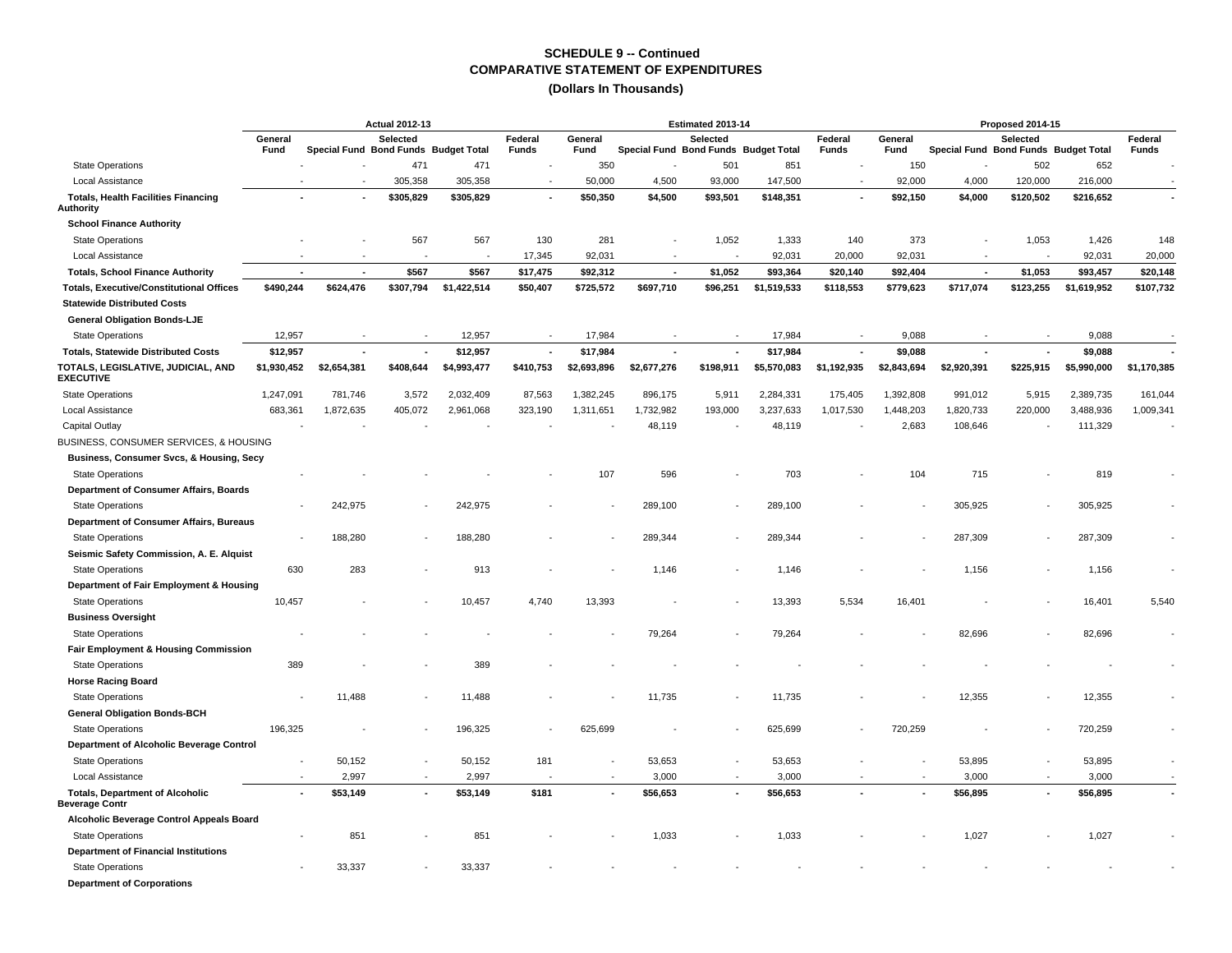|                                                              | <b>Actual 2012-13</b> |                                      |                          |             |                  |                 |                                      | Estimated 2013-14        |             |                         |                 |                                      | Proposed 2014-15         |                          |                         |
|--------------------------------------------------------------|-----------------------|--------------------------------------|--------------------------|-------------|------------------|-----------------|--------------------------------------|--------------------------|-------------|-------------------------|-----------------|--------------------------------------|--------------------------|--------------------------|-------------------------|
|                                                              | General<br>Fund       | Special Fund Bond Funds Budget Total | <b>Selected</b>          |             | Federal<br>Funds | General<br>Fund | Special Fund Bond Funds Budget Total | Selected                 |             | Federal<br><b>Funds</b> | General<br>Fund | Special Fund Bond Funds Budget Total | Selected                 |                          | Federal<br><b>Funds</b> |
| <b>State Operations</b>                                      | $\overline{a}$        | 43,134                               |                          | 43,134      |                  |                 |                                      |                          |             |                         |                 |                                      |                          |                          |                         |
| Dept of Housing & Community Development                      |                       |                                      |                          |             |                  |                 |                                      |                          |             |                         |                 |                                      |                          |                          |                         |
| <b>State Operations</b>                                      | 1,362                 | 26,058                               | 5,849                    | 33,269      | 9,594            | 1,514           | 27,890                               | 7,376                    | 36,780      | 9,648                   | 3,004           | 26,940                               | 22,378                   | 52,322                   | 8,814                   |
| Local Assistance                                             | 5,629                 |                                      | 76,270                   | 81,899      | 90,329           | 5,629           |                                      | 177,725                  | 183,354     | 121,996                 | 5,629           |                                      | 37,853                   | 43,482                   | 111,570                 |
| <b>Totals, Dept of Housing &amp; Community</b><br>Developmen | \$6,991               | \$26.058                             | \$82.119                 | \$115.168   | \$99,923         | \$7.143         | \$27.890                             | \$185,101                | \$220.134   | \$131,644               | \$8.633         | \$26.940                             | \$60,231                 | \$95.804                 | \$120,384               |
| <b>Office of Real Estate Appraisers</b>                      |                       |                                      |                          |             |                  |                 |                                      |                          |             |                         |                 |                                      |                          |                          |                         |
| <b>State Operations</b>                                      |                       | 4,953                                |                          | 4,953       |                  |                 |                                      |                          |             |                         |                 |                                      |                          |                          |                         |
| <b>Department of Real Estate</b>                             |                       |                                      |                          |             |                  |                 |                                      |                          |             |                         |                 |                                      |                          |                          |                         |
| <b>State Operations</b>                                      |                       | 42,993                               | $\overline{\phantom{a}}$ | 42,993      |                  |                 |                                      |                          |             |                         |                 |                                      |                          |                          |                         |
| TOTALS, BUSINESS, CONSUMER<br><b>SERVICES, &amp; HOUSING</b> | \$214,792             | \$647,501                            | \$82,119                 | \$944,412   | \$104,844        | \$646,342       | \$756,761                            | \$185,101                | \$1,588,204 | \$137,178               | \$745,397       | \$775,018                            | \$60,231                 | \$1,580,646              | \$125,924               |
| <b>State Operations</b>                                      | 209,163               | 644,504                              | 5,849                    | 859,516     | 14,515           | 640,713         | 753,761                              | 7,376                    | 1,401,850   | 15,182                  | 739,768         | 772,018                              | 22,378                   | 1,534,164                | 14,354                  |
| Local Assistance                                             | 5,629                 | 2,997                                | 76,270                   | 84,896      | 90,329           | 5,629           | 3,000                                | 177,725                  | 186,354     | 121,996                 | 5,629           | 3,000                                | 37,853                   | 46,482                   | 111,570                 |
| <b>TRANSPORTATION</b>                                        |                       |                                      |                          |             |                  |                 |                                      |                          |             |                         |                 |                                      |                          |                          |                         |
| Transportation                                               |                       |                                      |                          |             |                  |                 |                                      |                          |             |                         |                 |                                      |                          |                          |                         |
| <b>Transportation, Secy</b><br><b>State Operations</b>       |                       |                                      |                          |             |                  |                 | 2,560                                |                          | 2,560       | 59,968                  |                 | 2,555                                |                          | 2,555                    | 59,234                  |
| Local Assistance                                             |                       |                                      |                          |             |                  |                 |                                      |                          |             | 63,219                  |                 |                                      |                          | $\overline{\phantom{a}}$ | 36,993                  |
| <b>Totals, Transportation, Secy</b>                          |                       |                                      |                          |             |                  |                 | \$2,560                              |                          | \$2,560     | \$123,187               |                 | \$2,555                              | $\overline{\phantom{a}}$ | \$2,555                  | \$96,227                |
| <b>California Transportation Commission</b>                  |                       |                                      |                          |             |                  |                 |                                      |                          |             |                         |                 |                                      |                          |                          |                         |
| <b>State Operations</b>                                      |                       | 2,094                                | 470                      | 2,564       |                  |                 | 2,232                                | 887                      | 3,119       |                         |                 | 2,431                                | 605                      | 3,036                    |                         |
| Local Assistance                                             |                       |                                      | 53,257                   | 53,257      |                  |                 |                                      | 25,000                   | 25,000      |                         |                 |                                      | 25,000                   | 25,000                   |                         |
| <b>Totals, California Transportation</b><br>Commission       |                       | \$2,094                              | \$53,727                 | \$55,821    |                  |                 | \$2,232                              | \$25,887                 | \$28,119    |                         |                 | \$2,431                              | \$25,605                 | \$28,036                 |                         |
| <b>State Transit Assistance</b>                              |                       |                                      |                          |             |                  |                 |                                      |                          |             |                         |                 |                                      |                          |                          |                         |
| Local Assistance                                             |                       | 417,495                              | 752,892                  | 1,170,387   |                  |                 | 389,752                              | 298,988                  | 688,740     |                         |                 | 373,091                              | 823,949                  | 1,197,040                |                         |
| <b>Department of Transportation</b>                          |                       |                                      |                          |             |                  |                 |                                      |                          |             |                         |                 |                                      |                          |                          |                         |
| <b>State Operations</b>                                      |                       | 2,626,957                            | 166,835                  | 2,793,792   | 798,239          |                 | 2,698,277                            | 183,310                  | 2,881,587   | 881,025                 |                 | 2,717,901                            | 182,257                  | 2,900,158                | 798,526                 |
| <b>Local Assistance</b>                                      |                       |                                      |                          |             |                  |                 |                                      |                          |             |                         |                 |                                      |                          |                          |                         |
| Aeronautics Program                                          |                       | $-231$                               | $\overline{\phantom{a}}$ | $-231$      |                  |                 | 1,055                                | $\overline{\phantom{a}}$ | 1,055       |                         |                 | 4,640                                |                          | 4,640                    |                         |
| <b>Highway Transportation Program</b>                        |                       | 187,015                              | 631,205                  | 818,220     | 1,266,200        |                 | 584,193                              | 359,247                  | 943,440     | 1,791,934               |                 | 360,287                              | 91,591                   | 451,878                  | 1,712,104               |
| Mass Transportation Program                                  |                       | 109,731                              | 330,430                  | 440,161     | 54,753           |                 | 125,826                              | 479,140                  | 604,966     | 60,492                  |                 | 162,041                              | 31,360                   | 193,401                  | 63,530                  |
| <b>Transportation Planning Program</b>                       |                       | 7,354                                | $\overline{\phantom{a}}$ | 7,354       | 67,700           |                 | 12,000                               |                          | 12,000      | 71,100                  |                 | 12,000                               |                          | 12,000                   | 71,400                  |
| Totals, Local Assistance                                     |                       | 303,869                              | 961,635                  | 1,265,504   | 1,388,653        |                 | 723,074                              | 838,387                  | 1,561,461   | 1,923,526               |                 | 538,968                              | 122,951                  | 661,919                  | 1,847,034               |
| <b>Capital Outlay</b>                                        |                       | 425,976                              | 2,153,183                | 2,579,159   | 1,406,121        |                 | 492,449                              | 1,311,336                | 1,803,785   | 2,083,242               |                 | 403,343                              | 517,601                  | 920,944                  | 2,130,590               |
| Unclassified                                                 | 83,416                | $-83,416$                            |                          |             |                  | 81,362          | $-81,362$                            |                          |             | 5,000                   | 83,012          | $-83,012$                            |                          |                          | 5,000                   |
| <b>Totals, Department of Transportation</b>                  | \$83,416              | \$3,273,386                          | \$3,281,653              | \$6,638,455 | \$3,593,013      | \$81,362        | \$3,832,438                          | \$2,333,033              | \$6,246,833 | \$4,892,793             | \$83,012        | \$3,577,200                          | \$822,809                | \$4,483,021              | \$4,781,150             |
| <b>High-Speed Rail Authority</b>                             |                       |                                      |                          |             |                  |                 |                                      |                          |             |                         |                 |                                      |                          |                          |                         |
| <b>State Operations</b>                                      |                       |                                      | 17,740                   | 17,740      |                  |                 |                                      | 26,351                   | 26,351      |                         |                 |                                      | 29,316                   | 29,316                   |                         |
| Local Assistance                                             |                       |                                      |                          |             |                  |                 |                                      |                          |             |                         |                 |                                      |                          |                          | 32,000                  |
| Capital Outlay                                               |                       |                                      | 27,275                   | 27,275      | 185,805          |                 |                                      | 21,974                   | 21,974      | 571,324                 |                 | 250,000                              |                          | 250,000                  | 1,078,715               |
| <b>Totals, High-Speed Rail Authority</b>                     |                       |                                      | \$45,015                 | \$45,015    | \$185,805        |                 |                                      | \$48,325                 | \$48,325    | \$571,324               |                 | \$250,000                            | \$29,316                 | \$279,316                | \$1,110,715             |
| <b>Board of Pilot Commissioners</b>                          |                       |                                      |                          |             |                  |                 |                                      |                          |             |                         |                 |                                      |                          |                          |                         |
| <b>State Operations</b>                                      |                       | 1,550                                |                          | 1,550       |                  |                 | 2,223                                |                          | 2,223       |                         |                 | 2,161                                |                          | 2,161                    |                         |
| <b>Office of Traffic Safety</b>                              |                       |                                      |                          |             |                  |                 |                                      |                          |             |                         |                 |                                      |                          |                          |                         |
| <b>State Operations</b>                                      |                       | 401                                  |                          | 401         | 58,372           |                 |                                      |                          |             |                         |                 |                                      |                          |                          |                         |
|                                                              |                       |                                      |                          |             |                  |                 |                                      |                          |             |                         |                 |                                      |                          |                          |                         |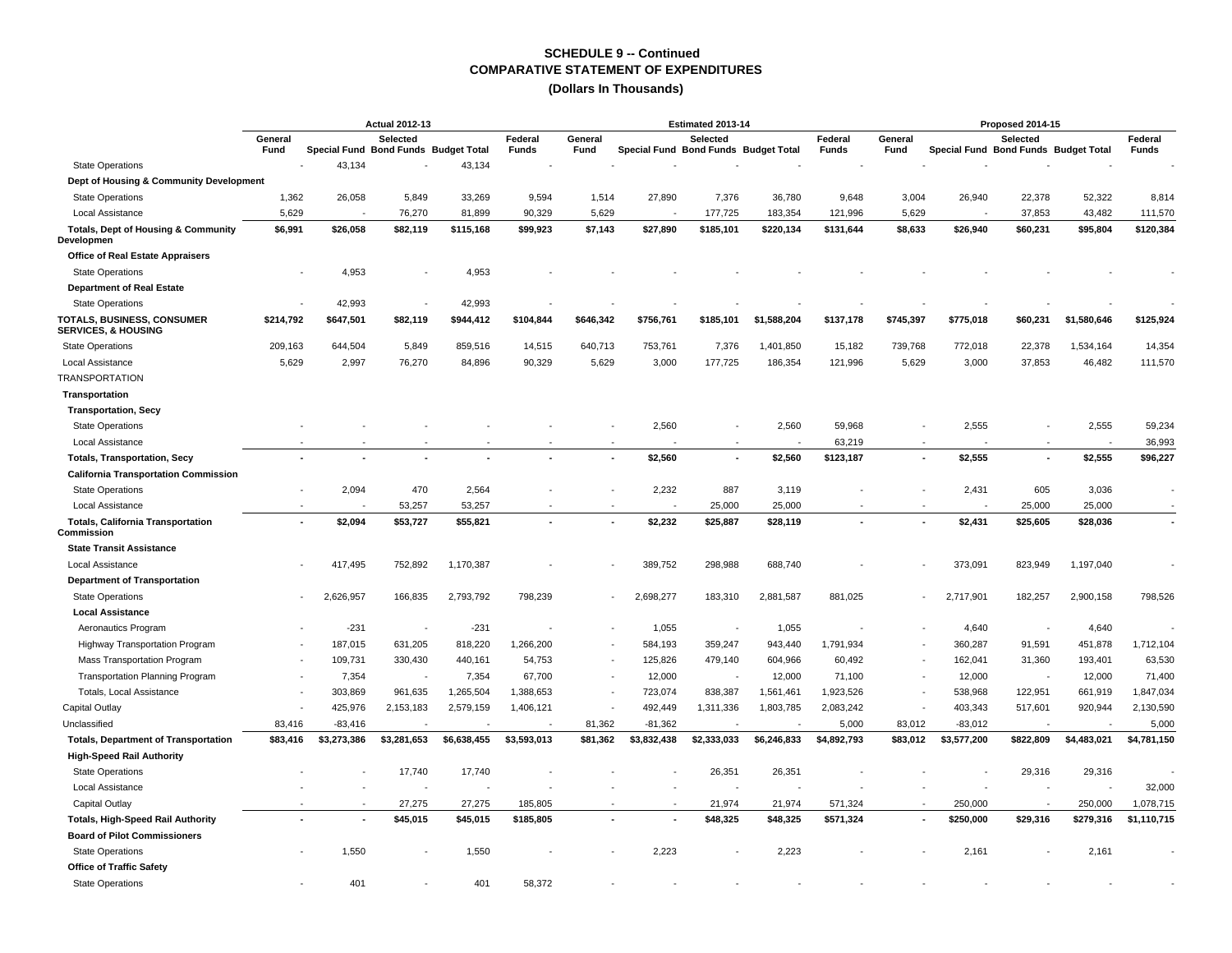|                                                                 | <b>Actual 2012-13</b> |                                      |                          |                          |                  |                 |                                      | Estimated 2013-14 |              |                         |                 |                                      | Proposed 2014-15 |              |                         |
|-----------------------------------------------------------------|-----------------------|--------------------------------------|--------------------------|--------------------------|------------------|-----------------|--------------------------------------|-------------------|--------------|-------------------------|-----------------|--------------------------------------|------------------|--------------|-------------------------|
|                                                                 | General<br>Fund       | Special Fund Bond Funds Budget Total | <b>Selected</b>          |                          | Federal<br>Funds | General<br>Fund | Special Fund Bond Funds Budget Total | <b>Selected</b>   |              | Federal<br><b>Funds</b> | General<br>Fund | Special Fund Bond Funds Budget Total | Selected         |              | Federal<br><b>Funds</b> |
| Local Assistance                                                |                       |                                      |                          |                          | 30,974           |                 |                                      |                   |              |                         |                 |                                      |                  |              |                         |
| <b>Totals, Office of Traffic Safety</b>                         |                       | \$401                                |                          | \$401                    | \$89,346         |                 |                                      |                   |              |                         |                 |                                      |                  |              |                         |
| Dept of the California Highway Patrol                           |                       |                                      |                          |                          |                  |                 |                                      |                   |              |                         |                 |                                      |                  |              |                         |
| <b>State Operations</b>                                         |                       | 1,759,800                            | $\blacksquare$           | 1,759,800                | 17,391           |                 | 1,909,936                            |                   | 1,909,936    | 18,887                  |                 | 1,917,803                            |                  | 1,917,803    | 19,027                  |
| Capital Outlay                                                  |                       | 16,553                               |                          | 16,553                   |                  |                 | 13,944                               |                   | 13,944       |                         |                 | 14,307                               |                  | 14,307       |                         |
| Totals, Dept of the California Highway<br>Patrol                | $\sim$                | \$1,776,353                          | $\overline{\phantom{a}}$ | \$1,776,353              | \$17,391         |                 | \$1,923,880                          |                   | \$1,923,880  | \$18,887                |                 | \$1,932,110                          | $\sim$           | \$1,932,110  | \$19,027                |
| <b>Department of Motor Vehicles</b>                             |                       |                                      |                          |                          |                  |                 |                                      |                   |              |                         |                 |                                      |                  |              |                         |
| <b>State Operations</b>                                         |                       | 899,990                              |                          | 899,990                  | 739              |                 | 1,005,939                            |                   | 1,005,939    | 5,129                   |                 | 1,056,845                            |                  | 1,056,845    | 4,063                   |
| Capital Outlay                                                  |                       | 13,341                               |                          | 13,341                   |                  |                 | 9,425                                |                   | 9,425        |                         |                 |                                      |                  |              |                         |
| <b>Totals, Department of Motor Vehicles</b>                     |                       | \$913,331                            | ٠                        | \$913,331                | \$739            | $\sim$          | \$1,015,364                          | ٠                 | \$1,015,364  | \$5,129                 |                 | \$1,056,845                          | $\sim$           | \$1,056,845  | \$4,063                 |
| <b>General Obligation Bonds-Transportation</b>                  |                       |                                      |                          |                          |                  |                 |                                      |                   |              |                         |                 |                                      |                  |              |                         |
| <b>State Operations</b>                                         | $-114,165$            | 677,724                              |                          | 563,559                  |                  | 69,428          | 945,668                              |                   | 1,015,096    |                         | 128,860         | 1,122,115                            |                  | 1,250,975    |                         |
| <b>Totals, Transportation</b>                                   | $$-30,749$            | \$7,062,334                          |                          | \$4,133,287 \$11,164,872 | \$3,886,294      | \$150,790       | \$8,114,117                          | \$2,706,233       | \$10,971,140 | \$5,611,320             | \$211,872       | \$8,318,508                          | \$1,701,679      | \$10,232,059 | \$6,011,182             |
| TOTALS, TRANSPORTATION                                          | \$-30,749             | \$7,062,334                          | \$4,133,287              | \$11,164,872             | \$3,886,294      | \$150,790       | \$8,114,117                          | \$2,706,233       | \$10,971,140 | \$5,611,320             | \$211,872       | \$8,318,508                          | \$1,701,679      | \$10,232,059 | \$6,011,182             |
| <b>State Operations</b>                                         | $-114,165$            | 5,968,516                            | 185,045                  | 6,039,396                | 874,741          | 69,428          | 6,566,835                            | 210,548           | 6,846,811    | 965,009                 | 128,860         | 6,821,811                            | 212,178          | 7,162,849    | 880,850                 |
| <b>Local Assistance</b>                                         |                       | 721,364                              | 1,767,784                | 2,489,148                | 1,419,627        |                 | 1,112,826                            | 1,162,375         | 2,275,201    | 1,986,745               |                 | 912,059                              | 971,900          | 1,883,959    | 1,916,027               |
| Capital Outlay                                                  |                       | 455,870                              | 2,180,458                | 2,636,328                | 1,591,926        |                 | 515,818                              | 1,333,310         | 1,849,128    | 2,654,566               |                 | 667,650                              | 517,601          | 1,185,251    | 3,209,305               |
| Unclassified                                                    | 83,416                | $-83,416$                            |                          |                          |                  | 81,362          | $-81,362$                            |                   |              | 5,000                   | 83,012          | $-83,012$                            |                  |              | 5,000                   |
| NATURAL RESOURCES                                               |                       |                                      |                          |                          |                  |                 |                                      |                   |              |                         |                 |                                      |                  |              |                         |
| Secretary of the Natural Resources                              |                       |                                      |                          |                          |                  |                 |                                      |                   |              |                         |                 |                                      |                  |              |                         |
| <b>State Operations</b>                                         |                       | 3,132                                | 5,009                    | 8,141                    | 8,982            |                 | 5,458                                | 10,094            | 15,552       | 9,278                   |                 | 9,980                                | 5,832            | 15,812       | 9,205                   |
| Local Assistance                                                |                       |                                      | 29,589                   | 29,589                   |                  |                 | 10,000                               | 34,471            | 44,471       |                         |                 | 17,800                               | 25,203           | 43,003       |                         |
| Totals, Secretary of the Natural<br>Resources                   |                       | \$3,132                              | \$34,598                 | \$37,730                 | \$8,982          |                 | \$15,458                             | \$44,565          | \$60,023     | \$9,278                 |                 | \$27,780                             | \$31,035         | \$58,815     | \$9,205                 |
| <b>Science Center</b>                                           |                       |                                      |                          |                          |                  |                 |                                      |                   |              |                         |                 |                                      |                  |              |                         |
| <b>State Operations</b>                                         | 20,097                | 7,531                                |                          | 27,628                   |                  | 20,818          | 7,968                                |                   | 28,786       |                         | 20,821          | 7,889                                |                  | 28,710       |                         |
| <b>Special Resources Programs</b>                               |                       |                                      |                          |                          |                  |                 |                                      |                   |              |                         |                 |                                      |                  |              |                         |
| <b>State Operations</b>                                         |                       | 203                                  | $\blacksquare$           | 203                      |                  |                 | 205                                  |                   | 205          |                         |                 | 211                                  | $\sim$           | 211          |                         |
| Local Assistance                                                |                       | 4,797                                |                          | 4,797                    |                  |                 | 4,838                                |                   | 4,838        |                         |                 | 4,838                                | $\blacksquare$   | 4,838        |                         |
| <b>Totals, Special Resources Programs</b>                       |                       | \$5,000                              | $\blacksquare$           | \$5,000                  |                  |                 | \$5,043                              |                   | \$5,043      |                         |                 | \$5,049                              |                  | \$5,049      |                         |
| <b>Tahoe Conservancy</b>                                        |                       |                                      |                          |                          |                  |                 |                                      |                   |              |                         |                 |                                      |                  |              |                         |
| <b>State Operations</b>                                         |                       | 4,157                                | 75                       | 4,232                    | 171              |                 | 4,530                                | 23                | 4,553        | 227                     |                 | 5,053                                | 23               | 5,076        | 230                     |
| Local Assistance                                                |                       | 183                                  | 375                      | 558                      |                  |                 |                                      |                   |              |                         |                 |                                      |                  |              |                         |
| Capital Outlay                                                  |                       | $-2,787$                             | 1,034                    | $-1,753$                 | 233              |                 | 4,484                                | 5,712             | 10,196       | 11,434                  |                 | 974                                  | 2,231            | 3,205        | 3,000                   |
| <b>Totals, Tahoe Conservancy</b>                                |                       | \$1,553                              | \$1,484                  | \$3,037                  | \$404            |                 | \$9,014                              | \$5,735           | \$14,749     | \$11,661                |                 | \$6,027                              | \$2,254          | \$8,281      | \$3,230                 |
| <b>California Conservation Corps</b>                            |                       |                                      |                          |                          |                  |                 |                                      |                   |              |                         |                 |                                      |                  |              |                         |
| <b>State Operations</b>                                         | 31,669                | 34,812                               | 5,062                    | 71,543                   |                  | 35,649          | 40,411                               | 5,382             | 81,442       |                         | 35,818          | 37,357                               | 5,037            | 78,212       |                         |
| Local Assistance                                                |                       |                                      | 7,488                    | 7,488                    |                  |                 |                                      |                   |              |                         |                 |                                      | 114              | 114          |                         |
| <b>Totals, California Conservation Corps</b>                    | \$31,669              | \$34,812                             | \$12,550                 | \$79,031                 | $\blacksquare$   | \$35,649        | \$40,411                             | \$5,382           | \$81,442     |                         | \$35,818        | \$37,357                             | \$5,151          | \$78,326     |                         |
| <b>Energy Resource Conservation/Dvlmt Comm</b>                  |                       |                                      |                          |                          |                  |                 |                                      |                   |              |                         |                 |                                      |                  |              |                         |
| <b>State Operations</b>                                         |                       | 292,199                              | $\overline{\phantom{a}}$ | 292,199                  | 7,180            |                 | 378,205                              |                   | 378,205      | 19,088                  |                 | 286,965                              |                  | 286,965      | 15,124                  |
| Local Assistance                                                |                       | 285                                  |                          | 285                      |                  |                 | 215,820                              |                   | 215,820      |                         |                 | 176,200                              |                  | 176,200      |                         |
| <b>Totals, Energy Resource</b><br><b>Conservation/DvImt Com</b> |                       | \$292,484                            |                          | \$292,484                | \$7,180          |                 | \$594,025                            |                   | \$594,025    | \$19,088                |                 | \$463,165                            |                  | \$463,165    | \$15,124                |
| Renewable Resources Investment Program                          |                       |                                      |                          |                          |                  |                 |                                      |                   |              |                         |                 |                                      |                  |              |                         |
| <b>State Operations</b>                                         |                       | 1,174                                |                          | 1,174                    |                  |                 | 1,200                                |                   | 1,200        |                         |                 | 1,200                                |                  | 1,200        |                         |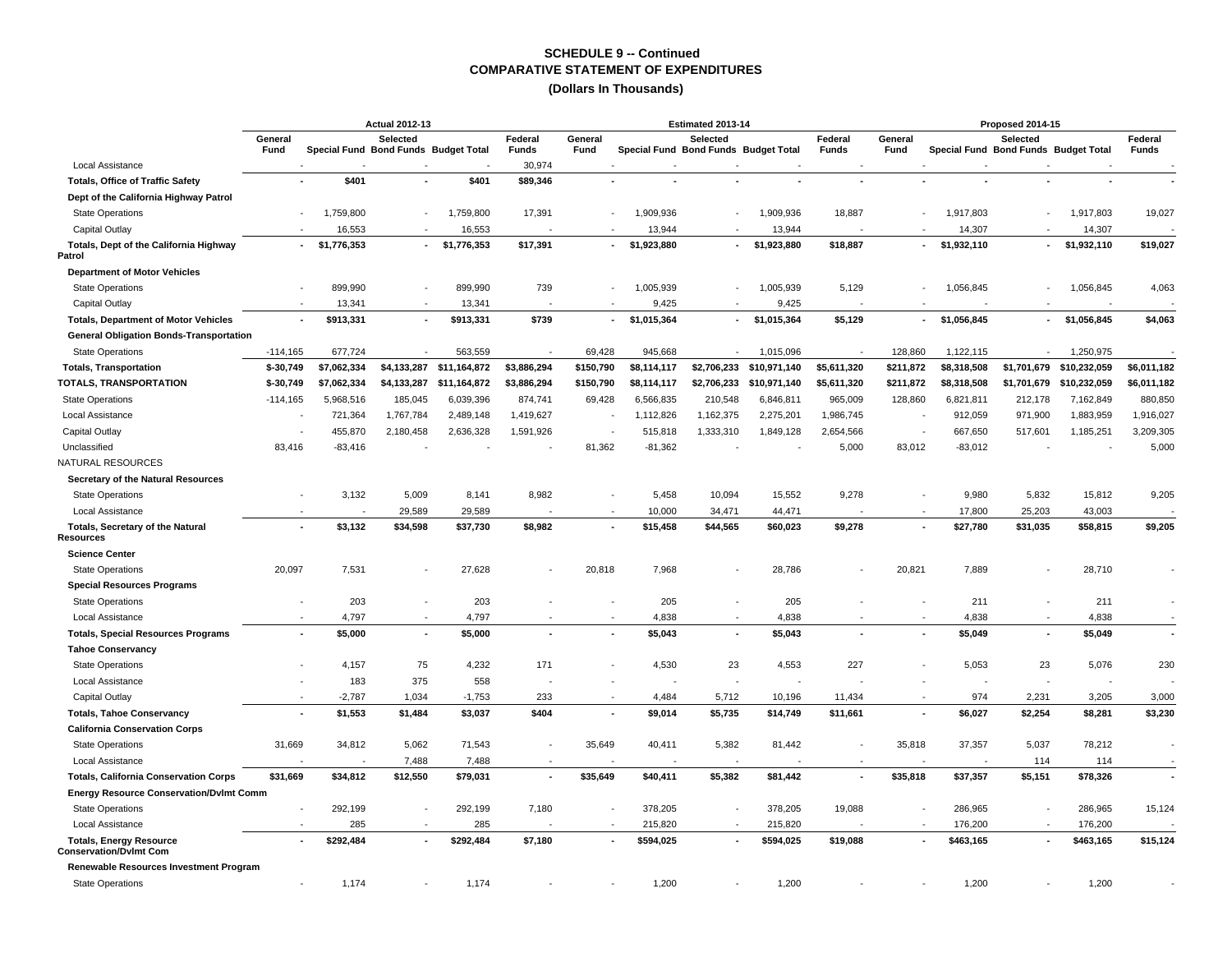|                                                  | <b>Actual 2012-13</b>    |                                      |                 |           |                         |                 |                                      | Estimated 2013-14 |           |                         |                 |           | Proposed 2014-15                                 |           |                         |
|--------------------------------------------------|--------------------------|--------------------------------------|-----------------|-----------|-------------------------|-----------------|--------------------------------------|-------------------|-----------|-------------------------|-----------------|-----------|--------------------------------------------------|-----------|-------------------------|
|                                                  | General<br>Fund          | Special Fund Bond Funds Budget Total | <b>Selected</b> |           | Federal<br><b>Funds</b> | General<br>Fund | Special Fund Bond Funds Budget Total | Selected          |           | Federal<br><b>Funds</b> | General<br>Fund |           | Selected<br>Special Fund Bond Funds Budget Total |           | Federal<br><b>Funds</b> |
| <b>Department of Conservation</b>                |                          |                                      |                 |           |                         |                 |                                      |                   |           |                         |                 |           |                                                  |           |                         |
| <b>State Operations</b>                          | 3,625                    | 47,337                               | 1,227           | 52,189    | 2,314                   | 2,983           | 58,157                               | 2,671             | 63,811    | 2,861                   | 2,985           | 72,301    | 1,823                                            | 77,109    | 2,104                   |
| <b>Local Assistance</b>                          |                          |                                      | 24,041          | 24.041    |                         |                 |                                      | 45,950            | 45,950    |                         |                 |           | 621                                              | 621       |                         |
| <b>Totals, Department of Conservation</b>        | \$3,625                  | \$47,337                             | \$25,268        | \$76,230  | \$2,314                 | \$2,983         | \$58,157                             | \$48,621          | \$109,761 | \$2,861                 | \$2,985         | \$72,301  | \$2,444                                          | \$77,730  | \$2,104                 |
| Department of Forestry & Fire Protection         |                          |                                      |                 |           |                         |                 |                                      |                   |           |                         |                 |           |                                                  |           |                         |
| <b>State Operations</b>                          | 859,176                  | 63,266                               | 357             | 922,799   | 10,856                  | 715,044         | 95,129                               |                   | 810,173   | 19,780                  | 777,627         | 127,369   |                                                  | 904,996   | 19,723                  |
| Local Assistance                                 |                          |                                      | 566             | 566       |                         |                 |                                      |                   |           |                         |                 | 24,153    |                                                  | 24,153    |                         |
| Capital Outlay                                   |                          |                                      |                 |           | ٠.                      | 6,815           |                                      | $\sim$            | 6,815     |                         |                 |           |                                                  |           |                         |
| Totals, Department of Forestry & Fire<br>rotecti | \$859,176                | \$63,266                             | \$923           | \$923,365 | \$10,856                | \$721,859       | \$95,129                             |                   | \$816,988 | \$19,780                | \$777,627       | \$151,522 |                                                  | \$929,149 | \$19,723                |
| <b>State Lands Commission</b>                    |                          |                                      |                 |           |                         |                 |                                      |                   |           |                         |                 |           |                                                  |           |                         |
| <b>State Operations</b>                          | 9,460                    | 14,888                               |                 | 24,348    |                         | 10,537          | 16,537                               |                   | 27,074    |                         | 10,565          | 16,435    |                                                  | 27,000    |                         |
| Department of Fish & Wildlife                    |                          |                                      |                 |           |                         |                 |                                      |                   |           |                         |                 |           |                                                  |           |                         |
| <b>State Operations</b>                          | 60,483                   | 161,110                              | 26,433          | 248,026   | 58,837                  | 62,971          | 196,096                              | 77,492            | 336,559   | 42,523                  | 63,041          | 201,185   | 16,635                                           | 280,861   | 42,228                  |
| Local Assistance                                 | 576                      | 1,191                                | 667             | 2,434     |                         | 576             | 1,341                                | 14,433            | 16,350    | 20,000                  | 576             | 27,959    |                                                  | 28,535    | 20,000                  |
| Capital Outlay                                   |                          |                                      |                 |           |                         |                 |                                      |                   |           |                         |                 | 615       |                                                  | 615       |                         |
| Totals, Department of Fish & Wildlife            | \$61,059                 | \$162,301                            | \$27,100        | \$250,460 | \$58,837                | \$63,547        | \$197,437                            | \$91,925          | \$352,909 | \$62,523                | \$63,617        | \$229,759 | \$16,635                                         | \$310,011 | \$62,228                |
| <b>Wildlife Conservation Board</b>               |                          |                                      |                 |           |                         |                 |                                      |                   |           |                         |                 |           |                                                  |           |                         |
| <b>State Operations</b>                          |                          | 1,548                                | 1,400           | 2,948     |                         |                 | 2,360                                | 2,178             | 4,538     |                         |                 | 2,460     | 2,178                                            | 4,638     |                         |
| Local Assistance                                 |                          | 10,202                               | 46,422          | 56,624    |                         |                 |                                      |                   |           |                         |                 |           |                                                  |           |                         |
| Capital Outlay                                   |                          | $-22,344$                            | 14,637          | $-7,707$  | 23,207                  | 16,568          | 2,176                                | 543,486           | 562,230   | 35,000                  | 17,160          | 4,503     | 44,654                                           | 66,317    | 35,000                  |
| <b>Totals, Wildlife Conservation Board</b>       | ٠                        | $$-10,594$                           | \$62,459        | \$51,865  | \$23,207                | \$16,568        | \$4,536                              | \$545,664         | \$566,768 | \$35,000                | \$17,160        | \$6,963   | \$46,832                                         | \$70,955  | \$35,000                |
| Department of Boating & Waterways                |                          |                                      |                 |           |                         |                 |                                      |                   |           |                         |                 |           |                                                  |           |                         |
| <b>State Operations</b>                          |                          |                                      |                 |           | 6,478                   |                 |                                      |                   |           |                         |                 |           |                                                  |           |                         |
| Local Assistance                                 |                          | 1,199                                |                 | 1,199     | 2,703                   |                 |                                      |                   |           |                         |                 |           |                                                  |           |                         |
| Totals, Department of Boating &                  |                          | \$1,199                              | $\blacksquare$  | \$1,199   | \$9,181                 |                 |                                      |                   |           |                         |                 |           |                                                  |           |                         |
| <b>/aterways</b>                                 |                          |                                      |                 |           |                         |                 |                                      |                   |           |                         |                 |           |                                                  |           |                         |
| <b>Coastal Commission</b>                        |                          |                                      |                 |           |                         |                 |                                      |                   |           |                         |                 |           |                                                  |           |                         |
| <b>State Operations</b>                          | 10,308                   | 1,244                                | $\overline{a}$  | 11,552    | 2,791                   | 14,062          | 1,301                                | $\blacksquare$    | 15,363    | 2,590                   | 11,073          | 1,302     | $\blacksquare$                                   | 12,375    | 2,591                   |
| Local Assistance                                 |                          | 798                                  |                 | 798       |                         | 1,000           | 816                                  |                   | 1,816     |                         | 1,000           | 754       |                                                  | 1,754     |                         |
| <b>Totals, Coastal Commission</b>                | \$10,308                 | \$2,042                              | ä,              | \$12,350  | \$2,791                 | \$15,062        | \$2,117                              |                   | \$17,179  | \$2,590                 | \$12,073        | \$2,056   |                                                  | \$14,129  | \$2,591                 |
| <b>State Coastal Conservancy</b>                 |                          |                                      |                 |           |                         |                 |                                      |                   |           |                         |                 |           |                                                  |           |                         |
| <b>State Operations</b>                          |                          | 1,509                                | 6,854           | 8,363     | 127                     |                 | 200                                  | 6,943             | 7,143     | 244                     | 1,067           | 200       | 6,056                                            | 7,323     | 244                     |
| Local Assistance                                 |                          | 492                                  | 51,130          | 51,622    | 3,746                   | ÷               |                                      | 2,000             | 2,000     |                         |                 | 965       | 24,521                                           | 25,486    | 6,000                   |
| Capital Outlay                                   | $\overline{a}$           | $-385$                               | 1,271           | 886       | 466                     | 4,000           | 6,720                                | 116,955           | 127,675   | 12,243                  | 4,000           | $-200$    |                                                  | 3,800     |                         |
| <b>Totals, State Coastal Conservancy</b>         | $\overline{\phantom{a}}$ | \$1,616                              | \$59,255        | \$60,871  | \$4,339                 | \$4,000         | \$6,920                              | \$125,898         | \$136,818 | \$12,487                | \$5,067         | \$965     | \$30,577                                         | \$36,609  | \$6,244                 |
| Native American Heritage Commission              |                          |                                      |                 |           |                         |                 |                                      |                   |           |                         |                 |           |                                                  |           |                         |
| <b>State Operations</b>                          | 612                      |                                      |                 | 612       |                         | 849             |                                      |                   | 849       |                         | 849             |           |                                                  | 849       |                         |
| Department of Parks & Recreation                 |                          |                                      |                 |           |                         |                 |                                      |                   |           |                         |                 |           |                                                  |           |                         |
| <b>State Operations</b>                          | 110,295                  | 194,149                              | 39,848          | 344,292   | 6,393                   | 115,623         | 224,777                              | 63,241            | 403,641   | 16,610                  | 115,938         | 253,436   | 23,100                                           | 392,474   | 15,793                  |
| Local Assistance                                 |                          | 23,887                               | 126,115         | 150,002   | 4,948                   | 2,000           | 33,823                               | 68,616            | 104,439   | 48,545                  |                 | 24,800    | 2,090                                            | 26,890    | 30,500                  |
| Capital Outlay                                   |                          | 11,021                               | 13,140          | 24,161    |                         |                 | 35,696                               | 14,492            | 50,188    |                         |                 | 31,112    | 64,734                                           | 95,846    | 318                     |
| Totals, Department of Parks &<br>Recreation      | \$110,295                | \$229,057                            | \$179,103       | \$518,455 | \$11,341                | \$117,623       | \$294,296                            | \$146,349         | \$558,268 | \$65,155                | \$115,938       | \$309,348 | \$89,924                                         | \$515,210 | \$46,611                |
| <b>Santa Monica Mountains Conservancy</b>        |                          |                                      |                 |           |                         |                 |                                      |                   |           |                         |                 |           |                                                  |           |                         |
| <b>State Operations</b>                          |                          | 275                                  | 680             | 955       |                         |                 | 310                                  | 515               | 825       |                         |                 | 312       | 515                                              | 827       |                         |
| Local Assistance                                 |                          |                                      | 5,651           | 5,651     |                         |                 |                                      |                   |           |                         |                 |           |                                                  |           |                         |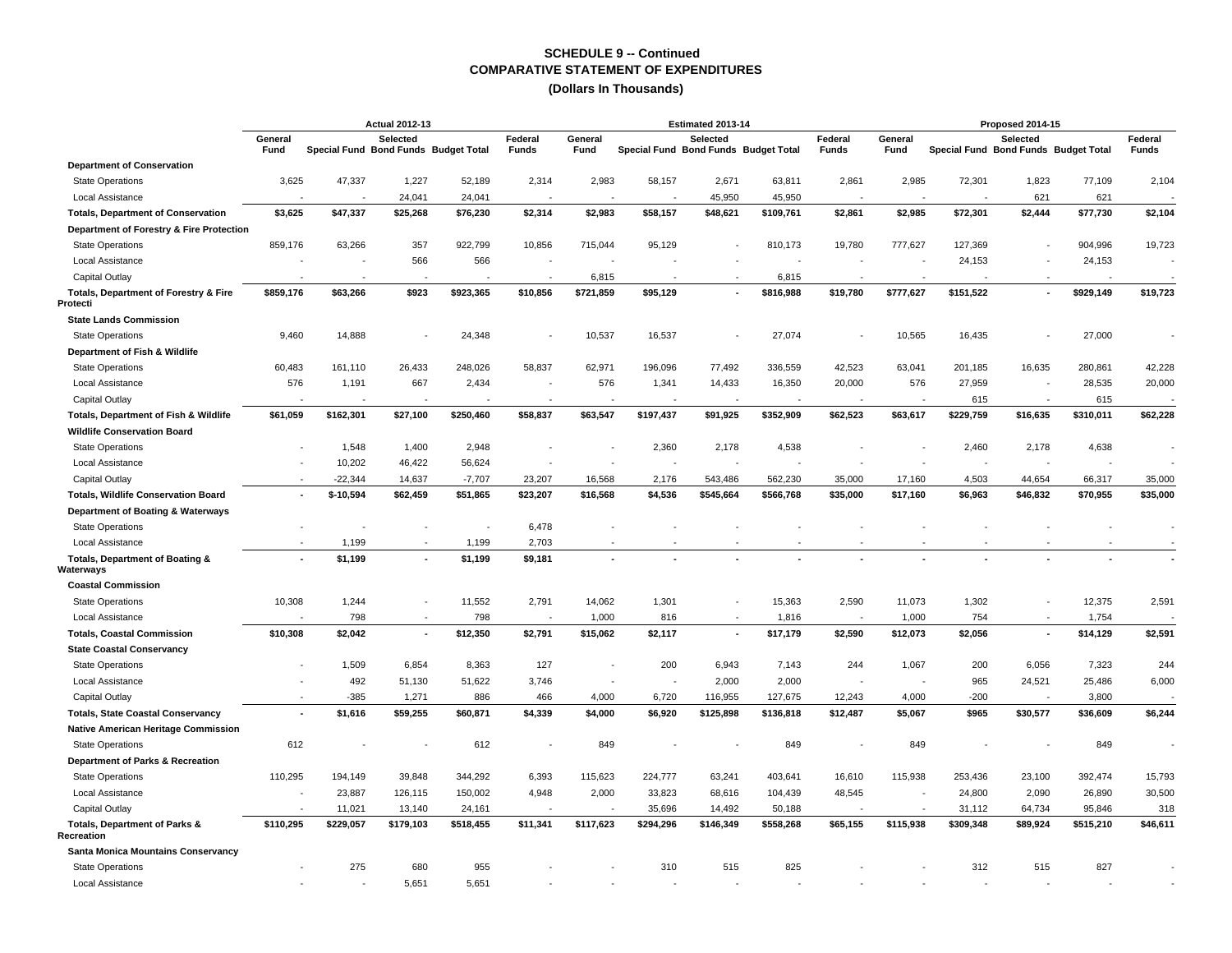### **(Dollars In Thousands)**

|                                                          | <b>Actual 2012-13</b> |                                      |              |             |                  |                 |                                      | Estimated 2013-14 |             |                  |                 |                                      | Proposed 2014-15 |             |                         |
|----------------------------------------------------------|-----------------------|--------------------------------------|--------------|-------------|------------------|-----------------|--------------------------------------|-------------------|-------------|------------------|-----------------|--------------------------------------|------------------|-------------|-------------------------|
|                                                          | General<br>Fund       | Special Fund Bond Funds Budget Total | Selected     |             | Federal<br>Funds | General<br>Fund | Special Fund Bond Funds Budget Total | Selected          |             | Federal<br>Funds | General<br>Fund | Special Fund Bond Funds Budget Total | Selected         |             | Federal<br><b>Funds</b> |
| Capital Outlay                                           |                       |                                      | 7,357        | 7,357       |                  |                 |                                      | 11,821            | 11,821      |                  |                 |                                      | 6,450            | 6,450       |                         |
| <b>Totals, Santa Monica Mountains</b><br>Conservancy     |                       | \$275<br>ä,                          | \$13,688     | \$13,963    |                  |                 | \$310                                | \$12,336          | \$12,646    |                  |                 | \$312                                | \$6,965          | \$7,277     |                         |
| SF Bay Conservation & Development Comm                   |                       |                                      |              |             |                  |                 |                                      |                   |             |                  |                 |                                      |                  |             |                         |
| <b>State Operations</b>                                  | 3,840                 |                                      |              | 3,840       |                  | 4,082           |                                      |                   | 4,082       |                  | 4,084           |                                      |                  | 4,084       |                         |
| San Gabriel/Lower LA River/Mtns Consvcy                  |                       |                                      |              |             |                  |                 |                                      |                   |             |                  |                 |                                      |                  |             |                         |
| <b>State Operations</b>                                  |                       | 230                                  | 502          | 732         |                  |                 | 350                                  | 398               | 748         |                  |                 | 353                                  | 398              | 751         |                         |
| Capital Outlay                                           |                       |                                      | 2,597        | 2,597       |                  |                 | $\overline{\phantom{a}}$             | 2,236             | 2,236       |                  |                 |                                      | 7,239            | 7,239       |                         |
| Totals, San Gabriel/Lower LA<br><b>River/Mtns Consvc</b> |                       | \$230                                | \$3,099      | \$3,329     |                  |                 | \$350                                | \$2,634           | \$2,984     |                  |                 | \$353                                | \$7,637          | \$7,990     |                         |
| San Joaquin River Conservancy                            |                       |                                      |              |             |                  |                 |                                      |                   |             |                  |                 |                                      |                  |             |                         |
| <b>State Operations</b>                                  |                       | 366                                  | 181          | 547         |                  |                 | 412                                  | 237               | 649         |                  |                 | 438                                  | 237              | 675         |                         |
| <b>Baldwin Hills Conservancy</b>                         |                       |                                      |              |             |                  |                 |                                      |                   |             |                  |                 |                                      |                  |             |                         |
| <b>State Operations</b>                                  |                       | 328                                  | 84           | 412         |                  |                 | 361                                  | 216               | 577         |                  |                 | 373                                  | 216              | 589         |                         |
| Capital Outlay                                           |                       |                                      | 2.953        | 2,953       |                  |                 | ۰.                                   | 12,210            | 12,210      |                  |                 | $\sim$                               | 3,120            | 3,120       |                         |
| <b>Totals, Baldwin Hills Conservancy</b>                 |                       | \$328<br>÷,                          | \$3,037      | \$3,365     |                  |                 | \$361                                | \$12,426          | \$12,787    |                  |                 | \$373                                | \$3,336          | \$3,709     | $\sim$                  |
| <b>Delta Protection Commission</b>                       |                       |                                      |              |             |                  |                 |                                      |                   |             |                  |                 |                                      |                  |             |                         |
| <b>State Operations</b>                                  |                       | 746                                  |              | 746         |                  |                 | 1,008                                |                   | 1,008       |                  |                 | 975                                  |                  | 975         |                         |
| San Diego River Conservancy                              |                       |                                      |              |             |                  |                 |                                      |                   |             |                  |                 |                                      |                  |             |                         |
| <b>State Operations</b>                                  |                       | 322                                  |              | 322         |                  |                 | 332                                  |                   | 332         |                  |                 | 350                                  |                  | 350         |                         |
| <b>Coachella Valley Mountains Conservancy</b>            |                       |                                      |              |             |                  |                 |                                      |                   |             |                  |                 |                                      |                  |             |                         |
| <b>State Operations</b>                                  |                       | 227<br>$\overline{\phantom{a}}$      | $\mathbf{1}$ | 228         |                  |                 | 270                                  | 60                | 330         |                  |                 | 316                                  | 60               | 376         |                         |
| Capital Outlay                                           |                       |                                      | 5,828        | 5,828       |                  |                 |                                      | 14,083            | 14,083      |                  |                 |                                      |                  |             |                         |
| <b>Totals, Coachella Valley Mountains</b><br>Conservancy |                       | \$227<br>ä,                          | \$5,829      | \$6,056     |                  |                 | \$270                                | \$14,143          | \$14,413    |                  |                 | \$316                                | \$60             | \$376       |                         |
| Sierra Nevada Conservancy                                |                       |                                      |              |             |                  |                 |                                      |                   |             |                  |                 |                                      |                  |             |                         |
| <b>State Operations</b>                                  |                       | 4,045                                | 335          | 4,380       |                  |                 | 4,247                                | 539               | 4,786       |                  |                 | 4,578                                | 256              | 4,834       |                         |
| Local Assistance                                         |                       |                                      | 14,128       | 14,128      |                  |                 |                                      | 3,673             | 3,673       |                  |                 |                                      | 1,550            | 1,550       |                         |
| <b>Totals, Sierra Nevada Conservancy</b>                 |                       | \$4,045<br>٠                         | \$14,463     | \$18,508    |                  |                 | \$4,247                              | \$4,212           | \$8,459     |                  |                 | \$4,578                              | \$1,806          | \$6,384     |                         |
| <b>Department of Water Resources</b>                     |                       |                                      |              |             |                  |                 |                                      |                   |             |                  |                 |                                      |                  |             |                         |
| <b>State Operations</b>                                  | 91,597                | 24,382                               | 89,379       | 205,358     | 5,146            | 100,241         | 25,350                               | 561,104           | 686,695     | 11,370           | 100,947         | 26,897                               | 106,999          | 234,843     | 12,840                  |
| Local Assistance                                         |                       |                                      | 199,964      | 199,964     |                  |                 |                                      | 879,723           | 879,723     |                  |                 | 9,000                                | 579,815          | 588,815     |                         |
| Capital Outlay                                           | 3                     |                                      | 72,146       | 72,149      |                  |                 |                                      | 574,967           | 574,967     |                  |                 | 10,000                               | 57,556           | 67,556      |                         |
| <b>Totals, Department of Water</b><br>Resources          | \$91,600              | \$24,382                             | \$361,489    | \$477,471   | \$5,146          | \$100,241       | \$25,350                             | \$2,015,794       | \$2,141,385 | \$11,370         | \$100,947       | \$45,897                             | \$744,370        | \$891,214   | \$12,840                |
| Sacramento-San Joaquin Delta Conservancy                 |                       |                                      |              |             |                  |                 |                                      |                   |             |                  |                 |                                      |                  |             |                         |
| <b>State Operations</b>                                  | 762                   | 50                                   |              | 812         | 115              | 821             | 71                                   |                   | 892         | 397              | 822             | 78                                   |                  | 900         | 286                     |
| <b>General Obligation Bonds-Natural Res</b>              |                       |                                      |              |             |                  |                 |                                      |                   |             |                  |                 |                                      |                  |             |                         |
| <b>State Operations</b>                                  | 888,099               |                                      |              | 888,099     |                  | 1,005,611       |                                      |                   | 1,005,611   |                  | 996,755         |                                      |                  | 996,755     |                         |
| Delta Stewardship Council                                |                       |                                      |              |             |                  |                 |                                      |                   |             |                  |                 |                                      |                  |             |                         |
| <b>State Operations</b>                                  | 5,464                 | 543                                  | 1,509        | 7,516       | 367              | 6,535           | 737                                  | 2,283             | 9,555       | 2,919            | 9,728           | 765                                  | 1,000            | 11,493      | 1,000                   |
| TOTALS, NATURAL RESOURCES                                | \$2,096,066           | \$888,312                            | \$806,035    | \$3,790,413 | \$145,060        | \$2,126,785     | \$1,381,696                          | \$3,078,204       | \$6,586,685 | \$255,109        | \$2,174,856     | \$1,392,251                          | \$990,263        | \$4,557,370 | \$216,186               |
| <b>State Operations</b>                                  | 2,095,487             | 859,773                              | 178,936      | 3,134,196   | 109,757          | 2,095,826       | 1,065,982                            | 733,376           | 3,895,184   | 127,887          | 2,152,120       | 1,058,778                            | 170,365          | 3,381,263   | 121,368                 |
| Local Assistance                                         | 576                   | 43,034                               | 506,136      | 549,746     | 11,397           | 3,576           | 266,638                              | 1,048,866         | 1,319,080   | 68,545           | 1,576           | 286,469                              | 633,914          | 921,959     | 56,500                  |
| Capital Outlay                                           | 3                     | $-14,495$                            | 120,963      | 106,471     | 23,906           | 27,383          | 49,076                               | 1,295,962         | 1,372,421   | 58,677           | 21,160          | 47,004                               | 185,984          | 254,148     | 38,318                  |
| ENVIRONMENTAL PROTECTION                                 |                       |                                      |              |             |                  |                 |                                      |                   |             |                  |                 |                                      |                  |             |                         |

 **Secretary for Environmental Protection**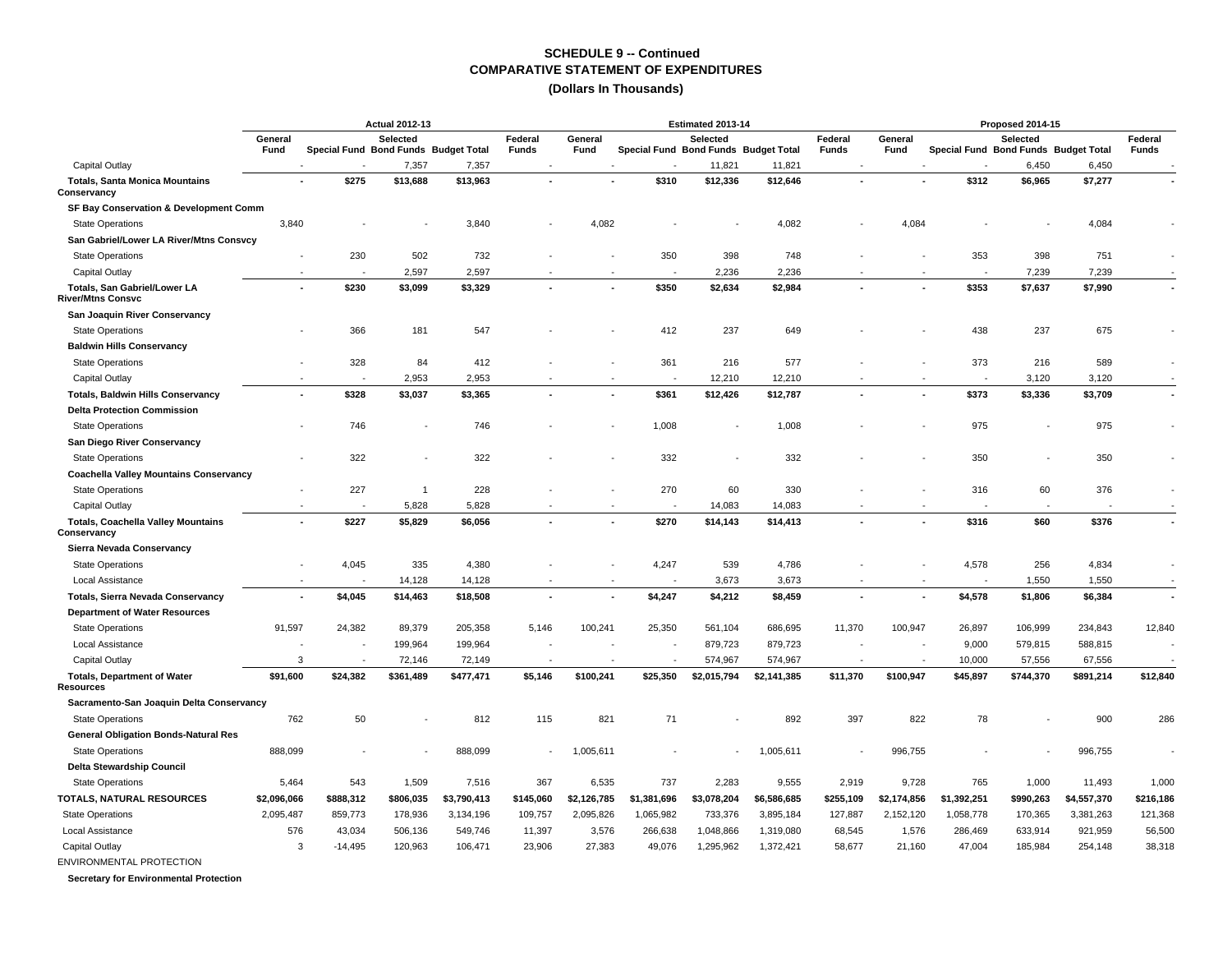|                                                                 | <b>Actual 2012-13</b> |                                      |                          |             |                         |                 |             | Estimated 2013-14                                |             |                         |                 |             | Proposed 2014-15                                 |             |                         |
|-----------------------------------------------------------------|-----------------------|--------------------------------------|--------------------------|-------------|-------------------------|-----------------|-------------|--------------------------------------------------|-------------|-------------------------|-----------------|-------------|--------------------------------------------------|-------------|-------------------------|
|                                                                 | General<br>Fund       | Special Fund Bond Funds Budget Total | Selected                 |             | Federal<br><b>Funds</b> | General<br>Fund |             | Selected<br>Special Fund Bond Funds Budget Total |             | Federal<br><b>Funds</b> | General<br>Fund |             | Selected<br>Special Fund Bond Funds Budget Total |             | Federal<br><b>Funds</b> |
| <b>State Operations</b>                                         | 1,781                 | 14,207                               |                          | 15,988      | 1,363                   | 1,842           | 10,529      |                                                  | 12,371      | 1,965                   | 1,843           | 10,589      |                                                  | 12,432      | 1,888                   |
| <b>Air Resources Board</b>                                      |                       |                                      |                          |             |                         |                 |             |                                                  |             |                         |                 |             |                                                  |             |                         |
| <b>State Operations</b>                                         |                       | 230,482                              | 19,011                   | 249,493     | 6,151                   |                 | 303,947     | 135,881                                          | 439,828     | 16,544                  |                 | 253,839     | 240,000                                          | 493,839     | 16,536                  |
| Local Assistance                                                |                       | 69,815                               |                          | 69,815      |                         |                 | 79,111      |                                                  | 79,111      |                         |                 | 276,377     |                                                  | 276,377     |                         |
| <b>Totals. Air Resources Board</b>                              |                       | \$300,297                            | \$19.011                 | \$319,308   | \$6,151                 |                 | \$383,058   | \$135,881                                        | \$518,939   | \$16,544                |                 | \$530,216   | \$240,000                                        | \$770,216   | \$16,536                |
| <b>Department of Pesticide Regulation</b>                       |                       |                                      |                          |             |                         |                 |             |                                                  |             |                         |                 |             |                                                  |             |                         |
| <b>State Operations</b>                                         |                       | 53,731                               |                          | 53,731      | 2,003                   |                 | 56,721      |                                                  | 56,721      | 2,007                   |                 | 57,096      |                                                  | 57,096      | 2,012                   |
| Local Assistance                                                |                       | 22,438                               | $\overline{\phantom{a}}$ | 22,438      |                         |                 | 23,044      |                                                  | 23,044      |                         |                 | 23,612      | $\overline{\phantom{a}}$                         | 23,612      |                         |
| <b>Totals, Department of Pesticide</b><br>Regulation            |                       | \$76,169                             | $\overline{\phantom{a}}$ | \$76,169    | \$2,003                 |                 | \$79,765    |                                                  | \$79,765    | \$2,007                 |                 | \$80,708    | $\overline{a}$                                   | \$80,708    | \$2,012                 |
| <b>State Water Resources Control Board</b>                      |                       |                                      |                          |             |                         |                 |             |                                                  |             |                         |                 |             |                                                  |             |                         |
| <b>State Operations</b>                                         | 14,540                | 356,231                              | 2,692                    | 373,463     | 26,974                  | 15,008          | 417,152     | 7,778                                            | 439,938     | 54,351                  | 22,647          | 402,216     | 10,310                                           | 435,173     | 66,113                  |
| Local Assistance                                                |                       | 15,294                               | 30,391                   | 45,685      | 182,926                 |                 | 9,800       | 136,862                                          | 146,662     | 90,000                  |                 | 28,450      | 176,835                                          | 205,285     | 245,155                 |
| <b>Totals, State Water Resources Control</b><br>Board           | \$14,540              | \$371,525                            | \$33,083                 | \$419,148   | \$209,900               | \$15,008        | \$426,952   | \$144,640                                        | \$586,600   | \$144,351               | \$22,647        | \$430,666   | \$187,145                                        | \$640,458   | \$311,268               |
| <b>Department of Toxic Substances Control</b>                   |                       |                                      |                          |             |                         |                 |             |                                                  |             |                         |                 |             |                                                  |             |                         |
| <b>State Operations</b>                                         | 21,417                | 107,840                              |                          | 129,257     | 24,804                  | 21,759          | 131,519     |                                                  | 153,278     | 33,131                  | 21,193          | 123,387     |                                                  | 144,580     | 33,167                  |
| Local Assistance                                                |                       |                                      |                          |             | 807                     |                 | 1,000       |                                                  | 1,000       | 3,899                   |                 | 2,500       |                                                  | 2,500       | 2,399                   |
| <b>Totals, Department of Toxic</b><br><b>Substances Control</b> | \$21,417              | \$107,840                            |                          | \$129,257   | \$25,611                | \$21,759        | \$132,519   |                                                  | \$154,278   | \$37,030                | \$21,193        | \$125,887   |                                                  | \$147,080   | \$35,566                |
| <b>Resources Recycling and Recovery</b>                         |                       |                                      |                          |             |                         |                 |             |                                                  |             |                         |                 |             |                                                  |             |                         |
| <b>State Operations</b>                                         |                       | 1,433,232                            |                          | 1,433,232   |                         |                 | 223,789     |                                                  | 223,789     |                         |                 | 219,523     |                                                  | 219,523     |                         |
| Local Assistance                                                |                       | 26,158                               |                          | 26,158      |                         |                 | 1,250,824   |                                                  | 1,250,824   |                         |                 | 1,240,496   |                                                  | 1,240,496   |                         |
| <b>Totals, Resources Recycling and</b><br>Recovery              |                       | \$1,459,390                          |                          | \$1,459,390 |                         |                 | \$1,474,613 |                                                  | \$1,474,613 |                         |                 | \$1,460,019 | ٠                                                | \$1,460,019 |                         |
| <b>Environmental Health Hazard Assessment</b>                   |                       |                                      |                          |             |                         |                 |             |                                                  |             |                         |                 |             |                                                  |             |                         |
| <b>State Operations</b>                                         | 4,057                 | 10,194                               |                          | 14,251      |                         | 4,626           | 12,429      |                                                  | 17,055      | 414                     | 4,628           | 12,912      |                                                  | 17,540      | 414                     |
| <b>General Obligation Bonds-Environmental</b>                   |                       |                                      |                          |             |                         |                 |             |                                                  |             |                         |                 |             |                                                  |             |                         |
| <b>State Operations</b>                                         | 3,934                 |                                      |                          | 3,934       |                         | 4,139           |             |                                                  | 4,139       |                         | 3,283           |             |                                                  | 3,283       |                         |
| <b>TOTALS, ENVIRONMENTAL</b><br><b>PROTECTION</b>               | \$45,729              | \$2,339,622                          | \$52,094                 | \$2,437,445 | \$245,028               | \$47,374        | \$2,519,865 | \$280,521                                        | \$2,847,760 | \$202,311               | \$53,594        | \$2,650,997 | \$427,145                                        | \$3,131,736 | \$367,684               |
| <b>State Operations</b>                                         | 45,729                | 2,205,917                            | 21,703                   | 2,273,349   | 61,295                  | 47,374          | 1,156,086   | 143,659                                          | 1,347,119   | 108,412                 | 53,594          | 1,079,562   | 250,310                                          | 1,383,466   | 120,130                 |
| <b>Local Assistance</b>                                         |                       | 133,705                              | 30,391                   | 164,096     | 183,733                 |                 | 1,363,779   | 136,862                                          | 1,500,641   | 93,899                  |                 | 1,571,435   | 176,835                                          | 1,748,270   | 247,554                 |
| HEALTH AND HUMAN SERVICES                                       |                       |                                      |                          |             |                         |                 |             |                                                  |             |                         |                 |             |                                                  |             |                         |
| Health & Human Services Agency, Secy                            |                       |                                      |                          |             |                         |                 |             |                                                  |             |                         |                 |             |                                                  |             |                         |
| <b>State Operations</b>                                         | 2,568                 | 9,230                                |                          | 11,798      | 1,685                   | 3,142           | 23,756      |                                                  | 26,898      | 4,333                   | 3,115           | 12,564      |                                                  | 15,679      | 3,643                   |
| <b>State Council-Developmental Disabilities</b>                 |                       |                                      |                          |             |                         |                 |             |                                                  |             |                         |                 |             |                                                  |             |                         |
| <b>State Operations</b>                                         |                       |                                      |                          |             | 6,812                   |                 |             |                                                  |             | 6,882                   |                 |             |                                                  |             | 6,809                   |
| <b>Emergency Medical Services Authority</b>                     |                       |                                      |                          |             |                         |                 |             |                                                  |             |                         |                 |             |                                                  |             |                         |
| <b>State Operations</b>                                         | 1,135                 | 3,144                                |                          | 4,279       | 1,511                   | 1,213           | 3,672       |                                                  | 4,885       | 1,921                   | 1,213           | 3,832       | ٠                                                | 5,045       | 1,974                   |
| Local Assistance                                                | 5,557                 | 205                                  |                          | 5,762       |                         | 5,558           | 300         |                                                  | 5,858       | 704                     | 5,558           | 300         | $\overline{\phantom{a}}$                         | 5,858       | 704                     |
| <b>Totals, Emergency Medical Services</b><br>Authority          | \$6,692               | \$3,349                              |                          | \$10,041    | \$1,511                 | \$6,771         | \$3,972     |                                                  | \$10,743    | \$2,625                 | \$6,771         | \$4,132     |                                                  | \$10,903    | \$2,678                 |
| <b>Statewide Health Planning &amp; Development</b>              |                       |                                      |                          |             |                         |                 |             |                                                  |             |                         |                 |             |                                                  |             |                         |
| <b>State Operations</b>                                         |                       | 77,216                               |                          | 77,216      | 434                     | 74              | 98,334      |                                                  | 98,408      | 504                     | 74              | 96,873      |                                                  | 96,947      | 444                     |
| Local Assistance                                                |                       | 17,841                               |                          | 17,841      | 1,000                   |                 | 43,926      |                                                  | 43,926      | 1,000                   |                 | 22,248      |                                                  | 22,248      | 1,000                   |
| Totals, Statewide Health Planning &<br>Developmen               |                       | \$95,057                             |                          | \$95,057    | \$1,434                 | \$74            | \$142,260   |                                                  | \$142,334   | \$1,504                 | \$74            | \$119,121   |                                                  | \$119,195   | \$1,444                 |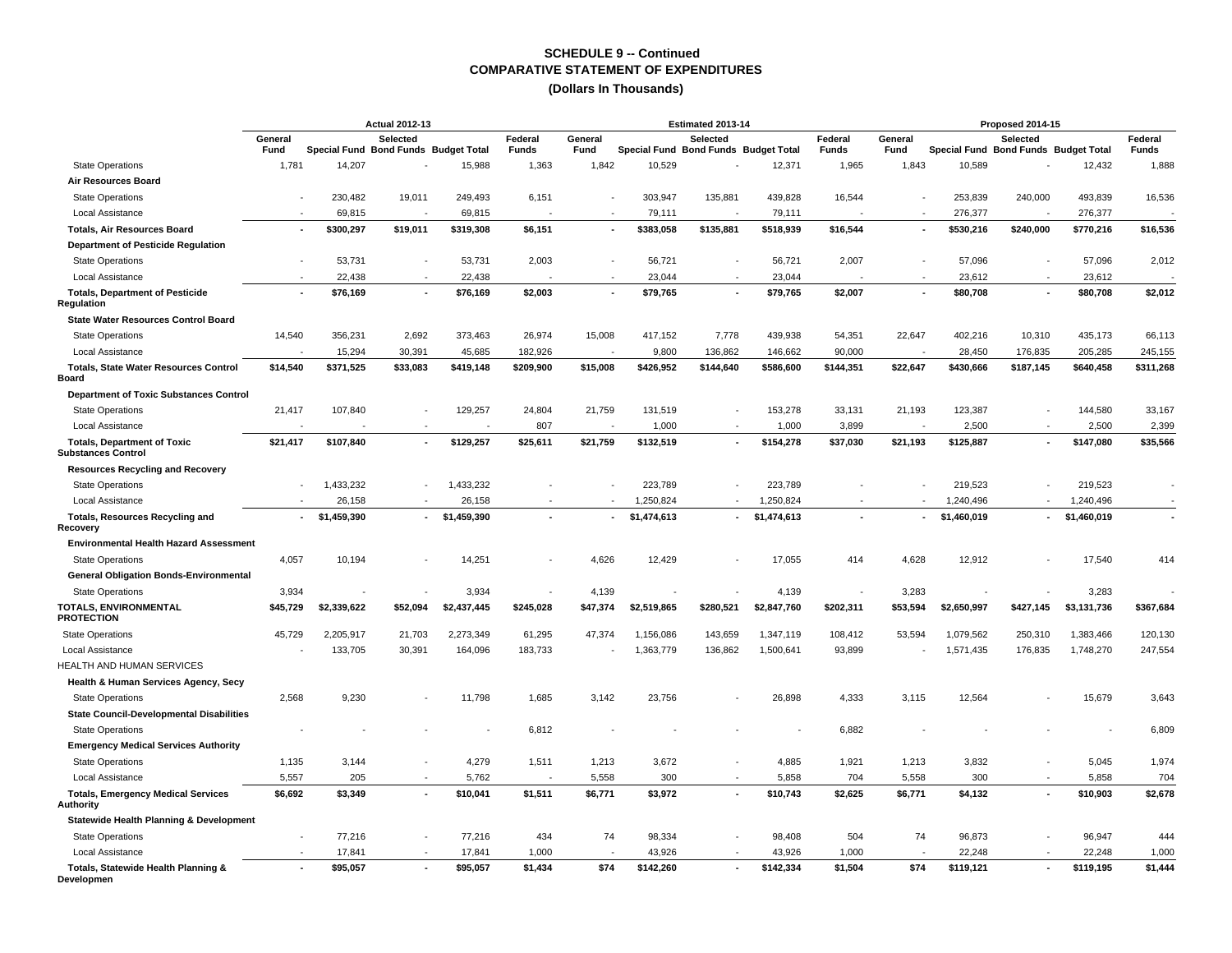|                                                               |                 | <b>Actual 2012-13</b>                |          |              |                         |                 |                                      | Estimated 2013-14 |                  |                           |                 |             | Proposed 2014-15                                 |                             |                  |
|---------------------------------------------------------------|-----------------|--------------------------------------|----------|--------------|-------------------------|-----------------|--------------------------------------|-------------------|------------------|---------------------------|-----------------|-------------|--------------------------------------------------|-----------------------------|------------------|
|                                                               | General<br>Fund | Special Fund Bond Funds Budget Total | Selected |              | Federal<br><b>Funds</b> | General<br>Fund | Special Fund Bond Funds Budget Total | Selected          |                  | Federal<br>Funds          | General<br>Fund |             | Selected<br>Special Fund Bond Funds Budget Total |                             | Federal<br>Funds |
| Department of Managed Health Care                             |                 |                                      |          |              |                         |                 |                                      |                   |                  |                           |                 |             |                                                  |                             |                  |
| <b>State Operations</b>                                       |                 | 40,671                               |          | 40,671       | 4,329                   |                 | 51,432                               |                   | 51,432           | 1,749                     |                 | 55,485      |                                                  | 55,485                      | 75               |
| <b>Department of Aging</b>                                    |                 |                                      |          |              |                         |                 |                                      |                   |                  |                           |                 |             |                                                  |                             |                  |
| <b>State Operations</b>                                       | 2,879           | 221                                  |          | 3,100        | 5,684                   | 3,697           | 232                                  |                   | 3,929            | 7,398                     | 3,690           | 231         |                                                  | 3,921                       | 7,339            |
| Local Assistance                                              | 28,538          | 4,146                                |          | 32,684       | 143,349                 | 28,538          | 4,146                                |                   | 32,684           | 142,900                   | 28,538          | 4,146       | $\sim$                                           | 32,684                      | 141,849          |
| <b>Totals, Department of Aging</b>                            | \$31,417        | \$4,367                              |          | \$35,784     | \$149,033               | \$32,235        | \$4,378                              |                   | \$36,613         | \$150,298                 | \$32,228        | \$4,377     | $\sim$                                           | \$36,605                    | \$149,188        |
| <b>Commission on Aging</b>                                    |                 |                                      |          |              |                         |                 |                                      |                   |                  |                           |                 |             |                                                  |                             |                  |
| <b>State Operations</b>                                       |                 |                                      |          |              | 376                     |                 |                                      |                   |                  | 390                       |                 |             |                                                  |                             | 389              |
| Department of Alcohol & Drug Programs                         |                 |                                      |          |              |                         |                 |                                      |                   |                  |                           |                 |             |                                                  |                             |                  |
| <b>State Operations</b>                                       | 162             | 10,891                               |          | 11,053       | 21,204                  |                 |                                      |                   |                  |                           |                 |             |                                                  |                             |                  |
| <b>Local Assistance</b>                                       | 33,900          | 4,000                                |          | 37,900       | 235.006                 |                 |                                      |                   |                  |                           |                 |             |                                                  |                             |                  |
| Totals, Department of Alcohol & Drug<br>Programs              | \$34,062        | \$14,891                             |          | \$48,953     | \$256,210               |                 |                                      |                   |                  |                           |                 |             |                                                  |                             |                  |
| <b>Children &amp; Families Commission</b>                     |                 |                                      |          |              |                         |                 |                                      |                   |                  |                           |                 |             |                                                  |                             |                  |
| <b>State Operations</b>                                       |                 | 4,942                                |          | 4,942        |                         |                 | 4,942                                |                   | 4,942            |                           |                 | 4,942       |                                                  | 4,942                       |                  |
| Local Assistance                                              |                 | 454,243                              |          | 454,243      |                         |                 | 429,520                              |                   | 429,520          |                           |                 | 414,739     | $\overline{\phantom{a}}$                         | 414,739                     |                  |
| <b>Totals, Children &amp; Families</b><br>Commission          |                 | \$459,185                            |          | \$459,185    |                         |                 | \$434,462                            |                   | \$434,462        |                           |                 | \$419,681   | $\blacksquare$                                   | \$419,681                   |                  |
| <b>Department of Health Care Services</b>                     |                 |                                      |          |              |                         |                 |                                      |                   |                  |                           |                 |             |                                                  |                             |                  |
| <b>State Operations</b>                                       | 146,456         | 11,776                               |          | 158,232      | 231,199                 | 163,860         | 24,393                               |                   | 188,253          | 316,453                   | 171,644         | 26,086      |                                                  | 197,730                     | 329,460          |
| <b>Local Assistance</b>                                       |                 |                                      |          |              |                         |                 |                                      |                   |                  |                           |                 |             |                                                  |                             |                  |
| Medical Care Services (Medi-Cal)                              | 14,861,608      | 5,329,983                            |          | 20,191,591   | 28,275,861              | 16,229,880      | 6,058,986                            |                   | 22,288,866       | 43,631,252                | 16,899,495      | 7,010,625   |                                                  | 23,910,120                  | 45,752,514       |
| <b>Children's Medical Services</b>                            | 105,818         | 8,000                                |          | 113,818      | 185,441                 | 31,473          | 36,990                               |                   | 68,463           | 171,670                   | 82,423          | 10,011      |                                                  | 92,434                      | 130,487          |
| Primary and Rural Health                                      |                 |                                      |          |              | 403                     |                 |                                      |                   |                  | 426                       |                 |             |                                                  |                             | 426              |
| <b>Other Care Services</b>                                    | 3,841           | 1,618,321                            |          | 1,622,162    | 68,152                  | 55,377          | 1,369,993                            |                   | 1,425,370        | 308,317                   | 58,721          | 1,414,921   |                                                  | 1,473,642                   | 308,182          |
| <b>Totals, Local Assistance</b>                               | 14,971,267      | 6,956,304                            |          | 21,927,571   | 28,529,857              | 16,316,730      | 7,465,969                            |                   | 23,782,699       | 44,111,665                | 17,040,639      | 8,435,557   |                                                  | 25,476,196                  | 46,191,609       |
| <b>Totals, Department of Health Care</b><br><b>Services</b>   | \$15,117,723    | \$6,968,080                          |          | \$22,085,803 | \$28,761,056            | \$16,480,590    | \$7,490,362                          |                   | $-$ \$23,970,952 | \$44,428,118 \$17,212,283 |                 | \$8,461,643 |                                                  | - \$25,673,926 \$46,521,069 |                  |
| <b>Department of Public Health</b>                            |                 |                                      |          |              |                         |                 |                                      |                   |                  |                           |                 |             |                                                  |                             |                  |
| <b>State Operations</b>                                       | 80,132          | 222,986                              | 4,291    | 307,409      | 243,954                 | 83,225          | 300,732                              | 6,417             | 390,374          | 279,034                   | 78,970          | 286,666     |                                                  | 365,636                     | 254,728          |
| <b>Local Assistance</b>                                       | 49,342          | 415,367                              | 38,661   | 503,370      | 1,556,062               | 31,957          | 442,505                              | 267,053           | 741,515          | 1,624,754                 | 31,659          | 387,367     |                                                  | 419,026                     | 1,478,246        |
| <b>Totals, Department of Public Health</b>                    | \$129,474       | \$638,353                            | \$42,952 | \$810,779    | \$1,800,016             | \$115,182       | \$743,237                            | \$273,470         | \$1,131,889      | \$1,903,788               | \$110,629       | \$674,033   | $\blacksquare$                                   | \$784,662                   | \$1,732,974      |
| Managed Risk Medical Insurance Board                          |                 |                                      |          |              |                         |                 |                                      |                   |                  |                           |                 |             |                                                  |                             |                  |
| <b>State Operations</b>                                       | 1,728           | 1,050                                |          | 2,778        | 7,354                   | 1,031           | 1,639                                |                   | 2,670            | 6,794                     |                 |             |                                                  |                             |                  |
| Local Assistance                                              | 176,144         | 166,452                              |          | 342,596      | 1,091,804               | 22,183          | 94,576                               |                   | 116,759          | 223,177                   |                 |             |                                                  |                             |                  |
| <b>Totals, Managed Risk Medical</b><br><b>Insurance Board</b> | \$177,872       | \$167,502                            |          | \$345,374    | \$1,099,158             | \$23,214        | \$96,215                             |                   | \$119,429        | \$229,971                 |                 |             |                                                  |                             |                  |
| <b>Department of Developmental Services</b>                   |                 |                                      |          |              |                         |                 |                                      |                   |                  |                           |                 |             |                                                  |                             |                  |
| <b>State Operations</b>                                       | 308,015         | 675                                  |          | 308,690      | 2,278                   | 330,502         | 674                                  |                   | 331,176          | 3,035                     | 300,487         | 757         |                                                  | 301,244                     | 2,912            |
| Local Assistance                                              | 2,353,850       | 5,514                                |          | 2,359,364    | 52,695                  | 2,472,574       | 6,798                                |                   | 2,479,372        | 49,268                    | 2,634,203       | 6,698       |                                                  | 2,640,901                   | 49,384           |
| Capital Outlay                                                | 12,624          |                                      |          | 12,624       |                         |                 |                                      |                   |                  |                           |                 |             |                                                  |                             |                  |
| <b>Totals, Department of Developmental</b><br><b>Services</b> | \$2,674,489     | \$6,189                              |          | \$2,680,678  | \$54,973                | \$2,803,076     | \$7,472                              |                   | \$2,810,548      | \$52,303                  | \$2,934,690     | \$7,455     | $\sim$                                           | \$2,942,145                 | \$52,296         |
| <b>Department of State Hospitals</b>                          |                 |                                      |          |              |                         |                 |                                      |                   |                  |                           |                 |             |                                                  |                             |                  |
| <b>State Operations</b>                                       | 1,274,967       |                                      |          | 1,274,967    |                         | 1,475,926       |                                      |                   | 1,475,926        |                           | 1,497,970       |             |                                                  | 1,497,970                   |                  |
| Capital Outlay                                                | 2,465           |                                      |          | 2,465        |                         | 29,266          |                                      |                   | 29,266           |                           | 17,245          |             |                                                  | 17,245                      |                  |
| <b>Totals, Department of State Hospitals</b>                  | \$1,277,432     |                                      |          | \$1,277,432  |                         | \$1,505,192     |                                      |                   | \$1,505,192      | $\sim$                    | \$1,515,215     |             |                                                  | \$1,515,215                 |                  |
| Mental Hith Svcs Ovrst and Acntbity Comm                      |                 |                                      |          |              |                         |                 |                                      |                   |                  |                           |                 |             |                                                  |                             |                  |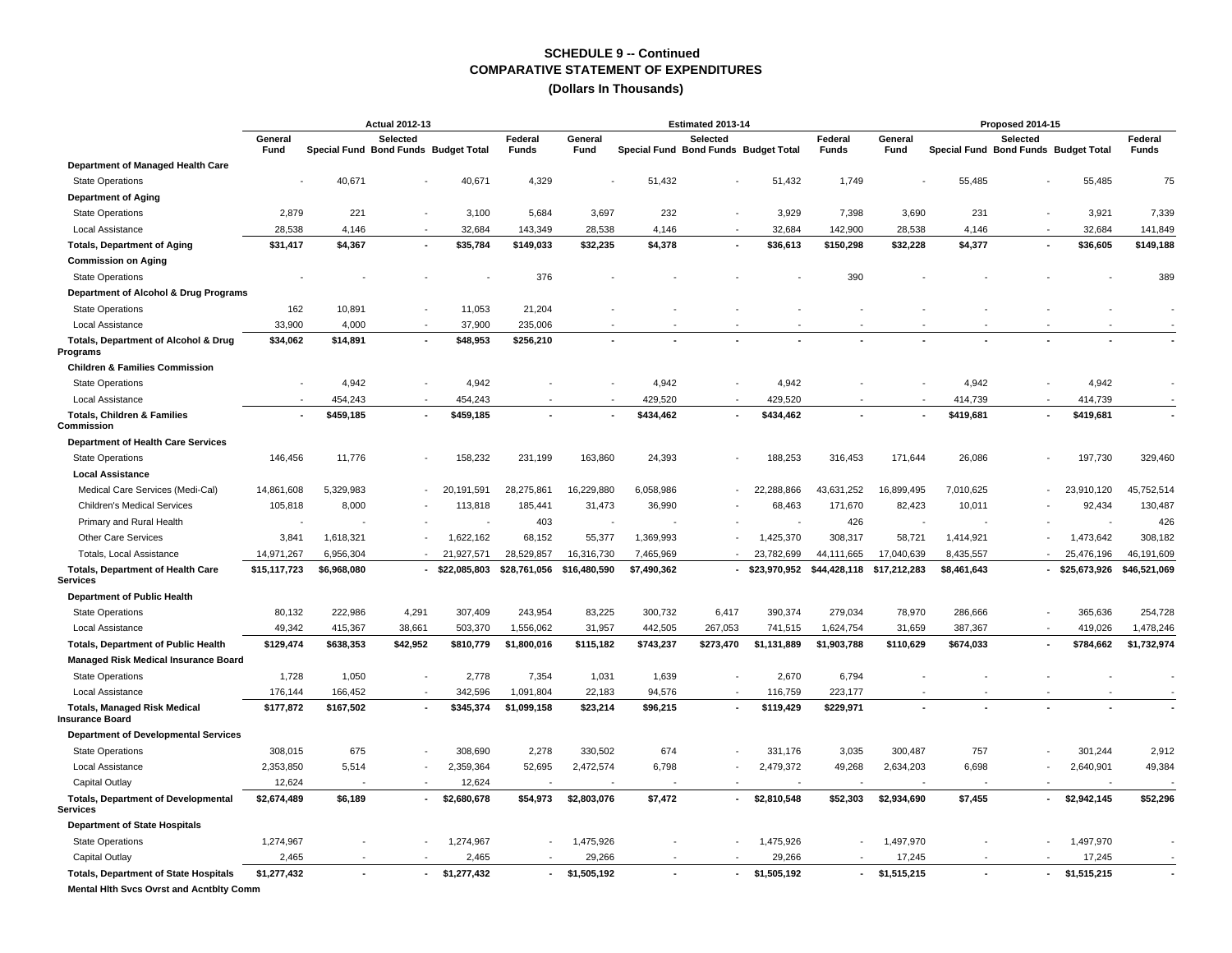|                                                   |                 | <b>Actual 2012-13</b>    |                                                  |              |                  |                 |                                      | Estimated 2013-14 |              |                         |                 |                                      | Proposed 2014-15 |                           |                         |
|---------------------------------------------------|-----------------|--------------------------|--------------------------------------------------|--------------|------------------|-----------------|--------------------------------------|-------------------|--------------|-------------------------|-----------------|--------------------------------------|------------------|---------------------------|-------------------------|
|                                                   | General<br>Fund |                          | Selected<br>Special Fund Bond Funds Budget Total |              | Federal<br>Funds | General<br>Fund | Special Fund Bond Funds Budget Total | Selected          |              | Federal<br><b>Funds</b> | General<br>Fund | Special Fund Bond Funds Budget Total | Selected         |                           | Federal<br><b>Funds</b> |
| <b>State Operations</b>                           |                 | 6,850                    |                                                  | 6,850        |                  |                 | 40,310                               |                   | 40,310       |                         |                 | 40,948                               |                  | 40,948                    |                         |
| Dept of Community Services & Development          |                 |                          |                                                  |              |                  |                 |                                      |                   |              |                         |                 |                                      |                  |                           |                         |
| <b>State Operations</b>                           |                 |                          |                                                  |              | 11,246           |                 |                                      |                   |              | 24,861                  |                 | 5,000                                |                  | 5,000                     | 24,348                  |
| Local Assistance                                  |                 |                          |                                                  |              | 207,637          |                 |                                      |                   |              | 227,163                 |                 | 75,000                               |                  | 75,000                    | 227,163                 |
| Totals, Dept of Community Services &<br>Developme |                 |                          |                                                  |              | \$218,883        |                 |                                      |                   |              | \$252,024               |                 | \$80,000                             |                  | \$80,000                  | \$251,511               |
| California Health Benefit Exchange                |                 |                          |                                                  |              |                  |                 |                                      |                   |              |                         |                 |                                      |                  |                           |                         |
| <b>State Operations</b>                           |                 |                          |                                                  |              | 225,031          |                 |                                      |                   |              | 378,948                 |                 |                                      |                  |                           | 275,852                 |
| <b>Department of Rehabilitation</b>               |                 |                          |                                                  |              |                  |                 |                                      |                   |              |                         |                 |                                      |                  |                           |                         |
| <b>State Operations</b>                           | 55,266          | 1,060                    |                                                  | 56,326       | 299,076          | 56,972          | 946                                  |                   | 57,918       | 331,529                 | 57,007          | 1,002                                |                  | 58,009                    | 342,113                 |
| Local Assistance                                  |                 |                          |                                                  |              | 15,736           |                 |                                      |                   |              | 15,736                  |                 |                                      |                  |                           | 15,736                  |
| <b>Totals, Department of Rehabilitation</b>       | \$55,266        | \$1,060                  |                                                  | \$56,326     | \$314,812        | \$56,972        | \$946                                |                   | \$57,918     | \$347,265               | \$57,007        | \$1,002                              |                  | \$58,009                  | \$357,849               |
| <b>State Independent Living Council</b>           |                 |                          |                                                  |              |                  |                 |                                      |                   |              |                         |                 |                                      |                  |                           |                         |
| <b>State Operations</b>                           |                 |                          |                                                  |              | 301              |                 |                                      |                   |              | 149                     |                 |                                      |                  |                           | 163                     |
| Department of Child Support Services              |                 |                          |                                                  |              |                  |                 |                                      |                   |              |                         |                 |                                      |                  |                           |                         |
| <b>State Operations</b>                           | 42,406          |                          |                                                  | 42,406       | 97,642           | 46,711          |                                      |                   | 46,711       | 107,215                 | 48,126          |                                      |                  | 48,126                    | 109,936                 |
| Local Assistance                                  | 256,459         |                          |                                                  | 256,459      | 348,070          | 266,253         |                                      |                   | 266,253      | 387,679                 | 264,766         |                                      |                  | 264,766                   | 384,671                 |
| <b>Totals, Department of Child Support</b>        | \$298,865       | $\overline{\phantom{a}}$ | ٠                                                | \$298,865    | \$445,712        | \$312,964       |                                      |                   | \$312,964    | \$494,894               | \$312,892       |                                      |                  | \$312,892                 | \$494,607               |
| <b>Services</b>                                   |                 |                          |                                                  |              |                  |                 |                                      |                   |              |                         |                 |                                      |                  |                           |                         |
| <b>Department of Social Services</b>              |                 |                          |                                                  |              |                  |                 |                                      |                   |              |                         |                 |                                      |                  |                           |                         |
| <b>State Operations</b>                           | 93,456          | 27,171                   |                                                  | 120,627      | 323,122          | 111,842         | 31,606                               |                   | 143,448      | 373,498                 | 127,000         | 32,395                               |                  | 159,395                   | 371,164                 |
| <b>Local Assistance</b>                           |                 |                          |                                                  |              |                  |                 |                                      |                   |              |                         |                 |                                      |                  |                           |                         |
| CalWorks                                          | 1,544,452       | $\overline{\phantom{a}}$ |                                                  | 1,544,452    | 3,301,206        | 1,206,192       | ÷,                                   |                   | 1,206,192    | 3,170,865               | 636,872         |                                      |                  | 636,872                   | 3,108,660               |
| Other Assistance Payments                         | 81,398          | 596                      |                                                  | 81,994       | 697,083          | 83,802          | 426                                  |                   | 84,228       | 755,731                 | 98,170          | 588                                  |                  | 98,758                    | 764,281                 |
| SSI/SSP                                           | 2,752,566       |                          |                                                  | 2,752,566    |                  | 2,782,334       |                                      |                   | 2,782,334    |                         | 2,816,458       |                                      |                  | 2,816,458                 |                         |
| County Admin and Automation<br>Projects           | 617,016         |                          |                                                  | 617,016      | 944,605          | 763,233         |                                      |                   | 763,233      | 1,103,013               | 798,693         |                                      |                  | 798,693                   | 1,140,383               |
| <b>IHSS</b>                                       | 1,705,884       | $\overline{a}$           |                                                  | 1,705,884    |                  | 1,910,046       |                                      |                   | 1,910,046    |                         | 1,994,098       |                                      |                  | 1,994,098                 |                         |
| Children & Adult Services and<br>Licensing        | 54,767          | 896                      |                                                  | 55,663       | 1,075,636        | 56,745          | 963                                  |                   | 57,708       | 1,115,945               | 66,307          | 924                                  |                  | 67,231                    | 1,121,419               |
| Other Programs                                    | 9,750           | ٠.                       |                                                  | 9,750        | 560,801          | 9,187           |                                      |                   | 9,187        | 579,231                 | 3,267           |                                      |                  | 3,267                     | 617,637                 |
| Totals, Local Assistance                          | 6,765,833       | 1,492                    | $\overline{a}$                                   | 6,767,325    | 6,579,331        | 6,811,539       | 1,389                                |                   | 6,812,928    | 6,724,785               | 6,413,865       | 1,512                                |                  | 6,415,377                 | 6,752,380               |
| <b>Totals, Department of Social Services</b>      | \$6,859,289     | \$28,663                 |                                                  | \$6,887,952  | \$6,902,453      | \$6,923,381     | \$32,995                             |                   | \$6,956,376  | \$7,098,283             | \$6,540,865     | \$33,907                             |                  | \$6,574,772               | \$7,123,544             |
| <b>State-Local Realignment</b>                    |                 |                          |                                                  |              |                  |                 |                                      |                   |              |                         |                 |                                      |                  |                           |                         |
| Local Assistance                                  |                 | 4,377,865                |                                                  | 4.377.865    |                  |                 | 4,571,150                            |                   | 4,571,150    |                         |                 | 4,831,650                            |                  | 4,831,650                 |                         |
| State-Local Realignment, 2011                     |                 |                          |                                                  |              |                  |                 |                                      |                   |              |                         |                 |                                      |                  |                           |                         |
| Local Assistance                                  |                 | 3,940,278                |                                                  | 3,940,278    |                  |                 | 4,109,279                            |                   | 4,109,279    |                         |                 | 4,512,558                            |                  | 4,512,558                 |                         |
| General Obligation Bonds-H&HS                     |                 |                          |                                                  |              |                  |                 |                                      |                   |              |                         |                 |                                      |                  |                           |                         |
| <b>State Operations</b>                           | 66,938          |                          |                                                  | 66,938       |                  | 67,131          |                                      |                   | 67,131       |                         | 67,470          |                                      |                  | 67,470                    |                         |
| TOTALS, HEALTH AND HUMAN<br><b>SERVICES</b>       | \$26,732,087    | \$16,761,590             | \$42,952                                         | \$43,536,629 | \$40,243,785     |                 | \$28,329,924 \$17,752,226            | \$273,470         | \$46,355,620 | \$55,353,524            | \$28,793,239    | \$19,258,556                         |                  | \$48,051,795 \$56,974,091 |                         |
| <b>State Operations</b>                           | 2,076,108       | 417,883                  | 4,291                                            | 2,498,282    | 1,483,238        | 2,345,326       | 582,668                              | 6,417             | 2,934,411    | 1,844,693               | 2,356,766       | 566,781                              |                  | 2,923,547                 | 1,731,349               |
| Local Assistance                                  | 24,640,890      | 16,343,707               | 38,661                                           | 41,023,258   | 38,760,547       | 25,955,332      | 17,169,558                           | 267,053           | 43,391,943   | 53,508,831              | 26,419,228      | 18,691,775                           |                  | 45,111,003                | 55,242,742              |
| <b>Capital Outlay</b>                             | 15,089          |                          |                                                  | 15,089       |                  | 29,266          |                                      |                   | 29,266       |                         | 17,245          |                                      |                  | 17,245                    |                         |
| CORRECTIONS AND REHABILITATION                    |                 |                          |                                                  |              |                  |                 |                                      |                   |              |                         |                 |                                      |                  |                           |                         |
| <b>Corrections and Rehabilitation</b>             |                 |                          |                                                  |              |                  |                 |                                      |                   |              |                         |                 |                                      |                  |                           |                         |
| <b>State Operations</b>                           | 8,363,278       |                          |                                                  | 8,363,278    | 697              | 9,147,019       | $-81,109$                            |                   | 9,065,910    | 352                     | 9,352,105       | 72,811                               |                  | 9,424,916                 | 352                     |
| <b>Local Assistance</b>                           |                 |                          |                                                  |              |                  |                 |                                      |                   |              |                         |                 |                                      |                  |                           |                         |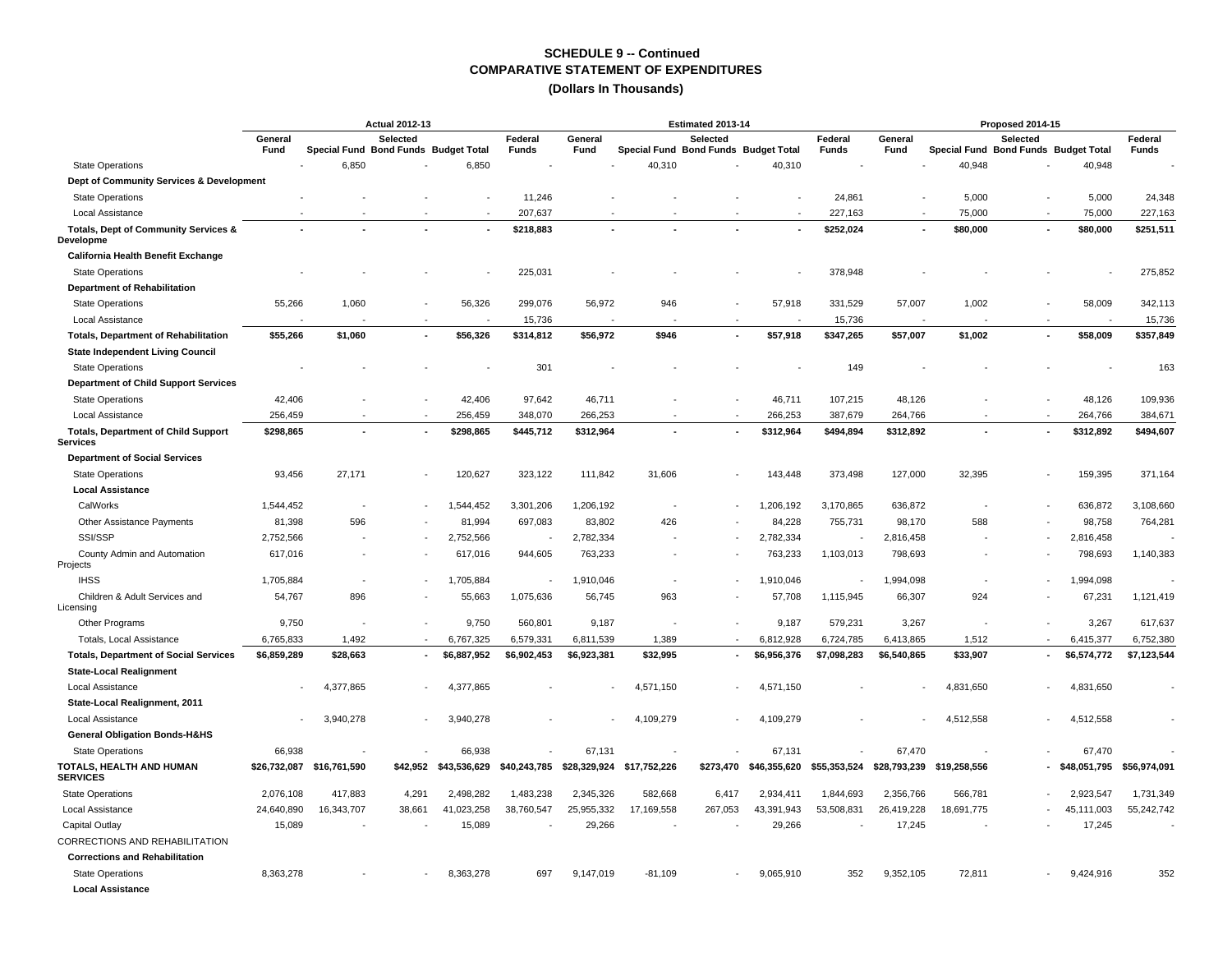| General<br>Selected<br>Federal<br>General<br>Selected<br>Federal<br>General<br>Selected<br>Federal<br>Special Fund Bond Funds Budget Total<br>Special Fund Bond Funds Budget Total<br><b>Funds</b><br>Special Fund Bond Funds Budget Total<br>Fund<br>Funds<br>Fund<br>Fund<br><b>Funds</b><br>78<br>78<br>78<br>78<br>Juvenile Operations & Offender<br>Programs<br>83<br>278<br>278<br>278<br><b>Transportation of Prisoners</b><br>83<br>278<br>1,746<br>2,593<br>2,593<br>2,593<br>2,593<br>Returning of Fugitives from Justice<br>1,746<br>28,356<br><b>County Charges</b><br>15,147<br>15,147<br>15,147<br>15,147<br>28,356<br>$\blacksquare$<br>Parolee Detention<br>31,937<br>31,937<br>13,870<br>13,870<br>$\overline{\phantom{a}}$<br><b>Community Corrections Performance</b><br>138,905<br>$-615$<br>138,290<br>102,043<br>$-1,000$<br>101,043<br>129,265<br>$-1,001$<br>128,264<br>$\overline{\phantom{a}}$<br>$\overline{\phantom{a}}$<br>$\overline{\phantom{a}}$<br>$\overline{\phantom{a}}$<br>$\overline{\phantom{a}}$<br>$\overline{\phantom{a}}$<br>187,818<br>$-615$<br>187,203<br>134,009<br>$-1,000$<br>133,009<br>$-1,001$<br>159,569<br>Totals, Local Assistance<br>160,570<br>$\sim$<br>$\overline{\phantom{a}}$<br>$\blacksquare$<br>750<br>Capital Outlay<br>18,585<br>19,335<br>54,444<br>3,434<br>57,878<br>29,421<br>8,298<br>37,719<br>$\sim$<br>$\sim$<br>$\overline{\phantom{a}}$<br>\$352<br>\$9,622,204<br>\$352<br>\$8,569,681<br>$$-615$<br>\$750<br>\$8,569,816<br>\$697<br>\$9,335,472<br>$$-82,109$<br>\$3,434<br>\$9,256,797<br>\$9,542,096<br><b>Totals, Corrections and Rehabilitation</b><br>\$80,108<br>٠<br><b>Board of State and Community Corrections</b><br><b>State Operations</b><br>6,115<br>2,626<br>8,741<br>1,087<br>8,158<br>2,964<br>11,122<br>2,644<br>8,679<br>3,612<br>12,291<br>3,577<br>Local Assistance<br>33,522<br>27,848<br>61,370<br>23,734<br>36,235<br>28,680<br>64,915<br>50,298<br>36,235<br>28,680<br>64,915<br>53,098<br>$\sim$<br>\$56,675<br><b>Totals, Board of State and Community</b><br>\$39,637<br>\$30,474<br>\$70,111<br>\$24,821<br>\$44,393<br>\$31,644<br>\$76,037<br>\$52,942<br>\$44,914<br>\$32,292<br>\$77,206<br>$\blacksquare$<br>$\overline{\phantom{a}}$<br>٠<br>Correctio<br><b>Enhancing Law Enforcement Activities</b><br>Local Assistance<br>489,900<br>489,900<br>489,900<br>489,900<br>489,900<br>489,900<br><b>Trial Court Security</b><br>Local Assistance<br>507,997<br>507,997<br>516,579<br>516,579<br>537,896<br>537,896<br>$\overline{\phantom{a}}$<br><b>Local Community Corrections</b><br>929,657<br>929,657<br>1,063,262<br>1,063,262<br>1,093,989<br>1,093,989<br>Local Assistance<br>٠<br>$\sim$<br>$\overline{\phantom{a}}$<br><b>District Attorney &amp; Public Defender Svcs</b><br>Local Assistance<br>20,383<br>20,383<br>21,391<br>21,391<br>26,459<br>26,459<br>$\overline{\phantom{a}}$<br>Juvenile Justice Programs<br><b>Local Assistance</b><br>110,372<br>110.372<br>118,953<br>118,953<br>140,271<br>140,271<br>$\blacksquare$<br><b>Enhancing Law Enforcement Act Growth</b><br>7,181<br>7,181<br>Local Assistance<br>Federal Immigration Funding-Incarceratn<br>$-51,230$<br>$-51,230$<br>51,230<br>$-52,408$<br>$-52,408$<br>52,408<br>$-52,408$<br>$-52,408$<br>52,408<br><b>State Operations</b><br><b>General Obligation Bonds-DCR</b><br><b>State Operations</b><br>54,596<br>54,596<br>33.430<br>33,430<br>25,814<br>25,814<br><b>TOTALS, CORRECTIONS AND</b><br>$-$ \$11,968,512<br>\$109,435<br>\$8,612,684<br>\$2,088,168<br>\$750 \$10,701,602<br>\$76,748<br>\$9,360,887<br>\$2,159,620<br>\$3,434<br>\$11,523,941<br>\$105,702<br>\$9,560,416<br>\$2,408,096<br><b>REHABILITATION</b><br>56,337<br><b>State Operations</b><br>8,372,759<br>2,626<br>8,375,385<br>53,014<br>9,136,199<br>$-78,145$<br>9,058,054<br>55,404<br>9,334,190<br>76,423<br>9,410,613<br>$\overline{\phantom{a}}$<br>53,098<br>221,340<br>2,085,542<br>2,306,882<br>23,734<br>170,244<br>2,237,765<br>2,408,009<br>50,298<br>196,805<br>2,323,375<br>2,520,180<br>Local Assistance<br>$\overline{\phantom{a}}$<br>18,585<br>750<br>19,335<br>3,434<br>57,878<br>8,298<br>37,719<br>Capital Outlay<br>54,444<br>29,421<br><b>EDUCATION</b><br>K thru 12 Education<br>Scholarshare Investment Board<br>389<br>389<br>372<br>372<br>356<br>356<br><b>State Operations</b><br><b>Department of Education</b><br><b>Department of Education</b><br><b>State Operations</b><br>126,725<br>2,680<br>2,282<br>131,687<br>131,709<br>141,672<br>2,871<br>2,786<br>147,329<br>170,672<br>142,074<br>2,964<br>2,789<br>147,827<br>158,066<br><b>Local Assistance</b><br>84,846<br><b>Adult Education</b><br>634,805<br>634,805<br>86,029<br>45,896<br>45,896<br>94,346<br>Apportionments - District and County<br>24,730,129<br>24,730,129<br>29,876,953<br>29,876,953<br>35,271,434<br>35,271,434<br>$\overline{\phantom{a}}$<br>697,569<br>717,056<br>1,811,477<br>1,811,477<br>1,796,313<br>1,796,313<br>1,809,605<br>1,809,605<br>698,351<br>Child Development | <b>Actual 2012-13</b> |  |  |  |  |  | Estimated 2013-14 |  |  | Proposed 2014-15 |  |
|----------------------------------------------------------------------------------------------------------------------------------------------------------------------------------------------------------------------------------------------------------------------------------------------------------------------------------------------------------------------------------------------------------------------------------------------------------------------------------------------------------------------------------------------------------------------------------------------------------------------------------------------------------------------------------------------------------------------------------------------------------------------------------------------------------------------------------------------------------------------------------------------------------------------------------------------------------------------------------------------------------------------------------------------------------------------------------------------------------------------------------------------------------------------------------------------------------------------------------------------------------------------------------------------------------------------------------------------------------------------------------------------------------------------------------------------------------------------------------------------------------------------------------------------------------------------------------------------------------------------------------------------------------------------------------------------------------------------------------------------------------------------------------------------------------------------------------------------------------------------------------------------------------------------------------------------------------------------------------------------------------------------------------------------------------------------------------------------------------------------------------------------------------------------------------------------------------------------------------------------------------------------------------------------------------------------------------------------------------------------------------------------------------------------------------------------------------------------------------------------------------------------------------------------------------------------------------------------------------------------------------------------------------------------------------------------------------------------------------------------------------------------------------------------------------------------------------------------------------------------------------------------------------------------------------------------------------------------------------------------------------------------------------------------------------------------------------------------------------------------------------------------------------------------------------------------------------------------------------------------------------------------------------------------------------------------------------------------------------------------------------------------------------------------------------------------------------------------------------------------------------------------------------------------------------------------------------------------------------------------------------------------------------------------------------------------------------------------------------------------------------------------------------------------------------------------------------------------------------------------------------------------------------------------------------------------------------------------------------------------------------------------------------------------------------------------------------------------------------------------------------------------------------------------------------------------------------------------------------------------------------------------------------------------------------------------------------------------------------------------------------------------------------------------------------------------------------------------------------------------------------------------------------------------------------------------------------------------------------------------------------------------------------------------------------------------------------------------------------------------------------------------------------------------------------------------------------------------------------------------------------------------------------------------------------------------------------------------------------------------------------------------------------------------------------------------------|-----------------------|--|--|--|--|--|-------------------|--|--|------------------|--|
|                                                                                                                                                                                                                                                                                                                                                                                                                                                                                                                                                                                                                                                                                                                                                                                                                                                                                                                                                                                                                                                                                                                                                                                                                                                                                                                                                                                                                                                                                                                                                                                                                                                                                                                                                                                                                                                                                                                                                                                                                                                                                                                                                                                                                                                                                                                                                                                                                                                                                                                                                                                                                                                                                                                                                                                                                                                                                                                                                                                                                                                                                                                                                                                                                                                                                                                                                                                                                                                                                                                                                                                                                                                                                                                                                                                                                                                                                                                                                                                                                                                                                                                                                                                                                                                                                                                                                                                                                                                                                                                                                                                                                                                                                                                                                                                                                                                                                                                                                                                                                                                                            |                       |  |  |  |  |  |                   |  |  |                  |  |
|                                                                                                                                                                                                                                                                                                                                                                                                                                                                                                                                                                                                                                                                                                                                                                                                                                                                                                                                                                                                                                                                                                                                                                                                                                                                                                                                                                                                                                                                                                                                                                                                                                                                                                                                                                                                                                                                                                                                                                                                                                                                                                                                                                                                                                                                                                                                                                                                                                                                                                                                                                                                                                                                                                                                                                                                                                                                                                                                                                                                                                                                                                                                                                                                                                                                                                                                                                                                                                                                                                                                                                                                                                                                                                                                                                                                                                                                                                                                                                                                                                                                                                                                                                                                                                                                                                                                                                                                                                                                                                                                                                                                                                                                                                                                                                                                                                                                                                                                                                                                                                                                            |                       |  |  |  |  |  |                   |  |  |                  |  |
|                                                                                                                                                                                                                                                                                                                                                                                                                                                                                                                                                                                                                                                                                                                                                                                                                                                                                                                                                                                                                                                                                                                                                                                                                                                                                                                                                                                                                                                                                                                                                                                                                                                                                                                                                                                                                                                                                                                                                                                                                                                                                                                                                                                                                                                                                                                                                                                                                                                                                                                                                                                                                                                                                                                                                                                                                                                                                                                                                                                                                                                                                                                                                                                                                                                                                                                                                                                                                                                                                                                                                                                                                                                                                                                                                                                                                                                                                                                                                                                                                                                                                                                                                                                                                                                                                                                                                                                                                                                                                                                                                                                                                                                                                                                                                                                                                                                                                                                                                                                                                                                                            |                       |  |  |  |  |  |                   |  |  |                  |  |
|                                                                                                                                                                                                                                                                                                                                                                                                                                                                                                                                                                                                                                                                                                                                                                                                                                                                                                                                                                                                                                                                                                                                                                                                                                                                                                                                                                                                                                                                                                                                                                                                                                                                                                                                                                                                                                                                                                                                                                                                                                                                                                                                                                                                                                                                                                                                                                                                                                                                                                                                                                                                                                                                                                                                                                                                                                                                                                                                                                                                                                                                                                                                                                                                                                                                                                                                                                                                                                                                                                                                                                                                                                                                                                                                                                                                                                                                                                                                                                                                                                                                                                                                                                                                                                                                                                                                                                                                                                                                                                                                                                                                                                                                                                                                                                                                                                                                                                                                                                                                                                                                            |                       |  |  |  |  |  |                   |  |  |                  |  |
|                                                                                                                                                                                                                                                                                                                                                                                                                                                                                                                                                                                                                                                                                                                                                                                                                                                                                                                                                                                                                                                                                                                                                                                                                                                                                                                                                                                                                                                                                                                                                                                                                                                                                                                                                                                                                                                                                                                                                                                                                                                                                                                                                                                                                                                                                                                                                                                                                                                                                                                                                                                                                                                                                                                                                                                                                                                                                                                                                                                                                                                                                                                                                                                                                                                                                                                                                                                                                                                                                                                                                                                                                                                                                                                                                                                                                                                                                                                                                                                                                                                                                                                                                                                                                                                                                                                                                                                                                                                                                                                                                                                                                                                                                                                                                                                                                                                                                                                                                                                                                                                                            |                       |  |  |  |  |  |                   |  |  |                  |  |
|                                                                                                                                                                                                                                                                                                                                                                                                                                                                                                                                                                                                                                                                                                                                                                                                                                                                                                                                                                                                                                                                                                                                                                                                                                                                                                                                                                                                                                                                                                                                                                                                                                                                                                                                                                                                                                                                                                                                                                                                                                                                                                                                                                                                                                                                                                                                                                                                                                                                                                                                                                                                                                                                                                                                                                                                                                                                                                                                                                                                                                                                                                                                                                                                                                                                                                                                                                                                                                                                                                                                                                                                                                                                                                                                                                                                                                                                                                                                                                                                                                                                                                                                                                                                                                                                                                                                                                                                                                                                                                                                                                                                                                                                                                                                                                                                                                                                                                                                                                                                                                                                            |                       |  |  |  |  |  |                   |  |  |                  |  |
|                                                                                                                                                                                                                                                                                                                                                                                                                                                                                                                                                                                                                                                                                                                                                                                                                                                                                                                                                                                                                                                                                                                                                                                                                                                                                                                                                                                                                                                                                                                                                                                                                                                                                                                                                                                                                                                                                                                                                                                                                                                                                                                                                                                                                                                                                                                                                                                                                                                                                                                                                                                                                                                                                                                                                                                                                                                                                                                                                                                                                                                                                                                                                                                                                                                                                                                                                                                                                                                                                                                                                                                                                                                                                                                                                                                                                                                                                                                                                                                                                                                                                                                                                                                                                                                                                                                                                                                                                                                                                                                                                                                                                                                                                                                                                                                                                                                                                                                                                                                                                                                                            |                       |  |  |  |  |  |                   |  |  |                  |  |
|                                                                                                                                                                                                                                                                                                                                                                                                                                                                                                                                                                                                                                                                                                                                                                                                                                                                                                                                                                                                                                                                                                                                                                                                                                                                                                                                                                                                                                                                                                                                                                                                                                                                                                                                                                                                                                                                                                                                                                                                                                                                                                                                                                                                                                                                                                                                                                                                                                                                                                                                                                                                                                                                                                                                                                                                                                                                                                                                                                                                                                                                                                                                                                                                                                                                                                                                                                                                                                                                                                                                                                                                                                                                                                                                                                                                                                                                                                                                                                                                                                                                                                                                                                                                                                                                                                                                                                                                                                                                                                                                                                                                                                                                                                                                                                                                                                                                                                                                                                                                                                                                            |                       |  |  |  |  |  |                   |  |  |                  |  |
|                                                                                                                                                                                                                                                                                                                                                                                                                                                                                                                                                                                                                                                                                                                                                                                                                                                                                                                                                                                                                                                                                                                                                                                                                                                                                                                                                                                                                                                                                                                                                                                                                                                                                                                                                                                                                                                                                                                                                                                                                                                                                                                                                                                                                                                                                                                                                                                                                                                                                                                                                                                                                                                                                                                                                                                                                                                                                                                                                                                                                                                                                                                                                                                                                                                                                                                                                                                                                                                                                                                                                                                                                                                                                                                                                                                                                                                                                                                                                                                                                                                                                                                                                                                                                                                                                                                                                                                                                                                                                                                                                                                                                                                                                                                                                                                                                                                                                                                                                                                                                                                                            |                       |  |  |  |  |  |                   |  |  |                  |  |
|                                                                                                                                                                                                                                                                                                                                                                                                                                                                                                                                                                                                                                                                                                                                                                                                                                                                                                                                                                                                                                                                                                                                                                                                                                                                                                                                                                                                                                                                                                                                                                                                                                                                                                                                                                                                                                                                                                                                                                                                                                                                                                                                                                                                                                                                                                                                                                                                                                                                                                                                                                                                                                                                                                                                                                                                                                                                                                                                                                                                                                                                                                                                                                                                                                                                                                                                                                                                                                                                                                                                                                                                                                                                                                                                                                                                                                                                                                                                                                                                                                                                                                                                                                                                                                                                                                                                                                                                                                                                                                                                                                                                                                                                                                                                                                                                                                                                                                                                                                                                                                                                            |                       |  |  |  |  |  |                   |  |  |                  |  |
|                                                                                                                                                                                                                                                                                                                                                                                                                                                                                                                                                                                                                                                                                                                                                                                                                                                                                                                                                                                                                                                                                                                                                                                                                                                                                                                                                                                                                                                                                                                                                                                                                                                                                                                                                                                                                                                                                                                                                                                                                                                                                                                                                                                                                                                                                                                                                                                                                                                                                                                                                                                                                                                                                                                                                                                                                                                                                                                                                                                                                                                                                                                                                                                                                                                                                                                                                                                                                                                                                                                                                                                                                                                                                                                                                                                                                                                                                                                                                                                                                                                                                                                                                                                                                                                                                                                                                                                                                                                                                                                                                                                                                                                                                                                                                                                                                                                                                                                                                                                                                                                                            |                       |  |  |  |  |  |                   |  |  |                  |  |
|                                                                                                                                                                                                                                                                                                                                                                                                                                                                                                                                                                                                                                                                                                                                                                                                                                                                                                                                                                                                                                                                                                                                                                                                                                                                                                                                                                                                                                                                                                                                                                                                                                                                                                                                                                                                                                                                                                                                                                                                                                                                                                                                                                                                                                                                                                                                                                                                                                                                                                                                                                                                                                                                                                                                                                                                                                                                                                                                                                                                                                                                                                                                                                                                                                                                                                                                                                                                                                                                                                                                                                                                                                                                                                                                                                                                                                                                                                                                                                                                                                                                                                                                                                                                                                                                                                                                                                                                                                                                                                                                                                                                                                                                                                                                                                                                                                                                                                                                                                                                                                                                            |                       |  |  |  |  |  |                   |  |  |                  |  |
|                                                                                                                                                                                                                                                                                                                                                                                                                                                                                                                                                                                                                                                                                                                                                                                                                                                                                                                                                                                                                                                                                                                                                                                                                                                                                                                                                                                                                                                                                                                                                                                                                                                                                                                                                                                                                                                                                                                                                                                                                                                                                                                                                                                                                                                                                                                                                                                                                                                                                                                                                                                                                                                                                                                                                                                                                                                                                                                                                                                                                                                                                                                                                                                                                                                                                                                                                                                                                                                                                                                                                                                                                                                                                                                                                                                                                                                                                                                                                                                                                                                                                                                                                                                                                                                                                                                                                                                                                                                                                                                                                                                                                                                                                                                                                                                                                                                                                                                                                                                                                                                                            |                       |  |  |  |  |  |                   |  |  |                  |  |
|                                                                                                                                                                                                                                                                                                                                                                                                                                                                                                                                                                                                                                                                                                                                                                                                                                                                                                                                                                                                                                                                                                                                                                                                                                                                                                                                                                                                                                                                                                                                                                                                                                                                                                                                                                                                                                                                                                                                                                                                                                                                                                                                                                                                                                                                                                                                                                                                                                                                                                                                                                                                                                                                                                                                                                                                                                                                                                                                                                                                                                                                                                                                                                                                                                                                                                                                                                                                                                                                                                                                                                                                                                                                                                                                                                                                                                                                                                                                                                                                                                                                                                                                                                                                                                                                                                                                                                                                                                                                                                                                                                                                                                                                                                                                                                                                                                                                                                                                                                                                                                                                            |                       |  |  |  |  |  |                   |  |  |                  |  |
|                                                                                                                                                                                                                                                                                                                                                                                                                                                                                                                                                                                                                                                                                                                                                                                                                                                                                                                                                                                                                                                                                                                                                                                                                                                                                                                                                                                                                                                                                                                                                                                                                                                                                                                                                                                                                                                                                                                                                                                                                                                                                                                                                                                                                                                                                                                                                                                                                                                                                                                                                                                                                                                                                                                                                                                                                                                                                                                                                                                                                                                                                                                                                                                                                                                                                                                                                                                                                                                                                                                                                                                                                                                                                                                                                                                                                                                                                                                                                                                                                                                                                                                                                                                                                                                                                                                                                                                                                                                                                                                                                                                                                                                                                                                                                                                                                                                                                                                                                                                                                                                                            |                       |  |  |  |  |  |                   |  |  |                  |  |
|                                                                                                                                                                                                                                                                                                                                                                                                                                                                                                                                                                                                                                                                                                                                                                                                                                                                                                                                                                                                                                                                                                                                                                                                                                                                                                                                                                                                                                                                                                                                                                                                                                                                                                                                                                                                                                                                                                                                                                                                                                                                                                                                                                                                                                                                                                                                                                                                                                                                                                                                                                                                                                                                                                                                                                                                                                                                                                                                                                                                                                                                                                                                                                                                                                                                                                                                                                                                                                                                                                                                                                                                                                                                                                                                                                                                                                                                                                                                                                                                                                                                                                                                                                                                                                                                                                                                                                                                                                                                                                                                                                                                                                                                                                                                                                                                                                                                                                                                                                                                                                                                            |                       |  |  |  |  |  |                   |  |  |                  |  |
|                                                                                                                                                                                                                                                                                                                                                                                                                                                                                                                                                                                                                                                                                                                                                                                                                                                                                                                                                                                                                                                                                                                                                                                                                                                                                                                                                                                                                                                                                                                                                                                                                                                                                                                                                                                                                                                                                                                                                                                                                                                                                                                                                                                                                                                                                                                                                                                                                                                                                                                                                                                                                                                                                                                                                                                                                                                                                                                                                                                                                                                                                                                                                                                                                                                                                                                                                                                                                                                                                                                                                                                                                                                                                                                                                                                                                                                                                                                                                                                                                                                                                                                                                                                                                                                                                                                                                                                                                                                                                                                                                                                                                                                                                                                                                                                                                                                                                                                                                                                                                                                                            |                       |  |  |  |  |  |                   |  |  |                  |  |
|                                                                                                                                                                                                                                                                                                                                                                                                                                                                                                                                                                                                                                                                                                                                                                                                                                                                                                                                                                                                                                                                                                                                                                                                                                                                                                                                                                                                                                                                                                                                                                                                                                                                                                                                                                                                                                                                                                                                                                                                                                                                                                                                                                                                                                                                                                                                                                                                                                                                                                                                                                                                                                                                                                                                                                                                                                                                                                                                                                                                                                                                                                                                                                                                                                                                                                                                                                                                                                                                                                                                                                                                                                                                                                                                                                                                                                                                                                                                                                                                                                                                                                                                                                                                                                                                                                                                                                                                                                                                                                                                                                                                                                                                                                                                                                                                                                                                                                                                                                                                                                                                            |                       |  |  |  |  |  |                   |  |  |                  |  |
|                                                                                                                                                                                                                                                                                                                                                                                                                                                                                                                                                                                                                                                                                                                                                                                                                                                                                                                                                                                                                                                                                                                                                                                                                                                                                                                                                                                                                                                                                                                                                                                                                                                                                                                                                                                                                                                                                                                                                                                                                                                                                                                                                                                                                                                                                                                                                                                                                                                                                                                                                                                                                                                                                                                                                                                                                                                                                                                                                                                                                                                                                                                                                                                                                                                                                                                                                                                                                                                                                                                                                                                                                                                                                                                                                                                                                                                                                                                                                                                                                                                                                                                                                                                                                                                                                                                                                                                                                                                                                                                                                                                                                                                                                                                                                                                                                                                                                                                                                                                                                                                                            |                       |  |  |  |  |  |                   |  |  |                  |  |
|                                                                                                                                                                                                                                                                                                                                                                                                                                                                                                                                                                                                                                                                                                                                                                                                                                                                                                                                                                                                                                                                                                                                                                                                                                                                                                                                                                                                                                                                                                                                                                                                                                                                                                                                                                                                                                                                                                                                                                                                                                                                                                                                                                                                                                                                                                                                                                                                                                                                                                                                                                                                                                                                                                                                                                                                                                                                                                                                                                                                                                                                                                                                                                                                                                                                                                                                                                                                                                                                                                                                                                                                                                                                                                                                                                                                                                                                                                                                                                                                                                                                                                                                                                                                                                                                                                                                                                                                                                                                                                                                                                                                                                                                                                                                                                                                                                                                                                                                                                                                                                                                            |                       |  |  |  |  |  |                   |  |  |                  |  |
|                                                                                                                                                                                                                                                                                                                                                                                                                                                                                                                                                                                                                                                                                                                                                                                                                                                                                                                                                                                                                                                                                                                                                                                                                                                                                                                                                                                                                                                                                                                                                                                                                                                                                                                                                                                                                                                                                                                                                                                                                                                                                                                                                                                                                                                                                                                                                                                                                                                                                                                                                                                                                                                                                                                                                                                                                                                                                                                                                                                                                                                                                                                                                                                                                                                                                                                                                                                                                                                                                                                                                                                                                                                                                                                                                                                                                                                                                                                                                                                                                                                                                                                                                                                                                                                                                                                                                                                                                                                                                                                                                                                                                                                                                                                                                                                                                                                                                                                                                                                                                                                                            |                       |  |  |  |  |  |                   |  |  |                  |  |
|                                                                                                                                                                                                                                                                                                                                                                                                                                                                                                                                                                                                                                                                                                                                                                                                                                                                                                                                                                                                                                                                                                                                                                                                                                                                                                                                                                                                                                                                                                                                                                                                                                                                                                                                                                                                                                                                                                                                                                                                                                                                                                                                                                                                                                                                                                                                                                                                                                                                                                                                                                                                                                                                                                                                                                                                                                                                                                                                                                                                                                                                                                                                                                                                                                                                                                                                                                                                                                                                                                                                                                                                                                                                                                                                                                                                                                                                                                                                                                                                                                                                                                                                                                                                                                                                                                                                                                                                                                                                                                                                                                                                                                                                                                                                                                                                                                                                                                                                                                                                                                                                            |                       |  |  |  |  |  |                   |  |  |                  |  |
|                                                                                                                                                                                                                                                                                                                                                                                                                                                                                                                                                                                                                                                                                                                                                                                                                                                                                                                                                                                                                                                                                                                                                                                                                                                                                                                                                                                                                                                                                                                                                                                                                                                                                                                                                                                                                                                                                                                                                                                                                                                                                                                                                                                                                                                                                                                                                                                                                                                                                                                                                                                                                                                                                                                                                                                                                                                                                                                                                                                                                                                                                                                                                                                                                                                                                                                                                                                                                                                                                                                                                                                                                                                                                                                                                                                                                                                                                                                                                                                                                                                                                                                                                                                                                                                                                                                                                                                                                                                                                                                                                                                                                                                                                                                                                                                                                                                                                                                                                                                                                                                                            |                       |  |  |  |  |  |                   |  |  |                  |  |
|                                                                                                                                                                                                                                                                                                                                                                                                                                                                                                                                                                                                                                                                                                                                                                                                                                                                                                                                                                                                                                                                                                                                                                                                                                                                                                                                                                                                                                                                                                                                                                                                                                                                                                                                                                                                                                                                                                                                                                                                                                                                                                                                                                                                                                                                                                                                                                                                                                                                                                                                                                                                                                                                                                                                                                                                                                                                                                                                                                                                                                                                                                                                                                                                                                                                                                                                                                                                                                                                                                                                                                                                                                                                                                                                                                                                                                                                                                                                                                                                                                                                                                                                                                                                                                                                                                                                                                                                                                                                                                                                                                                                                                                                                                                                                                                                                                                                                                                                                                                                                                                                            |                       |  |  |  |  |  |                   |  |  |                  |  |
|                                                                                                                                                                                                                                                                                                                                                                                                                                                                                                                                                                                                                                                                                                                                                                                                                                                                                                                                                                                                                                                                                                                                                                                                                                                                                                                                                                                                                                                                                                                                                                                                                                                                                                                                                                                                                                                                                                                                                                                                                                                                                                                                                                                                                                                                                                                                                                                                                                                                                                                                                                                                                                                                                                                                                                                                                                                                                                                                                                                                                                                                                                                                                                                                                                                                                                                                                                                                                                                                                                                                                                                                                                                                                                                                                                                                                                                                                                                                                                                                                                                                                                                                                                                                                                                                                                                                                                                                                                                                                                                                                                                                                                                                                                                                                                                                                                                                                                                                                                                                                                                                            |                       |  |  |  |  |  |                   |  |  |                  |  |
|                                                                                                                                                                                                                                                                                                                                                                                                                                                                                                                                                                                                                                                                                                                                                                                                                                                                                                                                                                                                                                                                                                                                                                                                                                                                                                                                                                                                                                                                                                                                                                                                                                                                                                                                                                                                                                                                                                                                                                                                                                                                                                                                                                                                                                                                                                                                                                                                                                                                                                                                                                                                                                                                                                                                                                                                                                                                                                                                                                                                                                                                                                                                                                                                                                                                                                                                                                                                                                                                                                                                                                                                                                                                                                                                                                                                                                                                                                                                                                                                                                                                                                                                                                                                                                                                                                                                                                                                                                                                                                                                                                                                                                                                                                                                                                                                                                                                                                                                                                                                                                                                            |                       |  |  |  |  |  |                   |  |  |                  |  |
|                                                                                                                                                                                                                                                                                                                                                                                                                                                                                                                                                                                                                                                                                                                                                                                                                                                                                                                                                                                                                                                                                                                                                                                                                                                                                                                                                                                                                                                                                                                                                                                                                                                                                                                                                                                                                                                                                                                                                                                                                                                                                                                                                                                                                                                                                                                                                                                                                                                                                                                                                                                                                                                                                                                                                                                                                                                                                                                                                                                                                                                                                                                                                                                                                                                                                                                                                                                                                                                                                                                                                                                                                                                                                                                                                                                                                                                                                                                                                                                                                                                                                                                                                                                                                                                                                                                                                                                                                                                                                                                                                                                                                                                                                                                                                                                                                                                                                                                                                                                                                                                                            |                       |  |  |  |  |  |                   |  |  |                  |  |
|                                                                                                                                                                                                                                                                                                                                                                                                                                                                                                                                                                                                                                                                                                                                                                                                                                                                                                                                                                                                                                                                                                                                                                                                                                                                                                                                                                                                                                                                                                                                                                                                                                                                                                                                                                                                                                                                                                                                                                                                                                                                                                                                                                                                                                                                                                                                                                                                                                                                                                                                                                                                                                                                                                                                                                                                                                                                                                                                                                                                                                                                                                                                                                                                                                                                                                                                                                                                                                                                                                                                                                                                                                                                                                                                                                                                                                                                                                                                                                                                                                                                                                                                                                                                                                                                                                                                                                                                                                                                                                                                                                                                                                                                                                                                                                                                                                                                                                                                                                                                                                                                            |                       |  |  |  |  |  |                   |  |  |                  |  |
|                                                                                                                                                                                                                                                                                                                                                                                                                                                                                                                                                                                                                                                                                                                                                                                                                                                                                                                                                                                                                                                                                                                                                                                                                                                                                                                                                                                                                                                                                                                                                                                                                                                                                                                                                                                                                                                                                                                                                                                                                                                                                                                                                                                                                                                                                                                                                                                                                                                                                                                                                                                                                                                                                                                                                                                                                                                                                                                                                                                                                                                                                                                                                                                                                                                                                                                                                                                                                                                                                                                                                                                                                                                                                                                                                                                                                                                                                                                                                                                                                                                                                                                                                                                                                                                                                                                                                                                                                                                                                                                                                                                                                                                                                                                                                                                                                                                                                                                                                                                                                                                                            |                       |  |  |  |  |  |                   |  |  |                  |  |
|                                                                                                                                                                                                                                                                                                                                                                                                                                                                                                                                                                                                                                                                                                                                                                                                                                                                                                                                                                                                                                                                                                                                                                                                                                                                                                                                                                                                                                                                                                                                                                                                                                                                                                                                                                                                                                                                                                                                                                                                                                                                                                                                                                                                                                                                                                                                                                                                                                                                                                                                                                                                                                                                                                                                                                                                                                                                                                                                                                                                                                                                                                                                                                                                                                                                                                                                                                                                                                                                                                                                                                                                                                                                                                                                                                                                                                                                                                                                                                                                                                                                                                                                                                                                                                                                                                                                                                                                                                                                                                                                                                                                                                                                                                                                                                                                                                                                                                                                                                                                                                                                            |                       |  |  |  |  |  |                   |  |  |                  |  |
|                                                                                                                                                                                                                                                                                                                                                                                                                                                                                                                                                                                                                                                                                                                                                                                                                                                                                                                                                                                                                                                                                                                                                                                                                                                                                                                                                                                                                                                                                                                                                                                                                                                                                                                                                                                                                                                                                                                                                                                                                                                                                                                                                                                                                                                                                                                                                                                                                                                                                                                                                                                                                                                                                                                                                                                                                                                                                                                                                                                                                                                                                                                                                                                                                                                                                                                                                                                                                                                                                                                                                                                                                                                                                                                                                                                                                                                                                                                                                                                                                                                                                                                                                                                                                                                                                                                                                                                                                                                                                                                                                                                                                                                                                                                                                                                                                                                                                                                                                                                                                                                                            |                       |  |  |  |  |  |                   |  |  |                  |  |
|                                                                                                                                                                                                                                                                                                                                                                                                                                                                                                                                                                                                                                                                                                                                                                                                                                                                                                                                                                                                                                                                                                                                                                                                                                                                                                                                                                                                                                                                                                                                                                                                                                                                                                                                                                                                                                                                                                                                                                                                                                                                                                                                                                                                                                                                                                                                                                                                                                                                                                                                                                                                                                                                                                                                                                                                                                                                                                                                                                                                                                                                                                                                                                                                                                                                                                                                                                                                                                                                                                                                                                                                                                                                                                                                                                                                                                                                                                                                                                                                                                                                                                                                                                                                                                                                                                                                                                                                                                                                                                                                                                                                                                                                                                                                                                                                                                                                                                                                                                                                                                                                            |                       |  |  |  |  |  |                   |  |  |                  |  |
|                                                                                                                                                                                                                                                                                                                                                                                                                                                                                                                                                                                                                                                                                                                                                                                                                                                                                                                                                                                                                                                                                                                                                                                                                                                                                                                                                                                                                                                                                                                                                                                                                                                                                                                                                                                                                                                                                                                                                                                                                                                                                                                                                                                                                                                                                                                                                                                                                                                                                                                                                                                                                                                                                                                                                                                                                                                                                                                                                                                                                                                                                                                                                                                                                                                                                                                                                                                                                                                                                                                                                                                                                                                                                                                                                                                                                                                                                                                                                                                                                                                                                                                                                                                                                                                                                                                                                                                                                                                                                                                                                                                                                                                                                                                                                                                                                                                                                                                                                                                                                                                                            |                       |  |  |  |  |  |                   |  |  |                  |  |
|                                                                                                                                                                                                                                                                                                                                                                                                                                                                                                                                                                                                                                                                                                                                                                                                                                                                                                                                                                                                                                                                                                                                                                                                                                                                                                                                                                                                                                                                                                                                                                                                                                                                                                                                                                                                                                                                                                                                                                                                                                                                                                                                                                                                                                                                                                                                                                                                                                                                                                                                                                                                                                                                                                                                                                                                                                                                                                                                                                                                                                                                                                                                                                                                                                                                                                                                                                                                                                                                                                                                                                                                                                                                                                                                                                                                                                                                                                                                                                                                                                                                                                                                                                                                                                                                                                                                                                                                                                                                                                                                                                                                                                                                                                                                                                                                                                                                                                                                                                                                                                                                            |                       |  |  |  |  |  |                   |  |  |                  |  |
|                                                                                                                                                                                                                                                                                                                                                                                                                                                                                                                                                                                                                                                                                                                                                                                                                                                                                                                                                                                                                                                                                                                                                                                                                                                                                                                                                                                                                                                                                                                                                                                                                                                                                                                                                                                                                                                                                                                                                                                                                                                                                                                                                                                                                                                                                                                                                                                                                                                                                                                                                                                                                                                                                                                                                                                                                                                                                                                                                                                                                                                                                                                                                                                                                                                                                                                                                                                                                                                                                                                                                                                                                                                                                                                                                                                                                                                                                                                                                                                                                                                                                                                                                                                                                                                                                                                                                                                                                                                                                                                                                                                                                                                                                                                                                                                                                                                                                                                                                                                                                                                                            |                       |  |  |  |  |  |                   |  |  |                  |  |
|                                                                                                                                                                                                                                                                                                                                                                                                                                                                                                                                                                                                                                                                                                                                                                                                                                                                                                                                                                                                                                                                                                                                                                                                                                                                                                                                                                                                                                                                                                                                                                                                                                                                                                                                                                                                                                                                                                                                                                                                                                                                                                                                                                                                                                                                                                                                                                                                                                                                                                                                                                                                                                                                                                                                                                                                                                                                                                                                                                                                                                                                                                                                                                                                                                                                                                                                                                                                                                                                                                                                                                                                                                                                                                                                                                                                                                                                                                                                                                                                                                                                                                                                                                                                                                                                                                                                                                                                                                                                                                                                                                                                                                                                                                                                                                                                                                                                                                                                                                                                                                                                            |                       |  |  |  |  |  |                   |  |  |                  |  |
|                                                                                                                                                                                                                                                                                                                                                                                                                                                                                                                                                                                                                                                                                                                                                                                                                                                                                                                                                                                                                                                                                                                                                                                                                                                                                                                                                                                                                                                                                                                                                                                                                                                                                                                                                                                                                                                                                                                                                                                                                                                                                                                                                                                                                                                                                                                                                                                                                                                                                                                                                                                                                                                                                                                                                                                                                                                                                                                                                                                                                                                                                                                                                                                                                                                                                                                                                                                                                                                                                                                                                                                                                                                                                                                                                                                                                                                                                                                                                                                                                                                                                                                                                                                                                                                                                                                                                                                                                                                                                                                                                                                                                                                                                                                                                                                                                                                                                                                                                                                                                                                                            |                       |  |  |  |  |  |                   |  |  |                  |  |
|                                                                                                                                                                                                                                                                                                                                                                                                                                                                                                                                                                                                                                                                                                                                                                                                                                                                                                                                                                                                                                                                                                                                                                                                                                                                                                                                                                                                                                                                                                                                                                                                                                                                                                                                                                                                                                                                                                                                                                                                                                                                                                                                                                                                                                                                                                                                                                                                                                                                                                                                                                                                                                                                                                                                                                                                                                                                                                                                                                                                                                                                                                                                                                                                                                                                                                                                                                                                                                                                                                                                                                                                                                                                                                                                                                                                                                                                                                                                                                                                                                                                                                                                                                                                                                                                                                                                                                                                                                                                                                                                                                                                                                                                                                                                                                                                                                                                                                                                                                                                                                                                            |                       |  |  |  |  |  |                   |  |  |                  |  |
|                                                                                                                                                                                                                                                                                                                                                                                                                                                                                                                                                                                                                                                                                                                                                                                                                                                                                                                                                                                                                                                                                                                                                                                                                                                                                                                                                                                                                                                                                                                                                                                                                                                                                                                                                                                                                                                                                                                                                                                                                                                                                                                                                                                                                                                                                                                                                                                                                                                                                                                                                                                                                                                                                                                                                                                                                                                                                                                                                                                                                                                                                                                                                                                                                                                                                                                                                                                                                                                                                                                                                                                                                                                                                                                                                                                                                                                                                                                                                                                                                                                                                                                                                                                                                                                                                                                                                                                                                                                                                                                                                                                                                                                                                                                                                                                                                                                                                                                                                                                                                                                                            |                       |  |  |  |  |  |                   |  |  |                  |  |
|                                                                                                                                                                                                                                                                                                                                                                                                                                                                                                                                                                                                                                                                                                                                                                                                                                                                                                                                                                                                                                                                                                                                                                                                                                                                                                                                                                                                                                                                                                                                                                                                                                                                                                                                                                                                                                                                                                                                                                                                                                                                                                                                                                                                                                                                                                                                                                                                                                                                                                                                                                                                                                                                                                                                                                                                                                                                                                                                                                                                                                                                                                                                                                                                                                                                                                                                                                                                                                                                                                                                                                                                                                                                                                                                                                                                                                                                                                                                                                                                                                                                                                                                                                                                                                                                                                                                                                                                                                                                                                                                                                                                                                                                                                                                                                                                                                                                                                                                                                                                                                                                            |                       |  |  |  |  |  |                   |  |  |                  |  |
|                                                                                                                                                                                                                                                                                                                                                                                                                                                                                                                                                                                                                                                                                                                                                                                                                                                                                                                                                                                                                                                                                                                                                                                                                                                                                                                                                                                                                                                                                                                                                                                                                                                                                                                                                                                                                                                                                                                                                                                                                                                                                                                                                                                                                                                                                                                                                                                                                                                                                                                                                                                                                                                                                                                                                                                                                                                                                                                                                                                                                                                                                                                                                                                                                                                                                                                                                                                                                                                                                                                                                                                                                                                                                                                                                                                                                                                                                                                                                                                                                                                                                                                                                                                                                                                                                                                                                                                                                                                                                                                                                                                                                                                                                                                                                                                                                                                                                                                                                                                                                                                                            |                       |  |  |  |  |  |                   |  |  |                  |  |
|                                                                                                                                                                                                                                                                                                                                                                                                                                                                                                                                                                                                                                                                                                                                                                                                                                                                                                                                                                                                                                                                                                                                                                                                                                                                                                                                                                                                                                                                                                                                                                                                                                                                                                                                                                                                                                                                                                                                                                                                                                                                                                                                                                                                                                                                                                                                                                                                                                                                                                                                                                                                                                                                                                                                                                                                                                                                                                                                                                                                                                                                                                                                                                                                                                                                                                                                                                                                                                                                                                                                                                                                                                                                                                                                                                                                                                                                                                                                                                                                                                                                                                                                                                                                                                                                                                                                                                                                                                                                                                                                                                                                                                                                                                                                                                                                                                                                                                                                                                                                                                                                            |                       |  |  |  |  |  |                   |  |  |                  |  |
|                                                                                                                                                                                                                                                                                                                                                                                                                                                                                                                                                                                                                                                                                                                                                                                                                                                                                                                                                                                                                                                                                                                                                                                                                                                                                                                                                                                                                                                                                                                                                                                                                                                                                                                                                                                                                                                                                                                                                                                                                                                                                                                                                                                                                                                                                                                                                                                                                                                                                                                                                                                                                                                                                                                                                                                                                                                                                                                                                                                                                                                                                                                                                                                                                                                                                                                                                                                                                                                                                                                                                                                                                                                                                                                                                                                                                                                                                                                                                                                                                                                                                                                                                                                                                                                                                                                                                                                                                                                                                                                                                                                                                                                                                                                                                                                                                                                                                                                                                                                                                                                                            |                       |  |  |  |  |  |                   |  |  |                  |  |
|                                                                                                                                                                                                                                                                                                                                                                                                                                                                                                                                                                                                                                                                                                                                                                                                                                                                                                                                                                                                                                                                                                                                                                                                                                                                                                                                                                                                                                                                                                                                                                                                                                                                                                                                                                                                                                                                                                                                                                                                                                                                                                                                                                                                                                                                                                                                                                                                                                                                                                                                                                                                                                                                                                                                                                                                                                                                                                                                                                                                                                                                                                                                                                                                                                                                                                                                                                                                                                                                                                                                                                                                                                                                                                                                                                                                                                                                                                                                                                                                                                                                                                                                                                                                                                                                                                                                                                                                                                                                                                                                                                                                                                                                                                                                                                                                                                                                                                                                                                                                                                                                            |                       |  |  |  |  |  |                   |  |  |                  |  |
|                                                                                                                                                                                                                                                                                                                                                                                                                                                                                                                                                                                                                                                                                                                                                                                                                                                                                                                                                                                                                                                                                                                                                                                                                                                                                                                                                                                                                                                                                                                                                                                                                                                                                                                                                                                                                                                                                                                                                                                                                                                                                                                                                                                                                                                                                                                                                                                                                                                                                                                                                                                                                                                                                                                                                                                                                                                                                                                                                                                                                                                                                                                                                                                                                                                                                                                                                                                                                                                                                                                                                                                                                                                                                                                                                                                                                                                                                                                                                                                                                                                                                                                                                                                                                                                                                                                                                                                                                                                                                                                                                                                                                                                                                                                                                                                                                                                                                                                                                                                                                                                                            |                       |  |  |  |  |  |                   |  |  |                  |  |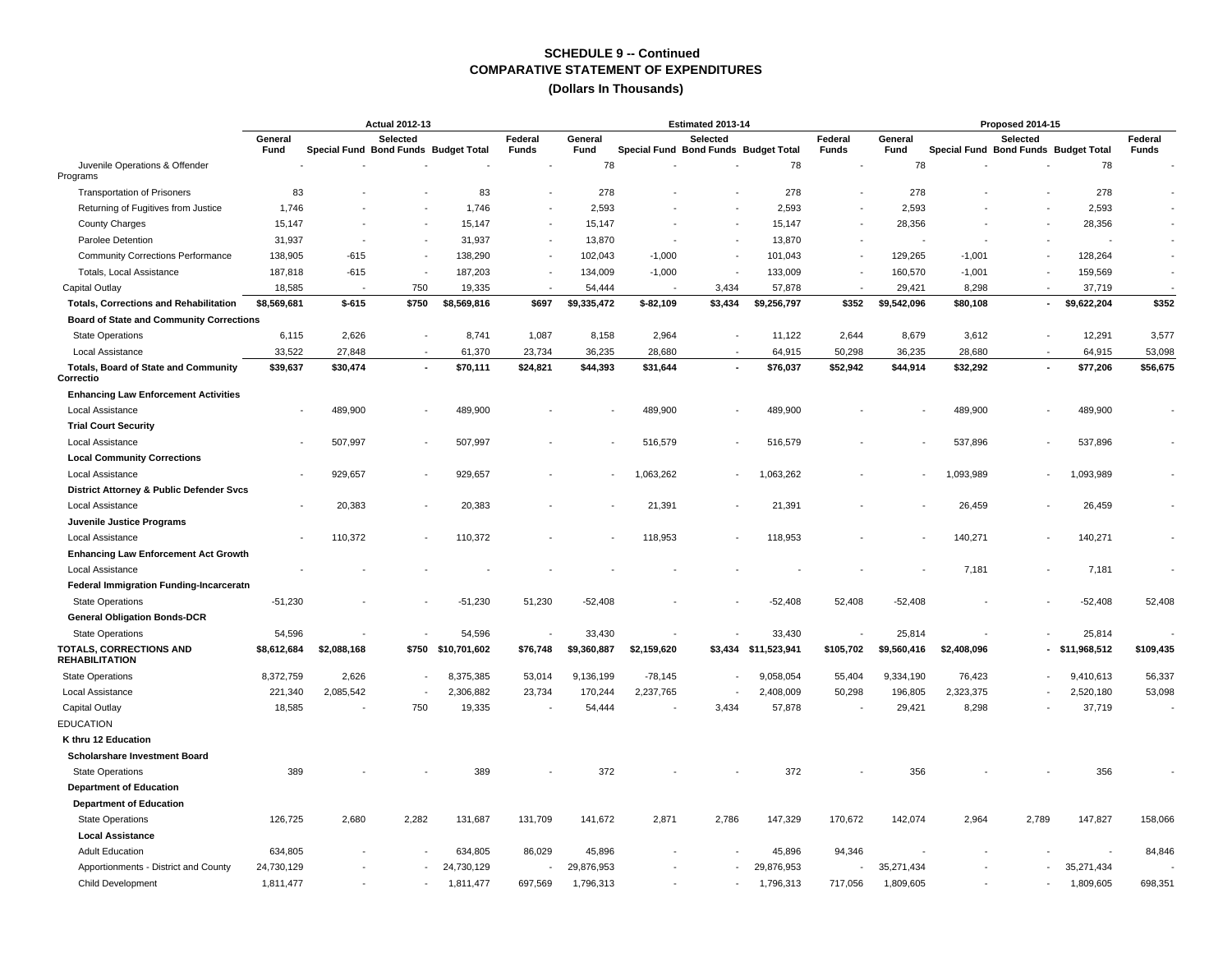|                                                          | <b>Actual 2012-13</b> |                                                  |                          |                        |                 |                                      |          | Estimated 2013-14 |                  |                          |                          |                                                  | Proposed 2014-15         |                         |                |
|----------------------------------------------------------|-----------------------|--------------------------------------------------|--------------------------|------------------------|-----------------|--------------------------------------|----------|-------------------|------------------|--------------------------|--------------------------|--------------------------------------------------|--------------------------|-------------------------|----------------|
|                                                          | General<br>Fund       | Selected<br>Special Fund Bond Funds Budget Total |                          | Federal<br>Funds       | General<br>Fund | Special Fund Bond Funds Budget Total | Selected |                   | Federal<br>Funds | General<br>Fund          |                          | Selected<br>Special Fund Bond Funds Budget Total |                          | Federal<br><b>Funds</b> |                |
| <b>Child Nutrition</b>                                   | 157,641               |                                                  |                          | 157,641                | 2,230,595       | 158,749                              |          |                   | 158,749          | 2,798,381                | 156,440                  |                                                  |                          | 156,440                 | 2,798,381      |
| <b>Categorical Programs</b>                              | 8,123,036             | 108,350                                          |                          | 8,231,386              | 2,585,405       | 2,152,055                            | 50,624   |                   | 2,202,679        | 2,533,162                | 493,383                  | 77,891                                           |                          | 571,274                 | 2,473,741      |
| <b>Pupil Assessment</b>                                  | 82,318                |                                                  |                          | 82,318                 | 23,914          | 72,706                               |          |                   | 72,706           | 25,111                   | 128.772                  |                                                  |                          | 128,772                 | 20,640         |
| <b>Special Education</b>                                 | 3,208,139             |                                                  |                          | 3,208,139              | 1,235,036       | 3,293,925                            |          |                   | 3,293,925        | 1,225,964                | 3,296,385                |                                                  |                          | 3,296,385               | 1,218,187      |
| State-Mandated Local Programs                            | 143,749               |                                                  | $\overline{\phantom{a}}$ | 143,749                |                 | 216,650                              |          |                   | 216,650          | . .                      | 216,653                  |                                                  |                          | 216,653                 |                |
| Totals, Local Assistance                                 | 38,891,294            | 108,350                                          |                          | 38,999,644             | 6,858,548       | 37,613,247                           | 50,624   |                   | 37,663,871       | 7,394,020                | 41,372,672               | 77,891                                           | $\overline{a}$           | 41,450,563              | 7,294,146      |
| <b>Totals, Department of Education</b>                   | \$39,018,019          | \$111,030                                        | \$2,282                  | \$39,131,331           | \$6,990,257     | \$37,754,919                         | \$53,495 | \$2,786           | \$37,811,200     | \$7,564,692              | \$41,514,746             | \$80,855                                         | \$2,789                  | \$41,598,390            | \$7,452,212    |
| <b>State Library</b>                                     |                       |                                                  |                          |                        |                 |                                      |          |                   |                  |                          |                          |                                                  |                          |                         |                |
| <b>State Operations</b>                                  | 14.396                | 503                                              | 726                      | 15,625                 | 4,974           | 19,277                               | 475      | 774               | 20,526           | 7,476                    | 15,624                   | 454                                              | 332                      | 16,410                  | 6,502          |
| Local Assistance                                         | 4,700                 | 552                                              |                          | 5,252                  | 9,027           | 4,700                                | 552      | 1,395             | 6,647            | 12,518                   | 7,950                    | 552                                              |                          | 8,502                   | 11,266         |
| <b>Totals, State Library</b>                             | \$19,096              | \$1,055                                          | \$726                    | \$20,877               | \$14,001        | \$23,977                             | \$1,027  | \$2,169           | \$27,173         | \$19,994                 | \$23,574                 | \$1,006                                          | \$332                    | \$24,912                | \$17,768       |
| <b>Education Audit Appeals Panel</b>                     |                       |                                                  |                          |                        |                 |                                      |          |                   |                  |                          |                          |                                                  |                          |                         |                |
| <b>State Operations</b>                                  | 690                   |                                                  |                          | 690                    |                 | 1,118                                |          |                   | 1,118            |                          | 1,118                    |                                                  |                          | 1,118                   |                |
| Summer School for the Arts                               |                       |                                                  |                          |                        |                 |                                      |          |                   |                  |                          |                          |                                                  |                          |                         |                |
| <b>State Operations</b>                                  | 1,363                 |                                                  |                          | 1,363                  |                 | 1,386                                |          |                   | 1,386            |                          | 1,386                    |                                                  |                          | 1,386                   |                |
| <b>Teachers Retirement System Contributions</b>          |                       |                                                  |                          |                        |                 |                                      |          |                   |                  |                          |                          |                                                  |                          |                         |                |
| Local Assistance                                         | 1,359,675             |                                                  |                          | 1,359,675              |                 | 1,359,827                            |          |                   | 1,359,827        |                          | 1,423,915                |                                                  |                          | 1,423,915               |                |
| <b>Retirement Costs for Community Colleges</b>           |                       |                                                  |                          |                        |                 |                                      |          |                   |                  |                          |                          |                                                  |                          |                         |                |
| Local Assistance                                         | $-107,693$            |                                                  |                          | $-107,693$             |                 | $-109,906$                           |          |                   | $-109,906$       |                          | $-113,154$               |                                                  |                          | $-113,154$              |                |
| <b>School Facilities Aid Program</b>                     |                       |                                                  |                          |                        |                 |                                      |          |                   |                  |                          |                          |                                                  |                          |                         |                |
| Local Assistance                                         |                       | $-2,475$                                         | 869,338                  | 866,863                |                 |                                      | 5,411    | 1,055,400         | 1,060,811        |                          | 83                       |                                                  | 404,912                  | 404,995                 |                |
| <b>Commission on Teacher Credentialing</b>               |                       |                                                  |                          |                        |                 |                                      |          |                   |                  |                          |                          |                                                  |                          |                         |                |
| <b>State Operations</b>                                  |                       | 17,874                                           | $\overline{\phantom{a}}$ | 17,874                 |                 |                                      | 19,498   |                   | 19,498           |                          |                          | 20,137                                           |                          | 20,137                  |                |
| Local Assistance                                         | 26,191                |                                                  | $\overline{\phantom{a}}$ | 26,191                 |                 |                                      |          |                   |                  |                          |                          |                                                  | $\overline{\phantom{a}}$ |                         |                |
| <b>Totals, Commission on Teacher</b>                     | \$26,191              | \$17,874                                         | $\blacksquare$           | \$44,065               |                 |                                      | \$19,498 | ÷.                | \$19,498         |                          |                          | \$20,137                                         | $\blacksquare$           | \$20,137                | $\blacksquare$ |
| Credentialing                                            |                       |                                                  |                          |                        |                 |                                      |          |                   |                  |                          |                          |                                                  |                          |                         |                |
| <b>General Obligation Bonds-K-12</b>                     |                       |                                                  |                          |                        |                 |                                      |          |                   |                  |                          |                          |                                                  |                          |                         |                |
| <b>State Operations</b>                                  | 2,166,112             |                                                  |                          | 2,166,112              |                 | 2,301,694                            |          |                   | 2.301.694        |                          | 2,398,697                |                                                  |                          | 2,398,697               |                |
| Totals, K thru 12 Education                              | \$42,483,842          | \$127,484                                        |                          | \$872,346 \$43,483,672 |                 | \$7,004,258 \$41,333,387             | \$79,431 | \$1,060,355       | \$42,473,173     |                          | \$7,584,686 \$45,250,721 | \$101,998                                        | \$408,033                | \$45,760,752            | \$7,469,980    |
| <b>Higher Education-Community Colleges</b>               |                       |                                                  |                          |                        |                 |                                      |          |                   |                  |                          |                          |                                                  |                          |                         |                |
| <b>Board of Governors of Community Colleges</b>          |                       |                                                  |                          |                        |                 |                                      |          |                   |                  |                          |                          |                                                  |                          |                         |                |
| <b>State Operations</b>                                  | 9,453                 | 103                                              | 1,447                    | 11,003                 | 194             | 10,508                               | 128      | 2,076             | 12,712           | 258                      | 11,619                   | 84                                               | 2,076                    | 13,779                  | 31             |
| <b>Local Assistance</b>                                  |                       |                                                  |                          |                        |                 |                                      |          |                   |                  |                          |                          |                                                  |                          |                         |                |
| Apportionments                                           | 3,441,627             | 12,278                                           | $\overline{\phantom{a}}$ | 3,453,905              |                 | 3,326,825                            | 12,278   |                   | 3,339,103        |                          | 3,340,242                | 12,278                                           |                          | 3,352,520               |                |
| Extended Opportunity Programs and<br>Srvcs               | 73,605                |                                                  | $\overline{\phantom{a}}$ | 73,605                 |                 | 88,605                               |          |                   | 88,605           |                          | 88,605                   |                                                  |                          | 88,605                  |                |
| <b>Disabled Students</b>                                 | 69,223                |                                                  |                          | 69,223                 |                 | 84,223                               |          |                   | 84,223           |                          | 84,223                   |                                                  |                          | 84,223                  |                |
| Matriculation                                            | 49,183                |                                                  | $\overline{\phantom{a}}$ | 49,183                 | $\sim$          | 99,183                               |          |                   | 99,183           | $\overline{\phantom{a}}$ | 301,683                  |                                                  |                          | 301,683                 |                |
| Other Categorical Programs                               | 269,458               |                                                  |                          | 269,458                | 2,569           | 401,655                              |          |                   | 401,655          | 221                      | 580,885                  |                                                  |                          | 580,885                 |                |
| Totals, Local Assistance                                 | 3,903,096             | 12,278                                           |                          | 3,915,374              | 2,569           | 4,000,491                            | 12,278   |                   | 4,012,769        | 221                      | 4,395,638                | 12,278                                           |                          | 4,407,916               |                |
| Capital Outlay                                           |                       |                                                  | 42,072                   | 42,072                 |                 |                                      |          | 92,157            | 92,157           |                          |                          |                                                  | 27,292                   | 27,292                  |                |
| <b>Totals, Board of Governors of</b><br>Community Colleg | \$3,912,549           | \$12,381                                         | \$43,519                 | \$3,968,449            | \$2,763         | \$4,010,999                          | \$12,406 | \$94,233          | \$4,117,638      | \$479                    | \$4,407,257              | \$12,362                                         | \$29,368                 | \$4,448,987             | \$31           |
| General Obligation Bonds-Hi Ed-CC                        |                       |                                                  |                          |                        |                 |                                      |          |                   |                  |                          |                          |                                                  |                          |                         |                |
| <b>State Operations</b>                                  | 249,136               |                                                  |                          | 249,136                |                 | 268,995                              |          |                   | 268,995          |                          | 259,794                  |                                                  |                          | 259,794                 |                |
| Retirement Costs-Hi Ed-CC                                |                       |                                                  |                          |                        |                 |                                      |          |                   |                  |                          |                          |                                                  |                          |                         |                |
| Local Assistance                                         | 107,693               |                                                  |                          | 107,693                |                 | 109,906                              |          |                   | 109,906          |                          | 113,154                  |                                                  |                          | 113,154                 |                |
|                                                          |                       |                                                  |                          |                        |                 |                                      |          |                   |                  |                          |                          |                                                  |                          |                         |                |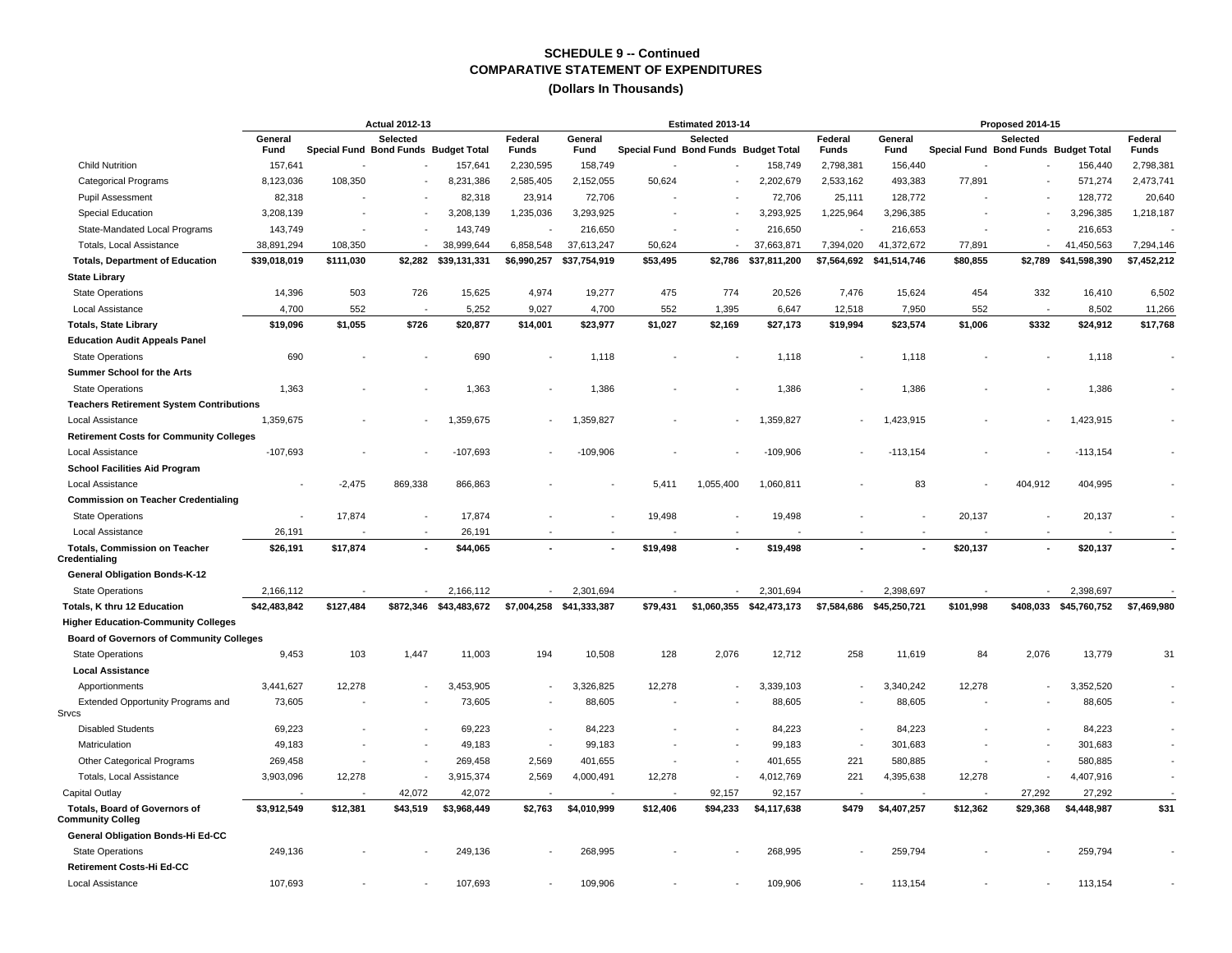|                                                       |                 |                          | <b>Actual 2012-13</b>                            |                |                         | Estimated 2013-14 |                                      |                 |              |                         |                 | Proposed 2014-15                     |           |              |                         |  |  |  |
|-------------------------------------------------------|-----------------|--------------------------|--------------------------------------------------|----------------|-------------------------|-------------------|--------------------------------------|-----------------|--------------|-------------------------|-----------------|--------------------------------------|-----------|--------------|-------------------------|--|--|--|
|                                                       | General<br>Fund |                          | Selected<br>Special Fund Bond Funds Budget Total |                | Federal<br><b>Funds</b> | General<br>Fund   | Special Fund Bond Funds Budget Total | <b>Selected</b> |              | Federal<br><b>Funds</b> | General<br>Fund | Special Fund Bond Funds Budget Total | Selected  |              | Federal<br><b>Funds</b> |  |  |  |
| <b>Totals, Higher Education-Community</b><br>Colleges | \$4,269,378     | \$12,381                 | \$43,519                                         | \$4,325,278    | \$2,763                 | \$4,389,900       | \$12,406                             | \$94,233        | \$4,496,539  | \$479                   | \$4,780,205     | \$12,362                             | \$29,368  | \$4,821,935  | \$31                    |  |  |  |
| Higher Education-UC, CSU and Other                    |                 |                          |                                                  |                |                         |                   |                                      |                 |              |                         |                 |                                      |           |              |                         |  |  |  |
| <b>Postsecondary Education Commission</b>             |                 |                          |                                                  |                |                         |                   |                                      |                 |              |                         |                 |                                      |           |              |                         |  |  |  |
| <b>State Operations</b>                               | $\overline{2}$  |                          |                                                  | $\overline{2}$ |                         |                   |                                      |                 |              |                         |                 |                                      |           |              |                         |  |  |  |
| <b>University of California</b>                       |                 |                          |                                                  |                |                         |                   |                                      |                 |              |                         |                 |                                      |           |              |                         |  |  |  |
| <b>State Operations</b>                               | 2,377,339       | 29,359                   |                                                  | 2,406,698      | 3,679,011               | 2,844,449         | 30,787                               |                 | 2,875,236    | 3,592,275               | 2,986,671       | 30,547                               |           | 3,017,218    | 3,384,881               |  |  |  |
| Capital Outlay                                        |                 |                          | 40,733                                           | 40,733         |                         |                   |                                      | 16,747          | 16,747       |                         |                 |                                      |           |              |                         |  |  |  |
| <b>Totals, University of California</b>               | \$2,377,339     | \$29,359                 | \$40,733                                         | \$2,447,431    | \$3,679,011             | \$2,844,449       | \$30,787                             | \$16,747        | \$2,891,983  | \$3,592,275             | \$2,986,671     | \$30,547                             | ٠         | \$3,017,218  | \$3,384,881             |  |  |  |
| Institute for Regenerative Medicine                   |                 |                          |                                                  |                |                         |                   |                                      |                 |              |                         |                 |                                      |           |              |                         |  |  |  |
| <b>State Operations</b>                               |                 | $\overline{\phantom{a}}$ | 13,831                                           | 13,831         |                         |                   |                                      | 14,851          | 14,851       |                         |                 |                                      | 15,647    | 15,647       |                         |  |  |  |
| Local Assistance                                      |                 |                          | 199,102                                          | 199,102        |                         |                   |                                      | 242,342         | 242,342      |                         |                 |                                      | 277,465   | 277,465      |                         |  |  |  |
| <b>Totals, Institute for Regenerative</b><br>Medicine |                 |                          | \$212,933                                        | \$212,933      |                         |                   |                                      | \$257,193       | \$257,193    |                         |                 |                                      | \$293,112 | \$293,112    |                         |  |  |  |
| Hastings College of the Law                           |                 |                          |                                                  |                |                         |                   |                                      |                 |              |                         |                 |                                      |           |              |                         |  |  |  |
| <b>State Operations</b>                               | 7,849           |                          |                                                  | 7,849          |                         | 8,360             |                                      |                 | 8,360        |                         | 9,628           |                                      |           | 9,628        |                         |  |  |  |
| California State University                           |                 |                          |                                                  |                |                         |                   |                                      |                 |              |                         |                 |                                      |           |              |                         |  |  |  |
| <b>State Operations</b>                               | 2,063,476       |                          |                                                  | 2,063,476      | 1,171,687               | 2,345,893         |                                      |                 | 2,345,893    | 1,167,942               | 2,696,153       |                                      |           | 2,696,153    | 1,167,942               |  |  |  |
| Capital Outlay                                        |                 |                          | 5.549                                            | 5,549          |                         |                   |                                      | 4.547           | 4,547        |                         |                 |                                      | 15,705    | 15,705       |                         |  |  |  |
| <b>Totals, California State University</b>            | \$2,063,476     | $\blacksquare$           | \$5,549                                          | \$2,069,025    | \$1,171,687             | \$2,345,893       |                                      | \$4,547         | \$2,350,440  | \$1,167,942             | \$2,696,153     | $\blacksquare$                       | \$15,705  | \$2,711,858  | \$1,167,942             |  |  |  |
| <b>CSU Health Benefits, Retired Annuitants</b>        |                 |                          |                                                  |                |                         |                   |                                      |                 |              |                         |                 |                                      |           |              |                         |  |  |  |
| <b>State Operations</b>                               | 222,135         |                          |                                                  | 222,135        |                         | 245,794           |                                      |                 | 245,794      |                         | 270,144         |                                      |           | 270,144      |                         |  |  |  |
| Awards for Innovation in Higher Ed                    |                 |                          |                                                  |                |                         |                   |                                      |                 |              |                         |                 |                                      |           |              |                         |  |  |  |
| <b>Local Assistance</b>                               |                 |                          |                                                  |                |                         |                   |                                      |                 |              |                         | 50,000          |                                      |           | 50,000       |                         |  |  |  |
| <b>Student Aid Commission</b>                         |                 |                          |                                                  |                |                         |                   |                                      |                 |              |                         |                 |                                      |           |              |                         |  |  |  |
| <b>State Operations</b>                               | 10,529          |                          |                                                  | 10,529         | 256                     | 11,544            |                                      |                 | 11,544       | 258                     | 11,442          |                                      |           | 11,442       | 258                     |  |  |  |
| Local Assistance                                      | 659,975         |                          |                                                  | 659,975        | 14,750                  | 1,030,703         |                                      |                 | 1,030,703    | 14,776                  | 1,287,395       |                                      |           | 1,287,395    | 14,776                  |  |  |  |
| <b>Totals, Student Aid Commission</b>                 | \$670,504       |                          |                                                  | \$670,504      | \$15,006                | \$1,042,247       |                                      | $\blacksquare$  | \$1,042,247  | \$15,034                | \$1,298,837     |                                      | ٠         | \$1,298,837  | \$15,034                |  |  |  |
| General Obligation Bonds-Hi Ed                        |                 |                          |                                                  |                |                         |                   |                                      |                 |              |                         |                 |                                      |           |              |                         |  |  |  |
| <b>State Operations</b>                               | 430,159         |                          |                                                  | 430,159        |                         | 295,879           |                                      |                 | 295,879      |                         | 285,367         |                                      |           | 285,367      |                         |  |  |  |
| Totals, Higher Education-UC, CSU and<br>Other         | \$5,771,464     | \$29,359                 | \$259,215                                        | \$6,060,038    | \$4,865,704             | \$6,782,622       | \$30,787                             | \$278,487       | \$7,091,896  | \$4,775,251             | \$7,596,800     | \$30,547                             | \$308,817 | \$7,936,164  | \$4,567,857             |  |  |  |
| <b>TOTALS, EDUCATION</b>                              | \$52,524,684    | \$169,224                | \$1,175,080                                      | \$53,868,988   | \$11,872,725            | \$52,505,909      | \$122,624                            | \$1,433,075     | \$54,061,608 | \$12,360,416            | \$57,627,726    | \$144,907                            | \$746,218 | \$58,518,851 | \$12,037,868            |  |  |  |
| <b>State Operations</b>                               | 7,679,753       | 50,519                   | 18,286                                           | 7,748,558      | 4,987,831               | 8,496,941         | 53,759                               | 20,487          | 8,571,187    | 4,938,881               | 9,090,073       | 54,186                               | 20,844    | 9,165,103    | 4,717,680               |  |  |  |
| Local Assistance                                      | 44,844,931      | 118,705                  | 1,068,440                                        | 46,032,076     | 6,884,894               | 44,008,968        | 68,865                               | 1,299,137       | 45,376,970   | 7,421,535               | 48,537,653      | 90,721                               | 682,377   | 49,310,751   | 7,320,188               |  |  |  |
| Capital Outlay                                        |                 |                          | 88,354                                           | 88,354         |                         |                   |                                      | 113,451         | 113,451      |                         |                 |                                      | 42,997    | 42,997       |                         |  |  |  |
| LABOR AND WORKFORCE DEVELOPMENT                       |                 |                          |                                                  |                |                         |                   |                                      |                 |              |                         |                 |                                      |           |              |                         |  |  |  |
| Labor & Workforce Development, Secy                   |                 |                          |                                                  |                |                         |                   |                                      |                 |              |                         |                 |                                      |           |              |                         |  |  |  |
| <b>State Operations</b>                               |                 | 307                      |                                                  | 307            |                         |                   | 232                                  |                 | 232          |                         |                 | 269                                  |           | 269          |                         |  |  |  |
| <b>Employment Development Department</b>              |                 |                          |                                                  |                |                         |                   |                                      |                 |              |                         |                 |                                      |           |              |                         |  |  |  |
| <b>State Operations</b>                               | 329,718         | 78,392                   |                                                  | 408,110        | 746,020                 | 281,639           | 99,551                               |                 | 381,190      | 818,781                 | 253,982         | 129,262                              |           | 383,244      | 669,165                 |  |  |  |
| <b>Local Assistance</b>                               |                 |                          |                                                  |                | 12,334,177              |                   |                                      |                 |              | 9,347,122               |                 |                                      |           |              | 6,452,535               |  |  |  |
| <b>Totals, Employment Development</b><br>Department   | \$329,718       | \$78,392                 | ٠                                                |                | \$408,110 \$13,080,197  | \$281,639         | \$99,551                             | $\blacksquare$  | \$381,190    | \$10,165,903            | \$253,982       | \$129,262                            |           | \$383,244    | \$7,121,700             |  |  |  |
| <b>Workforce Investment Board</b>                     |                 |                          |                                                  |                |                         |                   |                                      |                 |              |                         |                 |                                      |           |              |                         |  |  |  |
| <b>State Operations</b>                               |                 |                          |                                                  |                | 2,170                   |                   | 2,500                                |                 | 2,500        | 3,034                   |                 | 3,500                                |           | 3,500        | 2,955                   |  |  |  |
| <b>Agricultural Labor Relations Board</b>             |                 |                          |                                                  |                |                         |                   |                                      |                 |              |                         |                 |                                      |           |              |                         |  |  |  |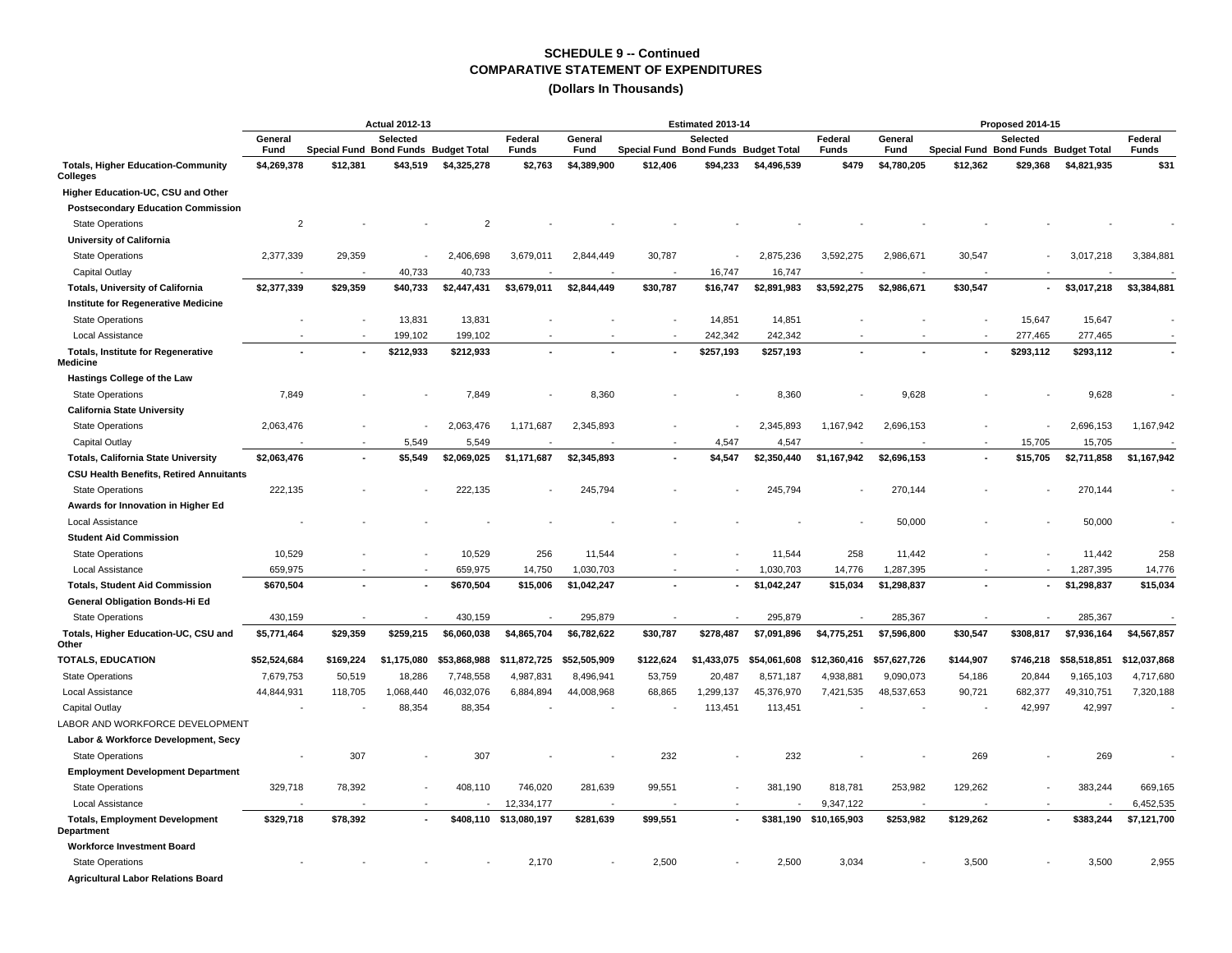|                                                                |                          |                                      | <b>Actual 2012-13</b> |           |                                                      |                          |                                      | Estimated 2013-14 |           |                        | Proposed 2014-15 |           |                                                  |           |                          |  |  |
|----------------------------------------------------------------|--------------------------|--------------------------------------|-----------------------|-----------|------------------------------------------------------|--------------------------|--------------------------------------|-------------------|-----------|------------------------|------------------|-----------|--------------------------------------------------|-----------|--------------------------|--|--|
|                                                                | General<br>Fund          | Special Fund Bond Funds Budget Total | Selected              |           | Federal<br>Funds                                     | General<br>Fund          | Special Fund Bond Funds Budget Total | Selected          |           | Federal<br>Funds       | General<br>Fund  |           | Selected<br>Special Fund Bond Funds Budget Total |           | Federal<br><b>Funds</b>  |  |  |
| <b>State Operations</b>                                        | 4,783                    | 490                                  |                       | 5,273     |                                                      | 5,079                    | 1,013                                |                   | 6,092     |                        | 5,082            | 1,063     |                                                  | 6,145     |                          |  |  |
| <b>Public Employment Relations Board</b>                       |                          |                                      |                       |           |                                                      |                          |                                      |                   |           |                        |                  |           |                                                  |           |                          |  |  |
| <b>State Operations</b>                                        | 7,580                    |                                      |                       | 7,580     |                                                      | 8,563                    |                                      |                   | 8,563     |                        | 8,570            |           |                                                  | 8,570     |                          |  |  |
| <b>Department of Industrial Relations</b>                      |                          |                                      |                       |           |                                                      |                          |                                      |                   |           |                        |                  |           |                                                  |           |                          |  |  |
| <b>State Operations</b>                                        | 2,067                    | 294,896                              |                       | 296,963   | 34,064                                               | 2,512                    | 347,633                              |                   | 350,145   | 36,778                 |                  | 478,275   |                                                  | 478,275   | 36,980                   |  |  |
| TOTALS, LABOR AND WORKFORCE<br><b>DEVELOPMENT</b>              | \$344,148                | \$374,085                            |                       | \$718,233 | \$13,116,431                                         | \$297,793                | \$450,929                            |                   |           | \$748,722 \$10,205,715 | \$267,634        | \$612,369 |                                                  | \$880,003 | \$7,161,635              |  |  |
| <b>State Operations</b>                                        | 344,148                  | 374,085                              |                       | 718,233   | 782,254                                              | 297,793                  | 450,929                              |                   | 748,722   | 858,593                | 267,634          | 612,369   |                                                  | 880,003   | 709,100                  |  |  |
| Local Assistance                                               |                          |                                      |                       |           | 12,334,177                                           |                          |                                      |                   |           | 9,347,122              |                  |           |                                                  |           | 6,452,535                |  |  |
| <b>GOVERNMENT OPERATIONS</b>                                   |                          |                                      |                       |           |                                                      |                          |                                      |                   |           |                        |                  |           |                                                  |           |                          |  |  |
| <b>Department of Human Resources</b>                           |                          |                                      |                       |           |                                                      |                          |                                      |                   |           |                        |                  |           |                                                  |           |                          |  |  |
| <b>State Operations</b>                                        | 7,191                    | 100                                  |                       | 7,291     |                                                      | 7,854                    | 100                                  |                   | 7,954     |                        | 7,129            | 75        |                                                  | 7,204     |                          |  |  |
| <b>Department of Technology</b>                                |                          |                                      |                       |           |                                                      |                          |                                      |                   |           |                        |                  |           |                                                  |           |                          |  |  |
| <b>State Operations</b>                                        | 3,953                    | 1,691                                |                       | 5,644     |                                                      | 4,298                    |                                      |                   | 4,298     |                        | 4,378            |           |                                                  | 4,378     |                          |  |  |
| Local Assistance                                               |                          | 92,351                               |                       | 92,351    | 1,931                                                |                          |                                      |                   |           |                        |                  |           |                                                  |           |                          |  |  |
| <b>Totals, Department of Technology</b>                        | \$3,953                  | \$94,042                             |                       | \$97,995  | \$1,931                                              | \$4,298                  | $\overline{a}$                       |                   | \$4,298   |                        | \$4,378          |           |                                                  | \$4,378   | $\sim$                   |  |  |
| <b>State Personnel Board</b>                                   |                          |                                      |                       |           |                                                      |                          |                                      |                   |           |                        |                  |           |                                                  |           |                          |  |  |
| <b>State Operations</b>                                        | 880                      |                                      |                       | 880       |                                                      | 1,133                    |                                      |                   | 1,133     |                        | 1,115            |           |                                                  | 1,115     |                          |  |  |
| <b>Government Operations, Secy</b>                             |                          |                                      |                       |           |                                                      |                          |                                      |                   |           |                        |                  |           |                                                  |           |                          |  |  |
| <b>State Operations</b>                                        |                          |                                      |                       |           |                                                      | 1,346                    |                                      |                   | 1,346     |                        | 1,225            |           |                                                  | 1,225     |                          |  |  |
| <b>Franchise Tax Board</b>                                     |                          |                                      |                       |           |                                                      |                          |                                      |                   |           |                        |                  |           |                                                  |           |                          |  |  |
| <b>State Operations</b>                                        | 624,650                  | 16,146                               |                       | 640,796   |                                                      | 729,511                  | 20,555                               |                   | 750,066   |                        | 658,606          | 20,055    |                                                  | 678,661   |                          |  |  |
| <b>Department of General Services</b>                          |                          |                                      |                       |           |                                                      |                          |                                      |                   |           |                        |                  |           |                                                  |           |                          |  |  |
|                                                                |                          | 77,699                               | 12,818                |           |                                                      |                          | 98,479                               |                   | 119,691   |                        | 8,661            |           | 13,124                                           |           |                          |  |  |
| <b>State Operations</b>                                        | 2,690                    |                                      |                       | 93,207    |                                                      | 7,571                    | ٠.                                   | 13,641            |           |                        |                  | 121,214   |                                                  | 142,999   |                          |  |  |
| Capital Outlay                                                 | $\overline{a}$           |                                      |                       |           | $\overline{\phantom{a}}$<br>$\overline{\phantom{a}}$ |                          |                                      | 3,832             | 3,832     |                        | 2,500            |           |                                                  | 2,500     | $\overline{\phantom{a}}$ |  |  |
| <b>Totals, Department of General</b><br><b>Services</b>        | \$2,690                  | \$77,699                             | \$12,818              | \$93,207  |                                                      | \$7,571                  | \$98,479                             | \$17,473          | \$123,523 |                        | \$11,161         | \$121,214 | \$13,124                                         | \$145,499 |                          |  |  |
| Victim Compensation/Government Claims Bd                       |                          |                                      |                       |           |                                                      |                          |                                      |                   |           |                        |                  |           |                                                  |           |                          |  |  |
| <b>State Operations</b>                                        |                          | 26,403                               |                       | 26,403    | 694                                                  |                          | 31,860                               |                   | 31,860    | 1,853                  |                  | 32,415    |                                                  | 32,415    | 1,812                    |  |  |
| Local Assistance                                               |                          | 53,445                               |                       | 53,445    | 30,000                                               | $\overline{\phantom{a}}$ | 62,671                               |                   | 62,671    | 30,000                 |                  | 62,671    |                                                  | 62,671    | 30,000                   |  |  |
| <b>Totals, Victim</b><br><b>Compensation/Government Claims</b> | $\overline{\phantom{a}}$ | \$79,848                             | $\overline{a}$        | \$79,848  | \$30,694                                             | $\overline{\phantom{a}}$ | \$94,531                             |                   | \$94,531  | \$31,853               | $\blacksquare$   | \$95,086  |                                                  | \$95,086  | \$31,812                 |  |  |
| <b>Office of Administrative Law</b>                            |                          |                                      |                       |           |                                                      |                          |                                      |                   |           |                        |                  |           |                                                  |           |                          |  |  |
| <b>State Operations</b>                                        | 1,386                    |                                      |                       | 1,386     |                                                      | 1,714                    |                                      |                   | 1,714     |                        | 1,685            |           |                                                  | 1,685     |                          |  |  |
| TOTALS, GOVERNMENT OPERATIONS                                  | \$640,750                | \$267,835                            | \$12,818              | \$921,403 | \$32,625                                             | \$753,427                | \$213,665                            | \$17,473          | \$984,565 | \$31,853               | \$685,299        | \$236,430 | \$13,124                                         | \$934,853 | \$31,812                 |  |  |
| <b>State Operations</b>                                        | 640,750                  | 122,039                              | 12,818                | 775,607   | 694                                                  | 753,427                  | 150,994                              | 13,641            | 918,062   | 1,853                  | 682,799          | 173,759   | 13,124                                           | 869,682   | 1,812                    |  |  |
| Local Assistance                                               |                          | 145,796                              |                       | 145,796   | 31,931                                               |                          | 62,671                               |                   | 62,671    | 30,000                 |                  | 62,671    |                                                  | 62,671    | 30,000                   |  |  |
| Capital Outlay                                                 |                          |                                      |                       |           |                                                      |                          |                                      | 3,832             | 3,832     |                        | 2,500            |           |                                                  | 2,500     |                          |  |  |
| <b>GENERAL GOVERNMENT</b>                                      |                          |                                      |                       |           |                                                      |                          |                                      |                   |           |                        |                  |           |                                                  |           |                          |  |  |
| <b>General Administration</b>                                  |                          |                                      |                       |           |                                                      |                          |                                      |                   |           |                        |                  |           |                                                  |           |                          |  |  |
| Peace Officer Standards & Training Comm                        |                          |                                      |                       |           |                                                      |                          |                                      |                   |           |                        |                  |           |                                                  |           |                          |  |  |
| <b>State Operations</b>                                        |                          | 34,772                               |                       | 34,772    |                                                      |                          | 38,851                               |                   | 38,851    |                        |                  | 37,763    |                                                  | 37,763    |                          |  |  |
| Local Assistance                                               |                          | 19,805                               | $\sim$                | 19,805    |                                                      |                          | 19,686                               |                   | 19,686    |                        |                  | 15,926    | $\overline{\phantom{a}}$                         | 15,926    |                          |  |  |
| Totals, Peace Officer Standards &<br><b>Training Com</b>       |                          | \$54,577                             |                       | \$54,577  |                                                      |                          | \$58,537                             |                   | \$58,537  |                        |                  | \$53,689  |                                                  | \$53,689  |                          |  |  |
| <b>State Public Defender</b>                                   |                          |                                      |                       |           |                                                      |                          |                                      |                   |           |                        |                  |           |                                                  |           |                          |  |  |
| <b>State Operations</b>                                        | 10,102                   |                                      |                       | 10,102    |                                                      | 10,825                   |                                      |                   | 10,825    |                        | 10,870           |           |                                                  | 10,870    |                          |  |  |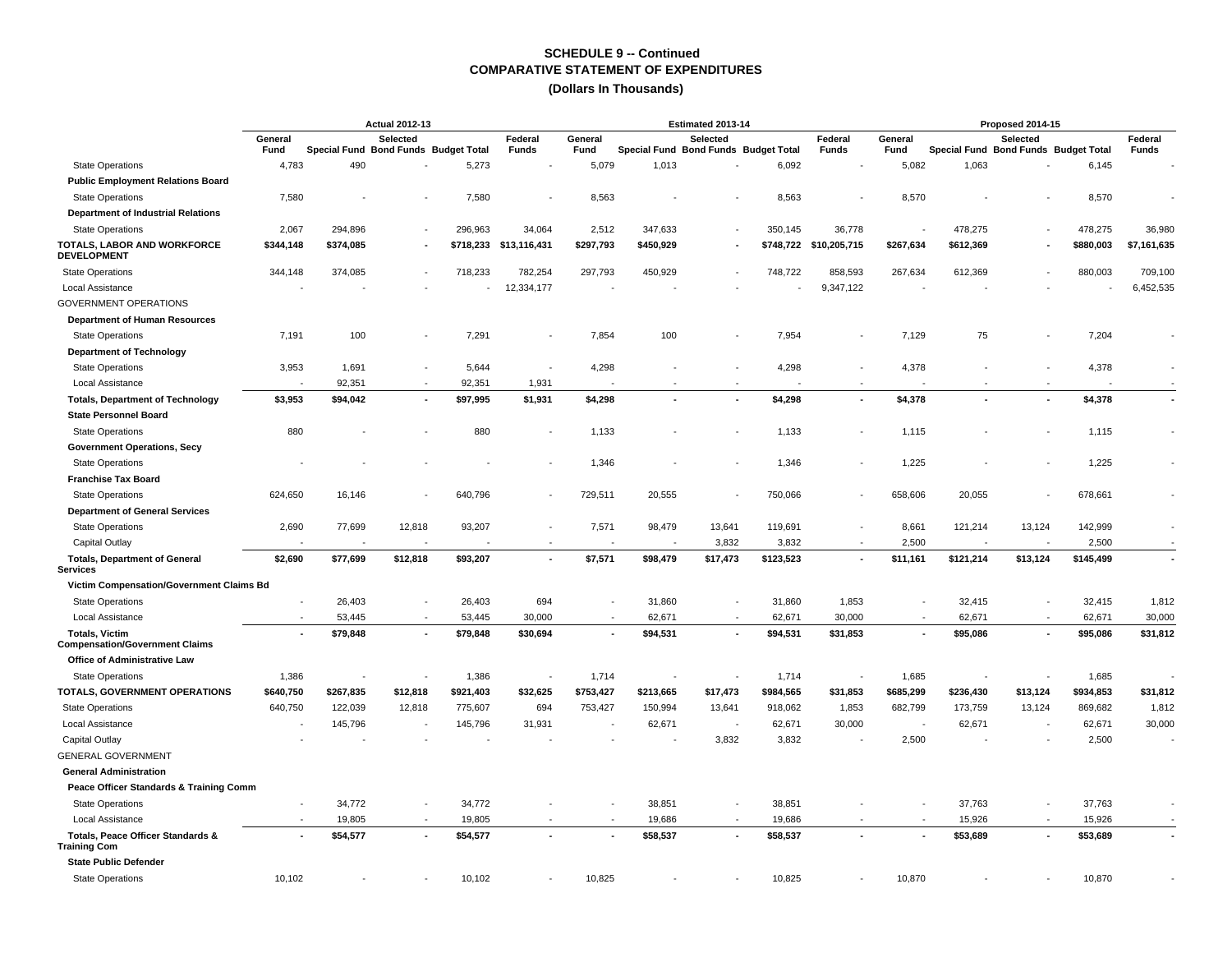|                                                       | <b>Actual 2012-13</b>    |             |                                                  |                |                          |                 |                                      | Estimated 2013-14 |             |                         | Proposed 2014-15 |                                      |                |             |                          |  |
|-------------------------------------------------------|--------------------------|-------------|--------------------------------------------------|----------------|--------------------------|-----------------|--------------------------------------|-------------------|-------------|-------------------------|------------------|--------------------------------------|----------------|-------------|--------------------------|--|
|                                                       | General<br>Fund          |             | Selected<br>Special Fund Bond Funds Budget Total |                | Federal<br>Funds         | General<br>Fund | Special Fund Bond Funds Budget Total | <b>Selected</b>   |             | Federal<br><b>Funds</b> | General<br>Fund  | Special Fund Bond Funds Budget Total | Selected       |             | Federal<br>Funds         |  |
| <b>Arts Council</b>                                   |                          |             |                                                  |                |                          |                 |                                      |                   |             |                         |                  |                                      |                |             |                          |  |
| <b>State Operations</b>                               | 1,020                    | 708         | $\overline{\phantom{a}}$                         | 1,728          | 988                      | 1,092           | 792                                  |                   | 1,884       | 999                     | 1,093            | 787                                  |                | 1,880       | 994                      |  |
| Local Assistance                                      |                          | 2,075       | $\sim$                                           | 2,075          | 100                      |                 | 2,075                                |                   | 2,075       | 100                     |                  | 2,075                                | $\sim$         | 2,075       | 100                      |  |
| <b>Totals, Arts Council</b>                           | \$1,020                  | \$2,783     | $\blacksquare$                                   | \$3,803        | \$1,088                  | \$1,092         | \$2,867                              |                   | \$3,959     | \$1,099                 | \$1,093          | \$2,862                              | $\blacksquare$ | \$3,955     | \$1,094                  |  |
| <b>Citizens Compensation Commission</b>               |                          |             |                                                  |                |                          |                 |                                      |                   |             |                         |                  |                                      |                |             |                          |  |
| <b>State Operations</b>                               | $\overline{2}$           |             |                                                  | $\overline{2}$ |                          | 10              |                                      |                   | 10          |                         | 10               |                                      |                | 10          |                          |  |
| <b>Board of Chiropractic Examiners</b>                |                          |             |                                                  |                |                          |                 |                                      |                   |             |                         |                  |                                      |                |             |                          |  |
| <b>State Operations</b>                               |                          | 3,214       |                                                  | 3,214          |                          |                 |                                      |                   |             |                         |                  |                                      |                |             |                          |  |
| Department of Food & Agriculture                      |                          |             |                                                  |                |                          |                 |                                      |                   |             |                         |                  |                                      |                |             |                          |  |
| <b>State Operations</b>                               | 53,864                   | 106,006     | 86                                               | 159,956        | 89,403                   | 57,379          | 125,019                              | 1,178             | 183,576     | 109,178                 | 56,742           | 142,996                              | 1,178          | 200,916     | 109,131                  |  |
| Local Assistance                                      | 6,405                    | 35,409      | $\overline{\phantom{a}}$                         | 41,814         | $\overline{\phantom{a}}$ | 6,405           | 33,597                               |                   | 40,002      |                         | 6,405            | 33,597                               |                | 40,002      |                          |  |
| Totals, Department of Food &<br><b>Agriculture</b>    | \$60,269                 | \$141,415   | \$86                                             | \$201,770      | \$89,403                 | \$63,784        | \$158,616                            | \$1,178           | \$223,578   | \$109,178               | \$63,147         | \$176,593                            | \$1,178        | \$240,918   | \$109,131                |  |
| <b>Fair Political Practices Commission</b>            |                          |             |                                                  |                |                          |                 |                                      |                   |             |                         |                  |                                      |                |             |                          |  |
| <b>State Operations</b>                               | 7,839                    |             |                                                  | 7,839          |                          | 9,578           |                                      |                   | 9,578       |                         | 9,119            |                                      |                | 9,119       |                          |  |
| Political Reform Act of 1974                          |                          |             |                                                  |                |                          |                 |                                      |                   |             |                         |                  |                                      |                |             |                          |  |
| <b>State Operations</b>                               |                          |             |                                                  |                |                          |                 |                                      |                   |             |                         | 2,585            |                                      |                | 2,585       |                          |  |
| <b>Public Utilities Commission</b>                    |                          |             |                                                  |                |                          |                 |                                      |                   |             |                         |                  |                                      |                |             |                          |  |
| <b>State Operations</b>                               |                          | 1,240,584   |                                                  | 1,240,584      | 3,268                    |                 | 1,215,063                            |                   | 1,215,063   | 5,472                   |                  | 237,516                              |                | 237,516     | 5,498                    |  |
| Local Assistance                                      |                          |             |                                                  |                |                          |                 |                                      |                   |             |                         |                  | 1,024,577                            | $\sim$         | 1,024,577   |                          |  |
| <b>Totals, Public Utilities Commission</b>            | $\overline{\phantom{a}}$ | \$1,240,584 | ٠                                                | \$1,240,584    | \$3,268                  | ٠               | \$1,215,063                          | $\blacksquare$    | \$1,215,063 | \$5,472                 | $\blacksquare$   | \$1,262,093                          | $\sim$         | \$1,262,093 | \$5,498                  |  |
| Milton Marks Little Hoover Commission                 |                          |             |                                                  |                |                          |                 |                                      |                   |             |                         |                  |                                      |                |             |                          |  |
| <b>State Operations</b>                               | 832                      |             |                                                  | 832            |                          | 922             |                                      |                   | 922         |                         | 922              |                                      |                | 922         |                          |  |
| <b>CA Commission on Disability Access</b>             |                          |             |                                                  |                |                          |                 |                                      |                   |             |                         |                  |                                      |                |             |                          |  |
| <b>State Operations</b>                               | 401                      |             |                                                  | 401            | $\overline{\phantom{a}}$ | 417             |                                      |                   | 417         |                         | 511              |                                      |                | 511         |                          |  |
| Comm on the Status of Women & Girls                   |                          |             |                                                  |                |                          |                 |                                      |                   |             |                         |                  |                                      |                |             |                          |  |
| <b>State Operations</b>                               | 121                      |             |                                                  | 121            |                          | 500             |                                      |                   | 500         |                         |                  |                                      |                |             |                          |  |
| California State Auditor's Office                     |                          |             |                                                  |                |                          |                 |                                      |                   |             |                         |                  |                                      |                |             |                          |  |
| <b>State Operations</b>                               | 12,592                   | $-828$      | $\overline{\phantom{a}}$                         | 11,764         | $\overline{\phantom{a}}$ | 14,646          | 270                                  |                   | 14,916      |                         | 14,742           |                                      |                | 14,742      |                          |  |
| <b>Department of Finance</b>                          |                          |             |                                                  |                |                          |                 |                                      |                   |             |                         |                  |                                      |                |             |                          |  |
| <b>State Operations</b>                               | 27,091                   | $-1,389$    | 171                                              | 25,873         |                          | 33,659          | 1,038                                | 181               | 34,878      |                         | 34,063           | 949                                  | 167            | 35,179      |                          |  |
| <b>Financial Information System for CA</b>            |                          |             |                                                  |                |                          |                 |                                      |                   |             |                         |                  |                                      |                |             |                          |  |
| <b>State Operations</b>                               |                          | 57,718      | $\overline{\phantom{a}}$                         | 57,718         |                          | 3,394           | 65,389                               |                   | 68,783      |                         | 94,435           | 6,459                                |                | 100,894     |                          |  |
| <b>Commission on State Mandates</b>                   |                          |             |                                                  |                |                          |                 |                                      |                   |             |                         |                  |                                      |                |             |                          |  |
| <b>State Operations</b>                               | 1,562                    |             | $\overline{a}$                                   | 1,562          |                          | 1,907           |                                      |                   | 1,907       |                         | 1,908            |                                      |                | 1,908       |                          |  |
| Local Assistance                                      | 37,004                   | 2,495       | $\sim$                                           | 39,499         | $\sim$                   | 48,359          | 2,637                                |                   | 50,996      | $\sim$                  | 33,567           | 2,637                                | $\overline{a}$ | 36,204      |                          |  |
| <b>Totals, Commission on State</b><br><b>Mandates</b> | \$38,566                 | \$2,495     | $\blacksquare$                                   | \$41,061       | $\blacksquare$           | \$50,266        | \$2,637                              |                   | \$52,903    |                         | \$35,475         | \$2,637                              | $\blacksquare$ | \$38,112    | $\overline{\phantom{a}}$ |  |
| <b>Military Department</b>                            |                          |             |                                                  |                |                          |                 |                                      |                   |             |                         |                  |                                      |                |             |                          |  |
| <b>State Operations</b>                               | 43,540                   | 589         | $\blacksquare$                                   | 44,129         | 89,902                   | 44,563          | 1,532                                |                   | 46,095      | 97,452                  | 44,825           | 1,532                                |                | 46,357      | 98,344                   |  |
| Local Assistance                                      | 30                       |             |                                                  | 30             | ÷,                       | 60              |                                      |                   | 60          |                         | 60               |                                      |                | 60          |                          |  |
| Capital Outlay                                        | 125                      |             | $\overline{\phantom{a}}$                         | 125            |                          | 125             |                                      |                   | 125         |                         | 125              |                                      | $\overline{a}$ | 125         |                          |  |
| <b>Totals, Military Department</b>                    | \$43,695                 | \$589       | $\tilde{\phantom{a}}$                            | \$44,284       | \$89,902                 | \$44,748        | \$1,532                              |                   | \$46,280    | \$97,452                | \$45,010         | \$1,532                              |                | \$46,542    | \$98,344                 |  |
| <b>Department of Veterans Affairs</b>                 |                          |             |                                                  |                |                          |                 |                                      |                   |             |                         |                  |                                      |                |             |                          |  |
| <b>Department of Veterans Affairs</b>                 |                          |             |                                                  |                |                          |                 |                                      |                   |             |                         |                  |                                      |                |             |                          |  |
| <b>State Operations</b>                               | 219,871                  | 341         | 136                                              | 220,348        | 1,440                    | 298,371         | 668                                  |                   | 299,039     | 4,999                   | 331,563          | 360                                  |                | 331,923     | 2,104                    |  |
| Local Assistance                                      | 2,600                    | 1,164       | $\overline{\phantom{a}}$                         | 3,764          | $\overline{\phantom{a}}$ | 5,600           | 1,020                                |                   | 6,620       |                         | 2,600            | 1,020                                |                | 3,620       |                          |  |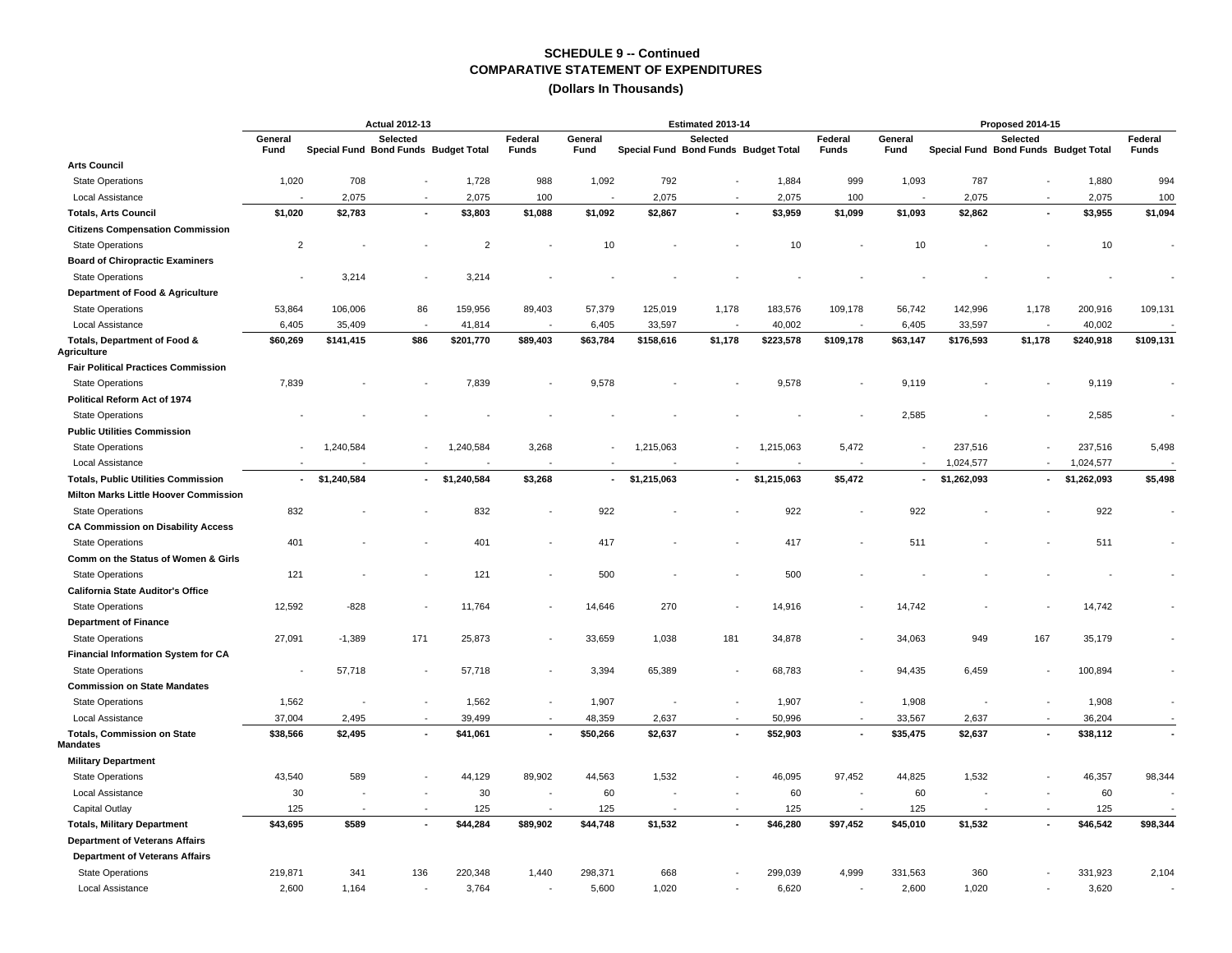|                                                         |                          |                                      | <b>Actual 2012-13</b> |                |                  |                 |                                      | Estimated 2013-14        |                | Proposed 2014-15 |                 |             |                                                  |                |                  |  |
|---------------------------------------------------------|--------------------------|--------------------------------------|-----------------------|----------------|------------------|-----------------|--------------------------------------|--------------------------|----------------|------------------|-----------------|-------------|--------------------------------------------------|----------------|------------------|--|
|                                                         | General<br>Fund          | Special Fund Bond Funds Budget Total | Selected              |                | Federal<br>Funds | General<br>Fund | Special Fund Bond Funds Budget Total | Selected                 |                | Federal<br>Funds | General<br>Fund |             | Selected<br>Special Fund Bond Funds Budget Total |                | Federal<br>Funds |  |
| Capital Outlay                                          |                          |                                      | 433                   | 433            | 32,225           |                 | 1,197                                | 2,814                    | 4,011          | 16,251           |                 | 1,420       |                                                  | 1,420          | 14,384           |  |
| <b>Totals, Department of Veterans</b><br><b>Affairs</b> | \$222,471                | \$1,505                              | \$569                 | \$224,545      | \$33,665         | \$303,971       | \$2,885                              | \$2,814                  | \$309,670      | \$21,250         | \$334,163       | \$2,800     |                                                  | \$336,963      | \$16,488         |  |
| Federal Per Diem for Veterans Housing                   |                          |                                      |                       |                |                  |                 |                                      |                          |                |                  |                 |             |                                                  |                |                  |  |
| <b>State Operations</b>                                 | $-39,065$                |                                      |                       | $-39,065$      | 39,065           | $-43,567$       |                                      |                          | $-43,567$      | 43,567           | $-56,592$       |             |                                                  | $-56,592$      | 56,592           |  |
| General Obligation Bonds-Gen Govt                       |                          |                                      |                       |                |                  |                 |                                      |                          |                |                  |                 |             |                                                  |                |                  |  |
| <b>State Operations</b>                                 | 42,888                   |                                      |                       | 42,888         |                  | 24,869          |                                      |                          | 24,869         |                  | 20,931          |             |                                                  | 20,931         |                  |  |
| <b>Totals, General Administration</b>                   | \$428,824                | \$1,502,663                          | \$826                 | \$1,932,313    | \$256,391        | \$519,114       | \$1,508,834                          | \$4,173                  | \$2,032,121    | \$278,018        | \$610,484       | \$1,509,614 | \$1,345                                          | \$2,121,443    | \$287,147        |  |
| <b>Tax Relief</b>                                       |                          |                                      |                       |                |                  |                 |                                      |                          |                |                  |                 |             |                                                  |                |                  |  |
| <b>Tax Relief</b>                                       |                          |                                      |                       |                |                  |                 |                                      |                          |                |                  |                 |             |                                                  |                |                  |  |
| <b>Local Assistance</b>                                 |                          |                                      |                       |                |                  |                 |                                      |                          |                |                  |                 |             |                                                  |                |                  |  |
| Homeowners' Property Tax Relief                         | 427,284                  |                                      |                       | 427,284        |                  | 425.255         |                                      |                          | 425,255        |                  | 427,381         |             |                                                  | 427,381        |                  |  |
| Subventions for Open Space                              | $\overline{1}$           |                                      |                       | $\overline{1}$ |                  | $\overline{1}$  |                                      |                          | $\overline{1}$ |                  | $\overline{1}$  |             |                                                  | $\overline{1}$ |                  |  |
| Property Tax Postponement Loan<br>Repayment             | $-6,500$                 |                                      |                       | $-6,500$       |                  | $-7,900$        |                                      |                          | $-7,900$       |                  | $-7,200$        |             |                                                  | $-7,200$       |                  |  |
| Totals, Local Assistance                                | 420,785                  | $\overline{a}$                       |                       | 420,785        | $\sim$           | 417,356         |                                      |                          | 417,356        |                  | 420,182         |             |                                                  | 420,182        |                  |  |
| <b>Totals, Tax Relief</b>                               | \$420,785                | $\blacksquare$                       |                       | \$420,785      | $\blacksquare$   | \$417,356       |                                      |                          | \$417,356      |                  | \$420,182       |             |                                                  | \$420,182      |                  |  |
| <b>Local Government Subventions</b>                     |                          |                                      |                       |                |                  |                 |                                      |                          |                |                  |                 |             |                                                  |                |                  |  |
| <b>Local Government Financing</b>                       |                          |                                      |                       |                |                  |                 |                                      |                          |                |                  |                 |             |                                                  |                |                  |  |
| Local Assistance                                        | 2,105,124                |                                      |                       | 2,105,124      |                  | 1,874           |                                      |                          | 1,874          |                  | 16,026          |             |                                                  | 16,026         |                  |  |
| <b>Payment to Counties for Homicide Trials</b>          |                          |                                      |                       |                |                  |                 |                                      |                          |                |                  |                 |             |                                                  |                |                  |  |
| <b>Local Assistance</b>                                 | 225                      |                                      |                       | 225            |                  |                 |                                      |                          | $\overline{1}$ |                  |                 |             |                                                  | $\overline{1}$ |                  |  |
| <b>Shared Revenues</b>                                  |                          |                                      |                       |                |                  |                 |                                      |                          |                |                  |                 |             |                                                  |                |                  |  |
| Apportionment of Off-Hwy License Fees                   |                          |                                      |                       |                |                  |                 |                                      |                          |                |                  |                 |             |                                                  |                |                  |  |
| Local Assistance                                        | $\overline{\phantom{a}}$ | 2,106                                |                       | 2,106          |                  |                 | 2,405                                |                          | 2,405          |                  |                 | 2,405       |                                                  | 2,405          |                  |  |
| Apportionment of Fed Rcpts Fld Cntl Lnds                |                          |                                      |                       |                |                  |                 |                                      |                          |                |                  |                 |             |                                                  |                |                  |  |
| Local Assistance                                        |                          |                                      |                       |                | 181              |                 |                                      |                          |                | 380              |                 |             |                                                  |                | 380              |  |
| <b>Apportionment of Fed Rcpts Forest Rsrvs</b>          |                          |                                      |                       |                |                  |                 |                                      |                          |                |                  |                 |             |                                                  |                |                  |  |
| Local Assistance                                        |                          |                                      |                       |                | 35,777           |                 |                                      |                          |                | 66,141           |                 |             |                                                  |                | 66,141           |  |
| Apportionment of Fed Rcpts Grazing Land                 |                          |                                      |                       |                |                  |                 |                                      |                          |                |                  |                 |             |                                                  |                |                  |  |
| <b>Local Assistance</b>                                 |                          |                                      |                       |                | 61               |                 |                                      |                          |                | 107              |                 |             |                                                  |                | 107              |  |
| Apportionment of Fed Potash Lease Rntls                 |                          |                                      |                       |                |                  |                 |                                      |                          |                |                  |                 |             |                                                  |                |                  |  |
| Local Assistance                                        |                          |                                      |                       |                | 4,648            |                 |                                      |                          |                | 2,173            |                 |             |                                                  |                | 2,173            |  |
| <b>Apportionment of Tideland Revenues</b>               |                          |                                      |                       |                |                  |                 |                                      |                          |                |                  |                 |             |                                                  |                |                  |  |
| Local Assistance                                        | 850                      |                                      |                       | 850            |                  | 740             |                                      |                          | 740            |                  | 740             |             |                                                  | 740            |                  |  |
| Apportionment of MV Fuel Tx County Rds                  |                          |                                      |                       |                |                  |                 |                                      |                          |                |                  |                 |             |                                                  |                |                  |  |
| Local Assistance                                        |                          | 327,875                              |                       | 327,875        |                  |                 | 308,827                              |                          | 308,827        |                  |                 | 339,205     |                                                  | 339,205        |                  |  |
| Apportionment of MV Fuel Tx City Streets                |                          |                                      |                       |                |                  |                 |                                      |                          |                |                  |                 |             |                                                  |                |                  |  |
| Local Assistance                                        |                          | 235,380                              |                       | 235,380        |                  |                 | 199,562                              |                          | 199,562        |                  |                 | 219,191     |                                                  | 219,191        |                  |  |
| Apportionment of MV Fuel Tx Co Rd/Cty St                |                          |                                      |                       |                |                  |                 |                                      |                          |                |                  |                 |             |                                                  |                |                  |  |
| Local Assistance                                        | $\overline{\phantom{a}}$ | 697,237                              |                       | 697,237        |                  |                 | 1,035,848                            |                          | 1,035,848      |                  |                 | 854,425     |                                                  | 854,425        |                  |  |
| Apportionment of MV Fuel Co&Cty/St&Hwy                  |                          |                                      |                       |                |                  |                 |                                      |                          |                |                  |                 |             |                                                  |                |                  |  |
| Local Assistance                                        |                          | 280,741                              |                       | 280,741        |                  |                 | 314,137                              |                          | 314,137        |                  |                 | 345,038     |                                                  | 345,038        |                  |  |
| <b>Apportionment of Geothermal Rsrcs Dvlp</b>           |                          |                                      |                       |                |                  |                 |                                      |                          |                |                  |                 |             |                                                  |                |                  |  |
| Local Assistance                                        |                          | 1,730                                |                       | 1,730          |                  |                 | 1,570                                |                          | 1,570          |                  |                 | 1,570       |                                                  | 1,570          |                  |  |
| <b>Totals, Shared Revenues</b>                          | \$850                    | \$1,545,069                          | $\sim$                | \$1,545,919    | \$40,667         | \$740           | \$1,862,349                          | $\blacksquare$           | \$1,863,089    | \$68,801         | \$740           | \$1,761,834 | $\sim$                                           | \$1,762,574    | \$68,801         |  |
| <b>Totals, Local Government Subventions</b>             | \$2,106,199              | \$1,545,069                          | $\sim$                | \$3,651,268    | \$40,667         | \$2,615         | \$1,862,349                          | $\overline{\phantom{a}}$ | \$1,864,964    | \$68,801         | \$16,767        | \$1,761,834 | $\sim$                                           | \$1,778,601    | \$68,801         |  |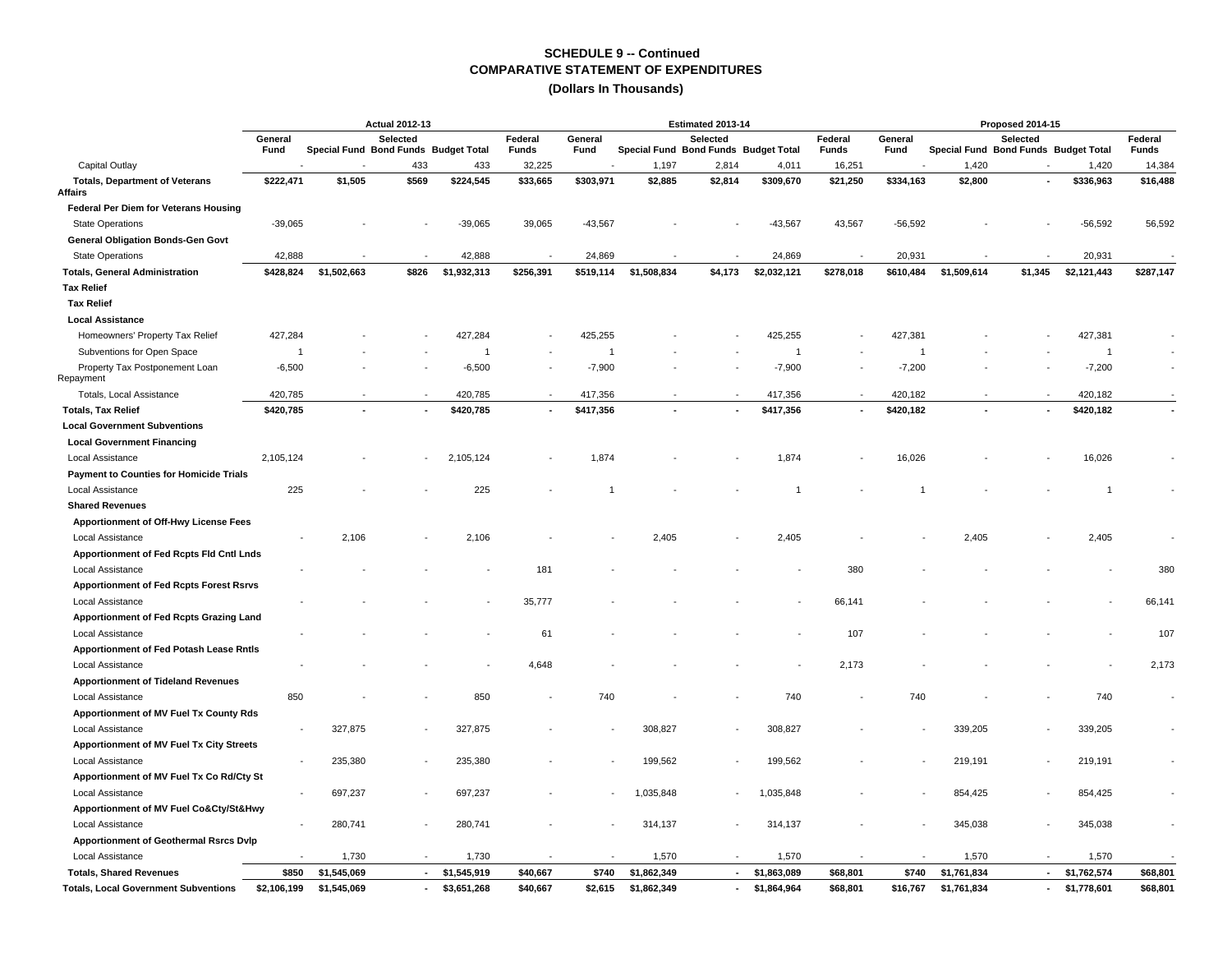|                                                          |                          |                | <b>Actual 2012-13</b> |                                      |                         | Estimated 2013-14 |                                      |                          |             |                         |                 | Proposed 2014-15 |                                                  |             |                         |  |  |  |
|----------------------------------------------------------|--------------------------|----------------|-----------------------|--------------------------------------|-------------------------|-------------------|--------------------------------------|--------------------------|-------------|-------------------------|-----------------|------------------|--------------------------------------------------|-------------|-------------------------|--|--|--|
|                                                          | General<br>Fund          |                | Selected              | Special Fund Bond Funds Budget Total | Federal<br><b>Funds</b> | General<br>Fund   | Special Fund Bond Funds Budget Total | Selected                 |             | Federal<br><b>Funds</b> | General<br>Fund |                  | Selected<br>Special Fund Bond Funds Budget Total |             | Federal<br><b>Funds</b> |  |  |  |
| <b>Debt Service</b>                                      |                          |                |                       |                                      |                         |                   |                                      |                          |             |                         |                 |                  |                                                  |             |                         |  |  |  |
| <b>Enhanced Tobacco Asset-Backed Bonds</b>               |                          |                |                       |                                      |                         |                   |                                      |                          |             |                         |                 |                  |                                                  |             |                         |  |  |  |
| <b>State Operations</b>                                  |                          |                |                       |                                      |                         |                   |                                      |                          |             |                         |                 |                  |                                                  |             |                         |  |  |  |
| <b>Economic Recovery Financing Committee</b>             |                          |                |                       |                                      |                         |                   |                                      |                          |             |                         |                 |                  |                                                  |             |                         |  |  |  |
| <b>State Operations</b>                                  |                          | 14,544         |                       | 14,544                               |                         |                   | 15,260                               |                          | 15,260      |                         |                 | 16,158           |                                                  | 16,158      |                         |  |  |  |
| Unclassified                                             |                          | 1,312,796      |                       | 1,312,796                            |                         |                   | 1,538,598                            |                          | 1,538,598   |                         |                 | 3,232,367        |                                                  | 3,232,367   |                         |  |  |  |
| <b>Totals, Economic Recovery Financing</b><br>Committee  | $\sim$                   | \$1,327,340    | $\sim$                | \$1,327,340                          |                         |                   | \$1,553,858                          | $\blacksquare$           | \$1,553,858 |                         | $\blacksquare$  | \$3,248,525      |                                                  | \$3,248,525 |                         |  |  |  |
| <b>Cash Management and Budgetary Loans</b>               |                          |                |                       |                                      |                         |                   |                                      |                          |             |                         |                 |                  |                                                  |             |                         |  |  |  |
| <b>State Operations</b>                                  | 108,735                  |                |                       | 108,735                              |                         | 88,900            |                                      |                          | 88,900      |                         | 174,000         |                  |                                                  | 174,000     |                         |  |  |  |
| Interest Payments to the Federal Govt                    |                          |                |                       |                                      |                         |                   |                                      |                          |             |                         |                 |                  |                                                  |             |                         |  |  |  |
| <b>State Operations</b>                                  | 202                      | 33             |                       | 235                                  |                         | 2,000             | 1,001                                |                          | 3,001       |                         | 10,000          | 1,001            |                                                  | 11,001      |                         |  |  |  |
| <b>Totals, Debt Service</b>                              | \$108,937                | \$1,327,373    |                       | $-$ \$1,436,310                      |                         | \$90,900          | \$1,554,859                          | $\overline{\phantom{a}}$ | \$1,645,759 |                         | \$184,001       | \$3,249,526      | $\sim$                                           | \$3,433,527 |                         |  |  |  |
| <b>Statewide Expenditures</b>                            |                          |                |                       |                                      |                         |                   |                                      |                          |             |                         |                 |                  |                                                  |             |                         |  |  |  |
| <b>Health &amp; Dental Benefits for Annuitants</b>       |                          |                |                       |                                      |                         |                   |                                      |                          |             |                         |                 |                  |                                                  |             |                         |  |  |  |
| <b>State Operations</b>                                  | 1,337,089                |                |                       | 1,337,089                            |                         | 1,416,242         |                                      |                          | 1,416,242   |                         | 1,553,336       |                  |                                                  | 1,553,336   |                         |  |  |  |
| <b>Prefunding Hith &amp; Dental Bens Annuitants</b>      |                          |                |                       |                                      |                         |                   |                                      |                          |             |                         |                 |                  |                                                  |             |                         |  |  |  |
| <b>State Operations</b>                                  |                          |                |                       |                                      |                         |                   | 22,879                               |                          | 22,879      | 220                     |                 | 31,910           |                                                  | 31,910      | 307                     |  |  |  |
| <b>Budget Stabilization Account</b>                      |                          |                |                       |                                      |                         |                   |                                      |                          |             |                         |                 |                  |                                                  |             |                         |  |  |  |
| Unclassified                                             |                          |                |                       |                                      |                         |                   |                                      |                          |             |                         | 1,591,412       | $-1,591,412$     |                                                  |             |                         |  |  |  |
| Victim Compensation/Government Claims Bd                 |                          |                |                       |                                      |                         |                   |                                      |                          |             |                         |                 |                  |                                                  |             |                         |  |  |  |
| <b>State Operations</b>                                  | 17,404                   | 59             |                       | 17,463                               |                         | 22,009            | 228                                  |                          | 22,237      |                         |                 | 3,000            |                                                  | 3,000       |                         |  |  |  |
| <b>Contingencies/Emergencies Augmentation</b>            |                          |                |                       |                                      |                         |                   |                                      |                          |             |                         |                 |                  |                                                  |             |                         |  |  |  |
| <b>State Operations</b>                                  |                          |                |                       |                                      |                         | 13,110            | 11,509                               |                          | 24,619      |                         | 20,000          | 15,000           |                                                  | 35,000      |                         |  |  |  |
| <b>Capital Outlay Planning &amp; Studies</b>             |                          |                |                       |                                      |                         |                   |                                      |                          |             |                         |                 |                  |                                                  |             |                         |  |  |  |
| Capital Outlay                                           |                          |                |                       |                                      |                         |                   |                                      |                          |             |                         | 1,000           |                  |                                                  | 1,000       |                         |  |  |  |
| <b>Reserve for Liquidation of Encumbrances</b>           |                          |                |                       |                                      |                         |                   |                                      |                          |             |                         |                 |                  |                                                  |             |                         |  |  |  |
| Unclassified                                             | $-336,522$               |                |                       | $-336,522$                           |                         |                   |                                      |                          |             |                         |                 |                  |                                                  |             |                         |  |  |  |
| <b>Statewide Proposition 98 Reconciliation</b>           |                          |                |                       |                                      |                         |                   |                                      |                          |             |                         |                 |                  |                                                  |             |                         |  |  |  |
| <b>State Operations</b>                                  | 2,796                    |                |                       | 2,796                                |                         |                   |                                      |                          |             |                         |                 |                  |                                                  |             |                         |  |  |  |
| Local Assistance                                         | 77,242                   |                |                       | 77,242                               |                         | $-115,973$        |                                      |                          | $-115,973$  |                         | $-114,972$      |                  |                                                  | $-114,972$  |                         |  |  |  |
| <b>Totals, Statewide Proposition 98</b><br>Reconciliatio | \$80,038                 | $\overline{a}$ |                       | \$80,038                             |                         | \$-115,973        |                                      |                          | \$-115,973  |                         | \$-114,972      |                  |                                                  | \$-114,972  |                         |  |  |  |
| Section 3.60 Rate Adjustments                            |                          |                |                       |                                      |                         |                   |                                      |                          |             |                         |                 |                  |                                                  |             |                         |  |  |  |
| <b>State Operations</b>                                  |                          |                |                       |                                      |                         |                   |                                      |                          |             |                         | 9,486           | 10,323           |                                                  | 19,809      |                         |  |  |  |
| PERS General Fund Deferral Payment                       |                          |                |                       |                                      |                         |                   |                                      |                          |             |                         |                 |                  |                                                  |             |                         |  |  |  |
| <b>State Operations</b>                                  | 424,560                  |                |                       | 424,560                              |                         | 431,176           |                                      |                          | 431,176     |                         | 411,136         |                  |                                                  | 411,136     |                         |  |  |  |
| Statewide General Admin Exp (Pro Rata)                   |                          |                |                       |                                      |                         |                   |                                      |                          |             |                         |                 |                  |                                                  |             |                         |  |  |  |
| <b>State Operations</b>                                  | $-592,832$               | 519            |                       | $-592,313$                           |                         | $-634,912$        | 1,158                                |                          | $-633,754$  |                         | $-598,552$      | 3,520            |                                                  | -595,032    |                         |  |  |  |
| <b>Various Departments</b>                               |                          |                |                       |                                      |                         |                   |                                      |                          |             |                         |                 |                  |                                                  |             |                         |  |  |  |
| <b>State Operations</b>                                  | $\overline{\phantom{a}}$ |                |                       |                                      |                         |                   |                                      |                          |             |                         | 100,000         |                  |                                                  | 100,000     |                         |  |  |  |
| Local Assistance                                         | $\overline{\phantom{a}}$ | 83,265         |                       | 83,265                               |                         |                   | 71,983                               |                          | 71,983      |                         |                 | 71,982           |                                                  | 71,982      |                         |  |  |  |
| <b>Totals, Various Departments</b>                       | $\sim$                   | \$83,265       | $\sim$                | \$83,265                             |                         | ٠                 | \$71,983                             | $\overline{\phantom{a}}$ | \$71,983    |                         | \$100,000       | \$71,982         | $\sim$                                           | \$171,982   | ٠.                      |  |  |  |
| <b>Totals, Statewide Expenditures</b>                    | \$929,737                | \$83,843       |                       | $-$ \$1,013,580                      |                         | $-$ \$1,131,652   | \$107,757                            | $\overline{\phantom{a}}$ | \$1,239,409 | \$220                   | \$2,972,846     | $$-1,455,677$    |                                                  | \$1,517,169 | \$307                   |  |  |  |
| <b>Augmentation for Employee Compensation</b>            |                          |                |                       |                                      |                         |                   |                                      |                          |             |                         |                 |                  |                                                  |             |                         |  |  |  |
| <b>Augmentation for Employee Compensation</b>            |                          |                |                       |                                      |                         |                   |                                      |                          |             |                         |                 |                  |                                                  |             |                         |  |  |  |
| <b>State Operations</b>                                  |                          |                |                       |                                      |                         |                   |                                      |                          |             |                         | 257,331         | 205,404          |                                                  | 462,735     |                         |  |  |  |
|                                                          |                          |                |                       |                                      |                         |                   |                                      |                          |             |                         |                 |                  |                                                  |             |                         |  |  |  |